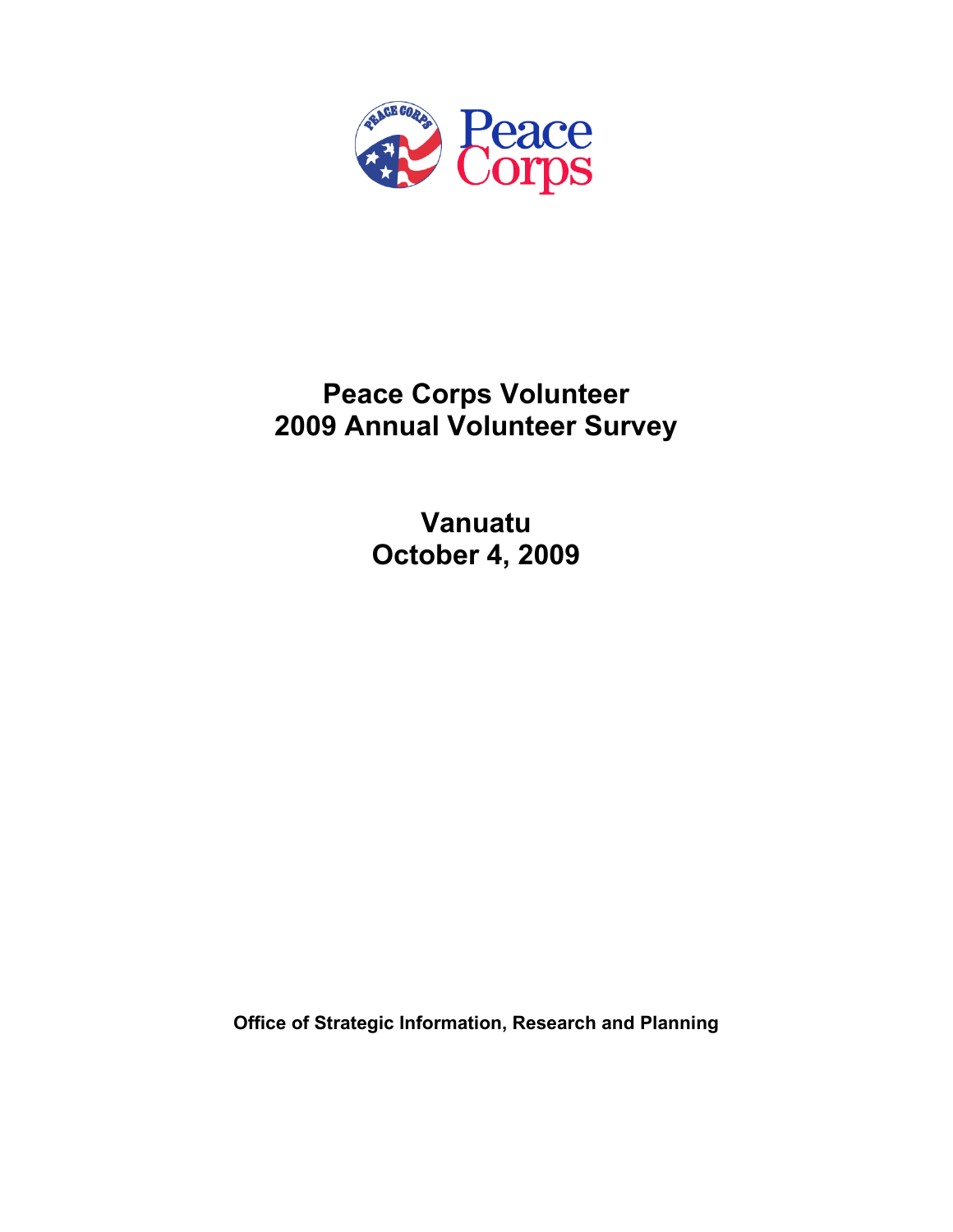# **Table of Contents**

| Introduction to the 2009 Annual Volunteer Survey Report 3 |     |
|-----------------------------------------------------------|-----|
| Overview of the Post's 2009 Volunteer Survey Respondents4 |     |
|                                                           |     |
|                                                           |     |
|                                                           |     |
|                                                           |     |
|                                                           |     |
|                                                           | .26 |
|                                                           |     |
|                                                           |     |
|                                                           |     |
| J. Overall Assessment of Peace Corps Service48            |     |
|                                                           |     |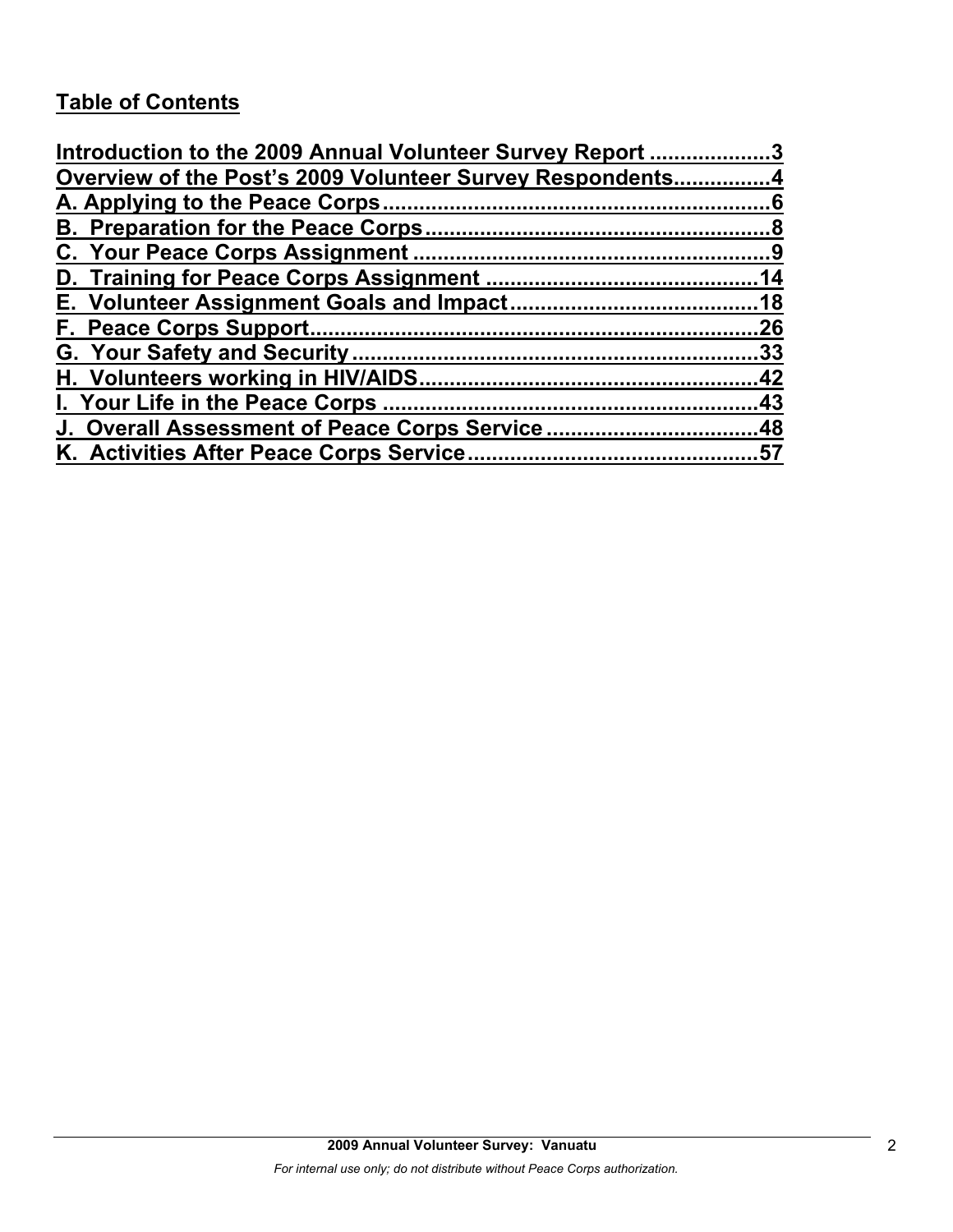## **Introduction to the 2009 Annual Volunteer Survey Report**

This country report contains the tables and charts from the Volunteers in your country who completed the 2009 Annual Volunteer Survey (AVS). The results provide a picture of the activities, experiences and views of Peace Corps Volunteers in 2009. The results show areas where Volunteers' needs are met and identify areas where improvements may be needed. The survey was fielded from May through August 2009.

A core set of questions was asked of all Volunteers. For the first time, Volunteers were also asked a series of questions relevant to their time in country:

- Volunteers in country 8 or less months were asked about applying to and preparing for the Peace Corps.
- Volunteers in country 18 or less months were asked about the effectiveness of their preservice training (PST).
- Volunteers in country 19 or more months were asked about their post-service plans, as well as the Peace Corps' resources for their post-service transition.

Tables and graphs are labeled by survey section and the survey question. The tables show the percent of post respondents that selected each choice and the total number of post respondents that answered the question. The number of responses for each question will vary, depending on:

- whether the question was asked of all Volunteers or only the Volunteers in-country a certain number of months and
- how many of the Volunteers who were "eligible" to answer the question did respond.

Most survey questions asked respondents to select only one from a set of choices. The percentages for the "select one" responses add up to 100 percent. Other questions asked Volunteers to "mark all that apply" in situations, for example, where it is likely that respondents are involved in more than one secondary activity. The percentages of the "mark all that apply" responses will total more than 100 percent; each percentage equals the number of respondents selecting that choice divided by the number of respondents who answered the question.

Posts are encouraged to compare these 2009 results with the 2006 and 2008 survey results to note trends and changes over time. Because questions are revised from one survey to the next, a crosswalk between the 2008 and 2009 questions is posted on the OSIRP intranet page under 2009 AVS Reports "Reference Documents." The earlier 2008 survey global, regional and post reports are also posted on the OSIRP Intranet page.

Volunteers' extensive narrative responses to the 29 open-ended questions on the survey are in the post's 2009 Annual Volunteer Survey Open Ended Reponses report. All Volunteers' narrative responses to key questions will be analyzed for global themes and presented in a later report.

The number of surveys for each post includes surveys submitted online by Volunteers and completed paper surveys sent to the Peace Corps headquarters for hand-entry into the online survey system. The final count may include mostly completed partial surveys added to the final dataset after the survey closed.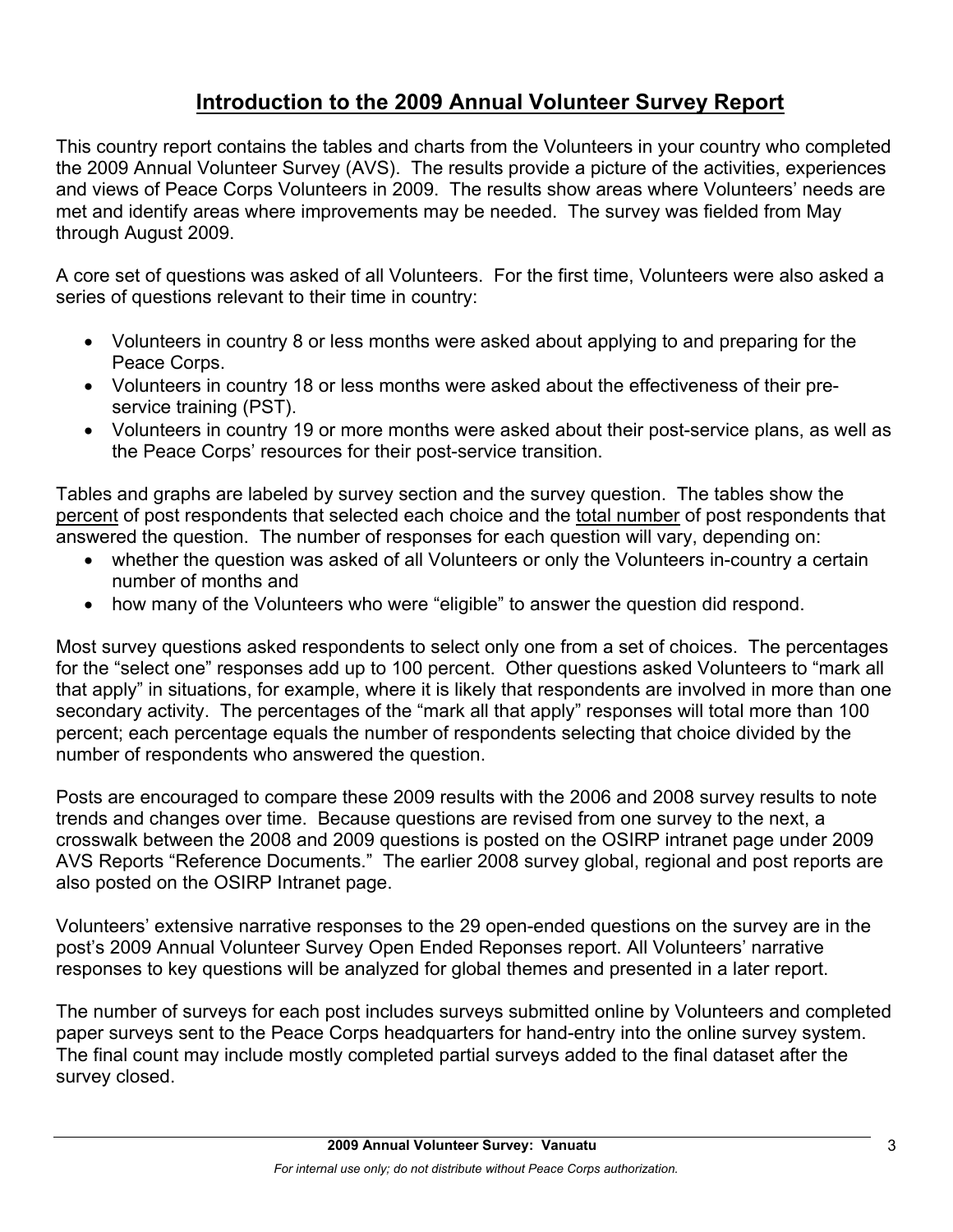## **Overview of the Post's 2009 Volunteer Survey Respondents**

This overview presents basic information about the characteristics of Volunteers who completed the 2009 Annual Volunteer Survey at post.

|            | 8 months or less |         | 9 to 18 months |         | 19 months or more |         | Total  |         |
|------------|------------------|---------|----------------|---------|-------------------|---------|--------|---------|
|            | Number           | Percent | Number         | Percent | Number            | Percent | Number | Percent |
| Months3grp |                  | 9%      | 21.            | 36%     | 32 <sub>l</sub>   | 55%     | 58     | 100%    |

## **Completed Surveys by Months in Country**

### **L1: What is your age?**

|         | 20-29 | 30-49 | -50 | Total |
|---------|-------|-------|-----|-------|
| AGE3grp | 66%   | 25%   | 9%  | 53    |

## **L2: What is your gender?**

|                 | Female | Male | Total |
|-----------------|--------|------|-------|
| <b>I</b> GENDER | 68%    | 220/ | ᄗ     |

## **Completed surveys by project.**

|                                                           | Count | Column N % |
|-----------------------------------------------------------|-------|------------|
| Provincial Economic and                                   |       |            |
| <b>Community Empowerment</b>                              |       |            |
| (PEACE)                                                   |       |            |
| <b>REACH - Resource</b>                                   |       |            |
| Stewardship, Enterprise                                   | 27    | 47%        |
| Promotion, Agricu                                         |       |            |
| <b>Strengthening Human</b><br>Resources through Education | 31    | 53%        |
| Other. Please specify                                     |       |            |
| Total                                                     | 58    | 100°       |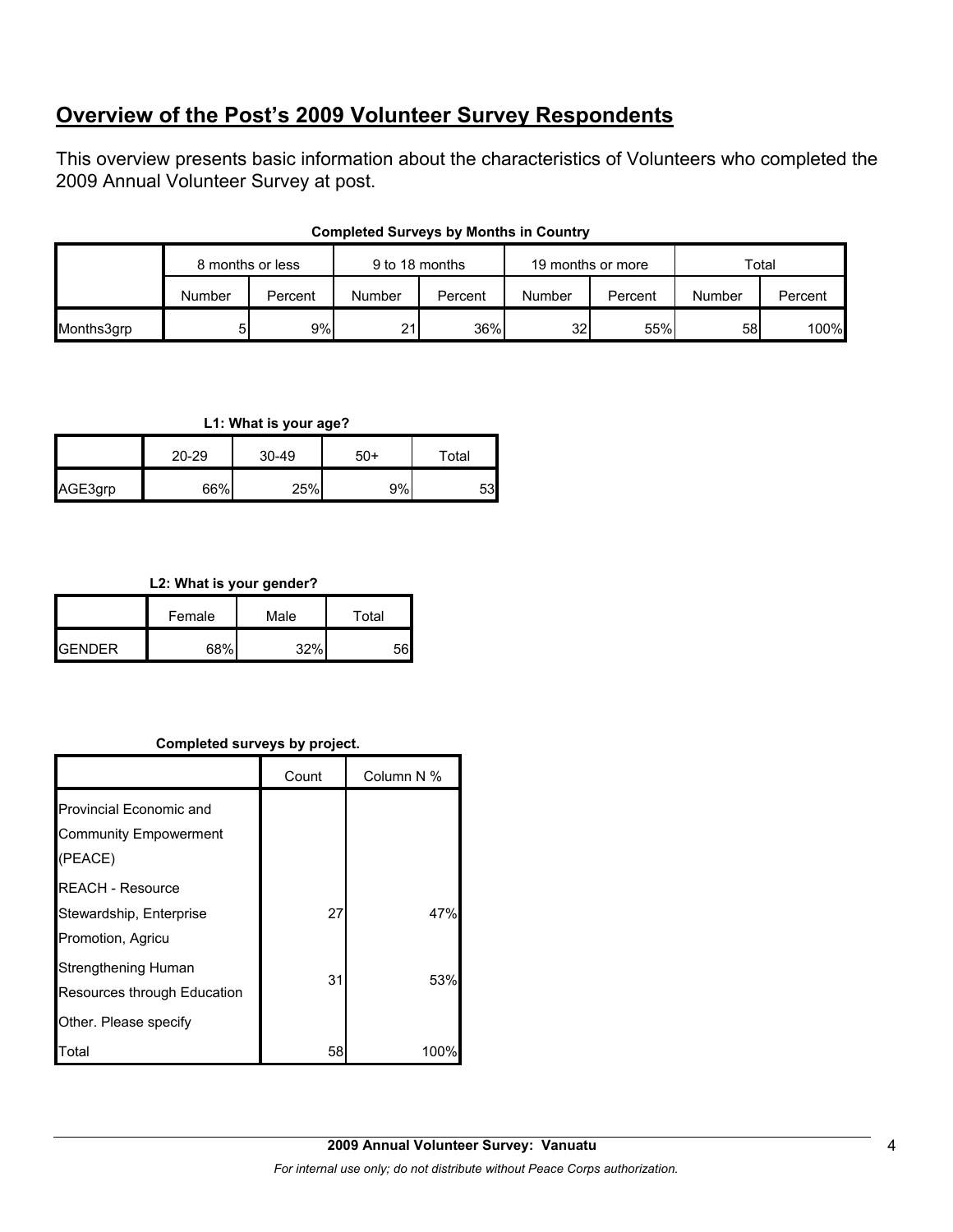|                |                                                 | Percent | Number         |
|----------------|-------------------------------------------------|---------|----------------|
| C <sub>2</sub> | Teacher training                                | 31%     | 18             |
|                | Business education/advising                     | 16%     | 9              |
|                | Health extension                                | 10%     | 6              |
|                | Other: Please specify                           | 9%      | 5 <sub>5</sub> |
|                | Agriculture/fish/livestock                      | 7%      | 4              |
|                | Environmental education                         | 5%      | 3              |
|                | Math/science teaching                           | 5%      | 3              |
|                | Community development                           | 5%      | $\mathbf{3}$   |
|                | Other education                                 | 3%      | $\overline{2}$ |
|                | Information & communications technology (ICT)   | 3%      | $\overline{2}$ |
|                | English teaching                                | 2%      | 1              |
|                | Agroforestry                                    | 2%      |                |
|                | NGO development                                 | 2%      | 1              |
|                | Urban & regional planning/municipal development |         |                |
|                | Youth development                               |         |                |
|                | Water sanitation                                |         |                |
|                | <b>HIV/AIDS</b>                                 |         |                |
|                | Forestry/parks                                  |         |                |
|                | Total                                           | 100%    | 58             |

## **C2: Which best describes the focus of your primary assignment/work?**

## **C2.TEXT: Which of the following initiatives does your primary work include? Other (specify)**

|                      |                                                | <b>PERCENT</b> | <b>NUMBER</b> |  |
|----------------------|------------------------------------------------|----------------|---------------|--|
| C <sub>2</sub> .TEXT | Open-ended results. Not responsive to request. |                |               |  |
|                      |                                                |                |               |  |
|                      |                                                |                |               |  |
|                      |                                                |                |               |  |
|                      |                                                |                |               |  |
|                      | Total                                          | 100%           | 58            |  |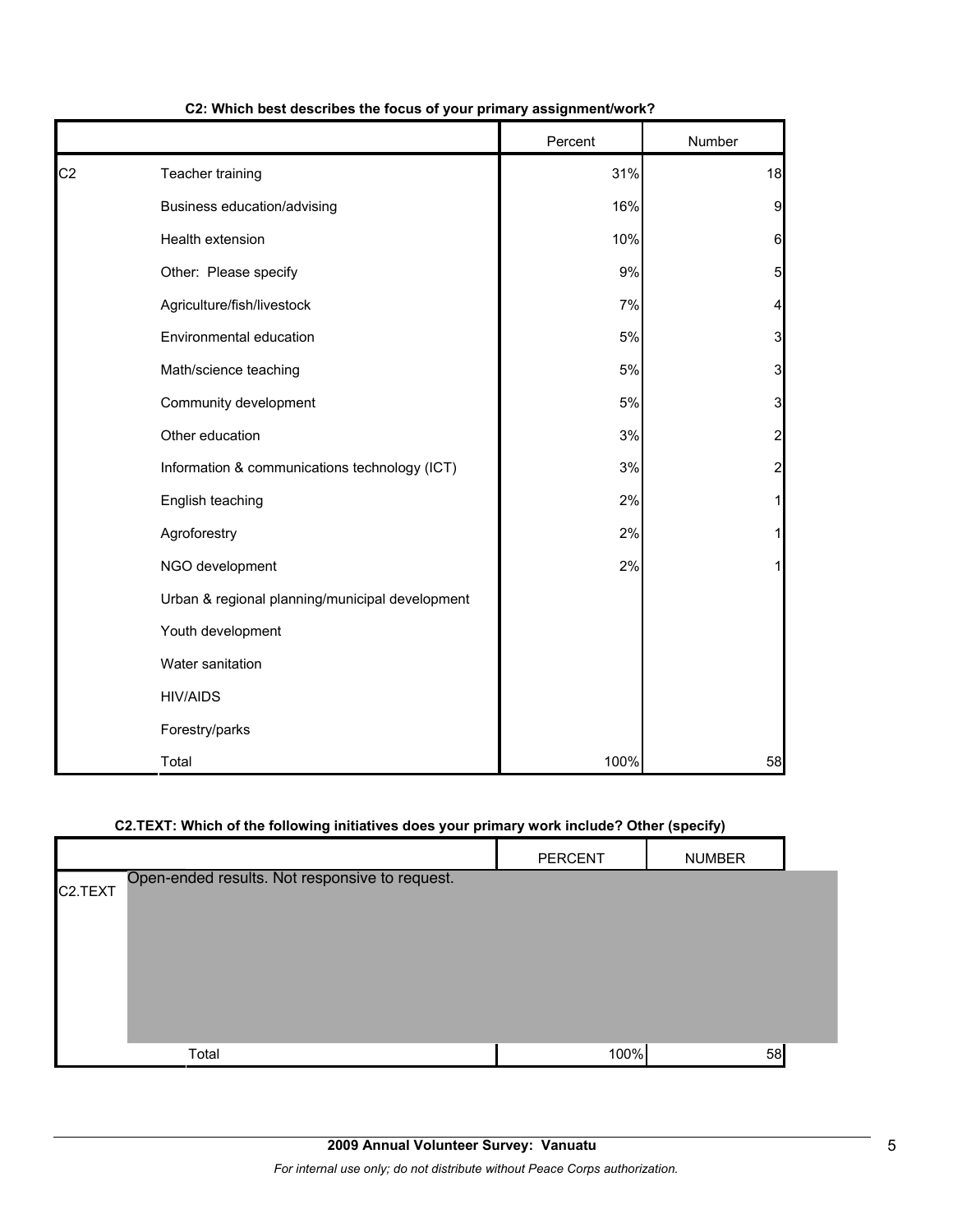# **A. Applying to the Peace Corps**

*This section reports Volunteers' motivations in applying and accepting a Peace Corps assignment.* 

|                          | Not Important | Somewhat<br>important | Important | NA. | Total           |
|--------------------------|---------------|-----------------------|-----------|-----|-----------------|
| Different culture        | 20%           |                       | 80%       |     | $5\overline{)}$ |
| Work experience          |               | 60%                   | 40%       |     | 5 <sub>l</sub>  |
| Help others              |               | 20%                   | 80%       |     | 5 <sub>l</sub>  |
| International experience |               | 20%                   | 80%       |     | 5 <sub>l</sub>  |
| Language                 |               | 60%                   | 40%       |     | 5 <sub>5</sub>  |
| Personal growth          | 20%           |                       | 80%       |     | 5 <sub>l</sub>  |
| U. S. job market         | 100%          |                       |           |     | $5\overline{)}$ |
| Serve my country         | 60%           | 20%                   | 20%       |     | 5 <sub>5</sub>  |
| Travel/adventure         |               | 40%                   | 60%       |     | 5 <sub>l</sub>  |

| A1: How important were the following factors in accepting a PC assignment? |  |  |
|----------------------------------------------------------------------------|--|--|
|----------------------------------------------------------------------------|--|--|

## **A1\_OTHER: How important were the following**

**factors in accepting a PC assignment? Other** 

**(specify)**

|                 |       | <b>PERCENT</b> | <b>NUMBER</b> |
|-----------------|-------|----------------|---------------|
| <b>A1 OTHER</b> |       | 100%           | 58            |
|                 | Total | 100%           | 58            |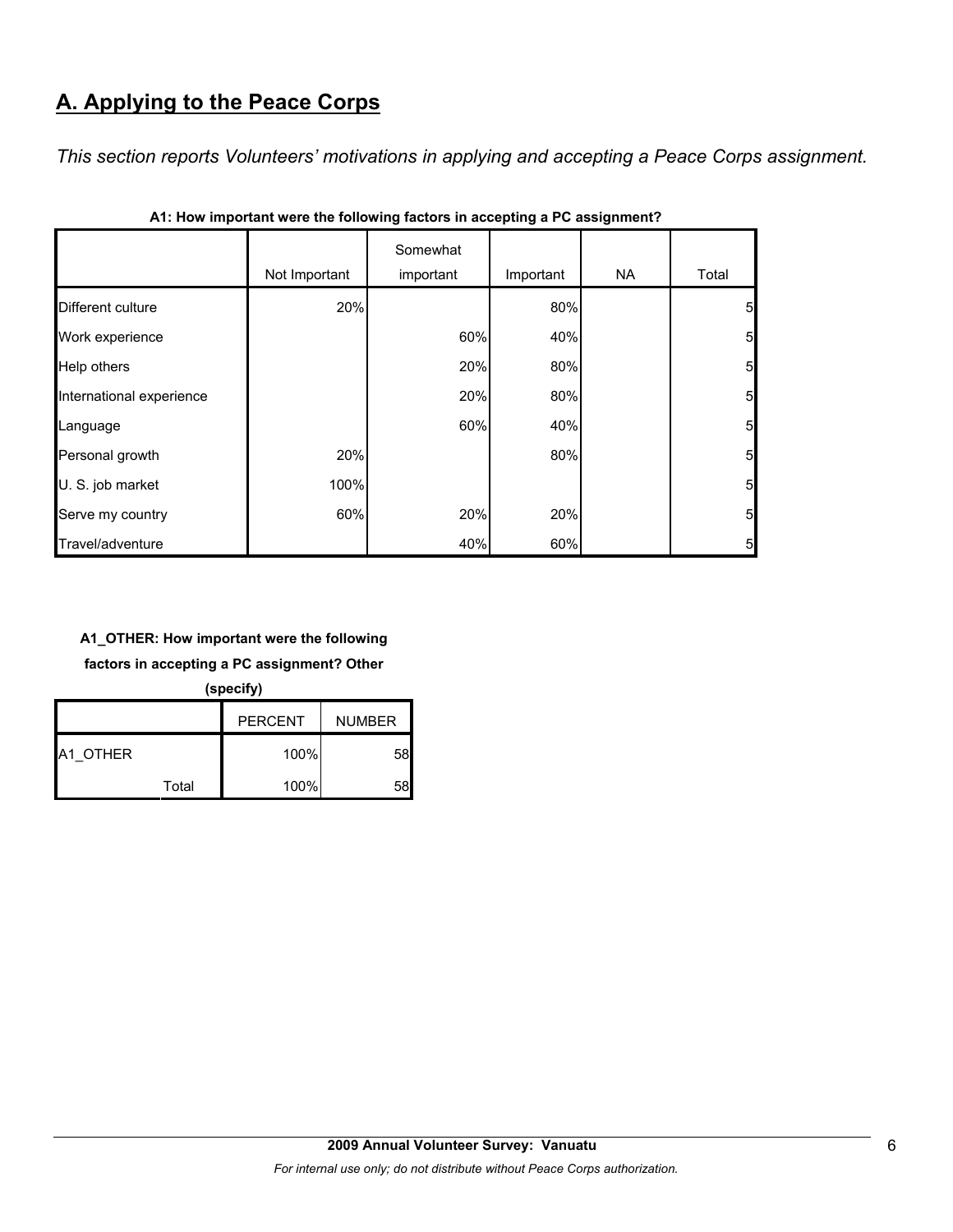|                                     |                                                                                                        | <b>PCV Responses</b> | % Involved in<br>Initiative | <b>Total PCVs</b><br>Responding |
|-------------------------------------|--------------------------------------------------------------------------------------------------------|----------------------|-----------------------------|---------------------------------|
| What prompted you to apply to<br>PC | Personal interest in the Peace<br>Corps                                                                | 4                    | 80%                         |                                 |
|                                     | <b>Returned Peace Corps</b><br>Volunteer (e.g., someone you<br>met or know personally                  | 3                    | 60%                         |                                 |
|                                     | Peace Corps website                                                                                    | 3                    | 60%                         |                                 |
|                                     | Peace Corps recruiter                                                                                  |                      | 20%                         |                                 |
|                                     | Article or book about the Peace<br>Corps                                                               |                      | 20%                         |                                 |
|                                     | Radio, TV, or print<br>advertisement                                                                   |                      | 20%                         |                                 |
|                                     | <b>Returned Peace Corps</b><br>Volunteer who spoke to your<br>school or group about the<br>Peace Corps |                      |                             |                                 |
|                                     | Peace Corps campus or<br>community information session                                                 |                      |                             |                                 |
|                                     | Peace Corps material in the<br>mail                                                                    |                      |                             |                                 |
|                                     | Other: Please specify                                                                                  |                      |                             |                                 |
|                                     | Total                                                                                                  |                      |                             | 5                               |

## **A2. What prompted you to apply to the PC? Mark all that apply.**

Percents may total to more than 100% since Volunteers were asked to "Mark all that apply."

## **A2.OTHER.TEXT: What prompted you to apply to the PC?**

|               | Other (specify) |                |               |
|---------------|-----------------|----------------|---------------|
|               |                 | <b>PERCENT</b> | <b>NUMBER</b> |
| A2.OTHER.TEXT |                 | 100%           | 58            |
|               | Total           | 100%           | 58            |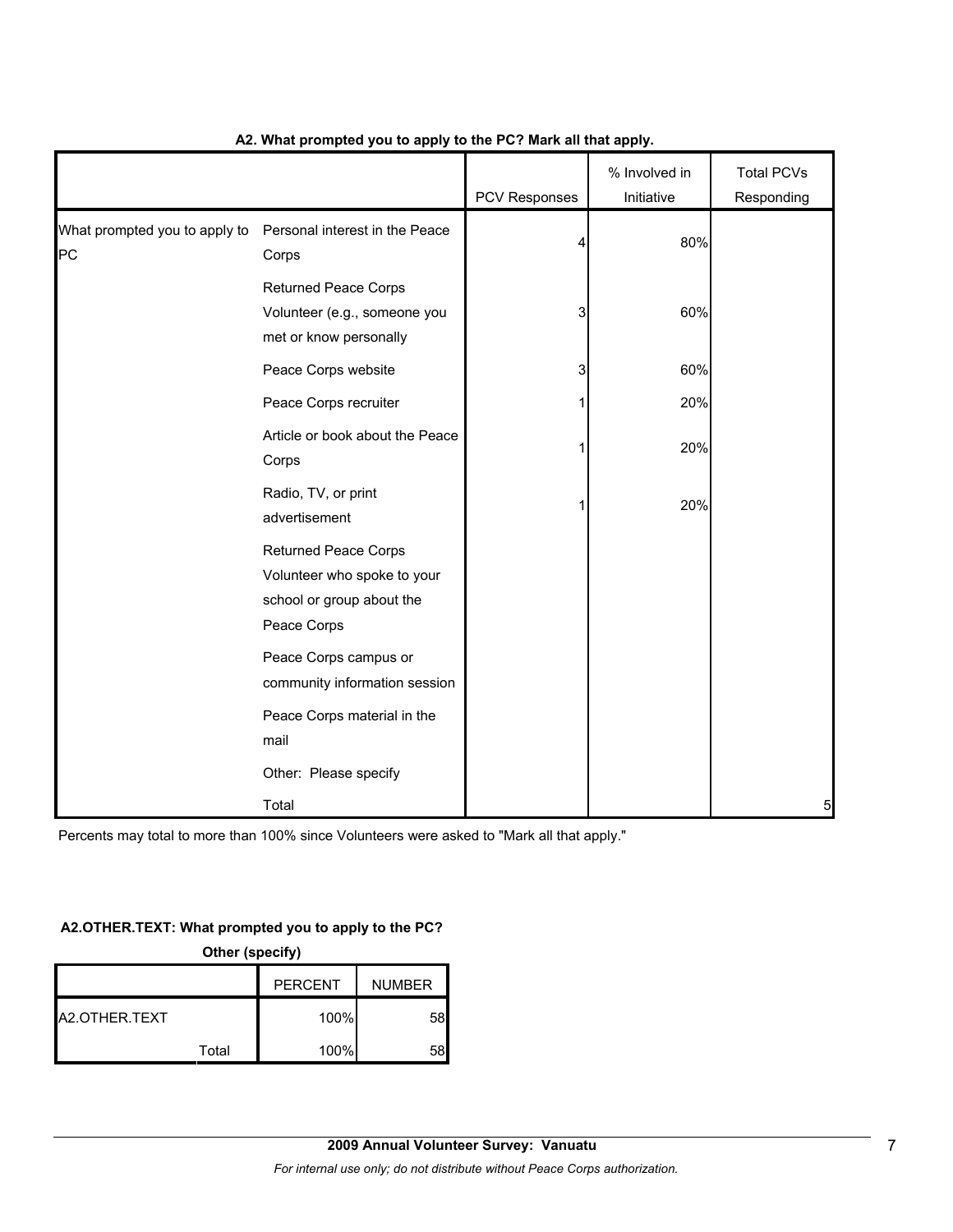## **B. Preparation for the Peace Corps**

*This section reports on Volunteers' assessment of the materials and information available before their service.* 

## **B1: How useful was the information on the PC website in preparing you for the realities of living and working**

|                |              |   |     |     |             | Don't know (did<br>not access |       |
|----------------|--------------|---|-----|-----|-------------|-------------------------------|-------|
|                | Not at all 1 | ◠ | ◠   | 4   | Extremely 5 | information)                  | Total |
| B <sub>1</sub> |              |   | 80% | 20% |             |                               | 5     |

**as a Volunteer?**

## **B2: How useful were the PC materials about your country in helping you prepare for your service?**

|                |              |     |     |     |             | Don't know (did |       |
|----------------|--------------|-----|-----|-----|-------------|-----------------|-------|
|                |              |     |     |     |             | not access      |       |
|                | Not at all 1 | ົ   | ົ   | 4   | Extremely 5 | information)    | Total |
| B <sub>2</sub> |              | 40% | 40% | 20% |             |                 | 5     |

## **B3: How useful were the materials you received from the PC about your primary assignment in helping you**

**prepare for your service?**

|                |              |     |   |     |             | Don't know (did |       |
|----------------|--------------|-----|---|-----|-------------|-----------------|-------|
|                |              |     |   |     |             | not access      |       |
|                | Not at all 1 |     | ິ | 4   | Extremely 5 | information)    | Total |
| B <sub>3</sub> |              | 80% |   | 20% |             |                 | 51    |

#### **B4: How useful were the materials you received from the PC regarding the need for flexibility in adapting to**

**your work?**

|                 |              |     |     |             | Don't know (did            |       |
|-----------------|--------------|-----|-----|-------------|----------------------------|-------|
|                 | Not at all 1 |     | 4   | Extremely 5 | not access<br>information) | Total |
|                 |              |     |     |             |                            |       |
| IB <sub>4</sub> |              | 20% | 40% | 20%         | 20%                        | 5     |

#### **B7: How prepared do you feel to meet the challenges of PC service?**

|            | Not at all 1 |     |     | Exceptionally 5 | $\tau$ otal |
|------------|--------------|-----|-----|-----------------|-------------|
| <b>IB7</b> |              | 40% | 60% |                 | 5           |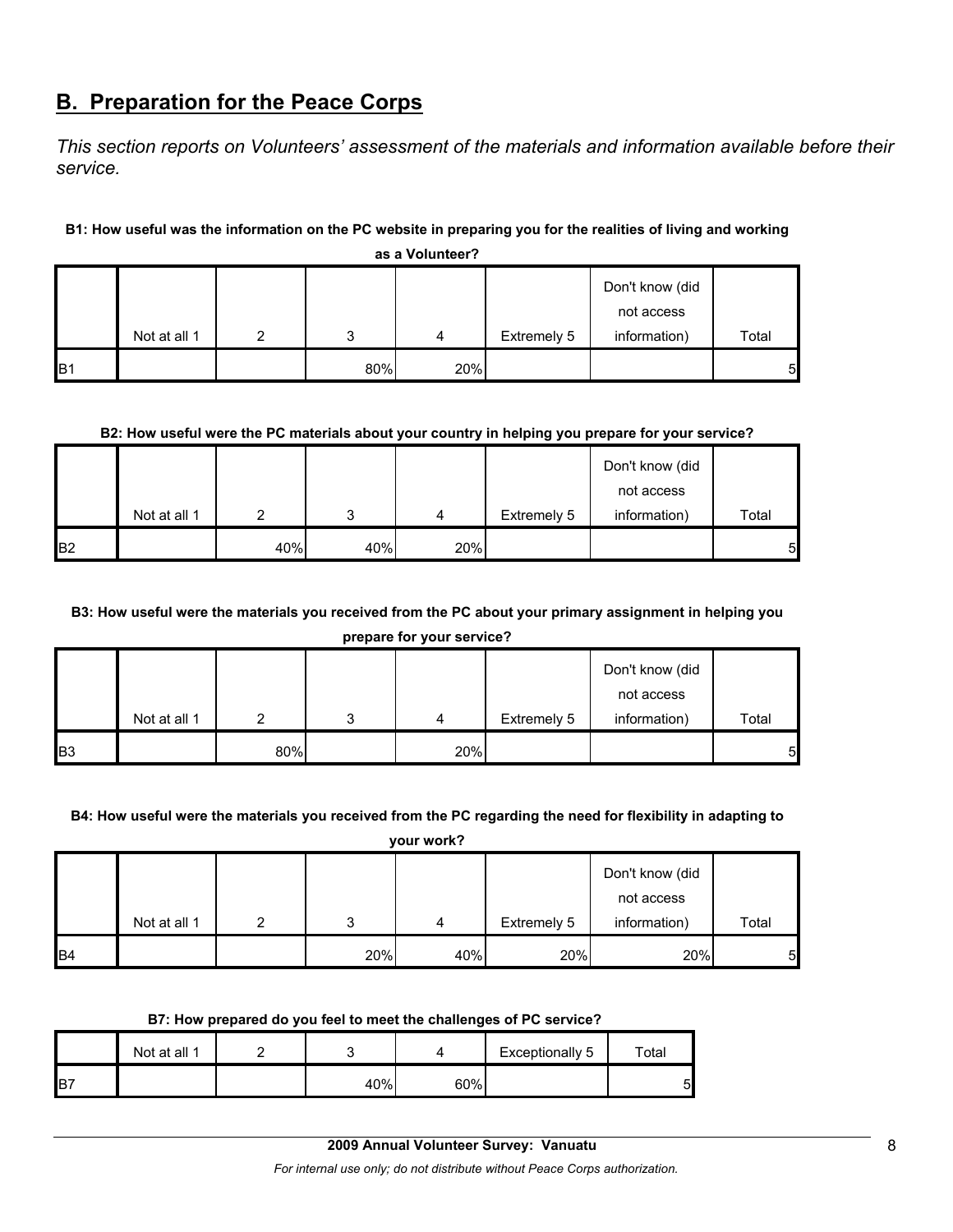# **C. Your Peace Corps Assignment**

*This section reports Volunteers' primary assignment work and secondary activities. The term "primary assignment" refers to the Volunteers' assignment which is part of an overall project plan designed by your host country partners and in-country Peace Corps staff.* 

|            |                                                       | apply.        |                             |                                 |
|------------|-------------------------------------------------------|---------------|-----------------------------|---------------------------------|
|            |                                                       | PCV Responses | % Involved in<br>Initiative | <b>Total PCVs</b><br>Responding |
| \$C3PrmAct | Working with youth                                    | 23            | 40%                         |                                 |
|            | Literacy                                              | 21            | 37%                         |                                 |
|            | Income generation                                     | 19            | 33%                         |                                 |
|            | Library development                                   | 15            | 26%                         |                                 |
|            | Natural resources management                          | 15            | 26%                         |                                 |
|            | English teaching                                      | 14            | 25%                         |                                 |
|            | <b>Business advertising</b>                           | 13            | 23%                         |                                 |
|            | Environment work                                      | 13            | 23%                         |                                 |
|            | Rural development                                     | 13            | 23%                         |                                 |
|            | Girls' education                                      | 12            | 21%                         |                                 |
|            | WID/GAD                                               | 12            | 21%                         |                                 |
|            | Information and<br>communications technology<br>(ICT) | 10            | 18%                         |                                 |
|            | Water and sanitation                                  | 10            | 18%                         |                                 |
|            | World Wise Schools/<br>Correspondence Match           | 10            | 18%                         |                                 |
|            | Biodiversity conservation                             | 9             | 16%                         |                                 |
|            | Microenterprise development                           | 9             | 16%                         |                                 |
|            | Nutrition education                                   | 7             | 12%                         |                                 |
|            | Working with NGO(s)                                   | 7             | 12%                         |                                 |
|            | Other: Please specify                                 | 7             | 12%                         |                                 |
|            | <b>HIV/AIDS</b>                                       | 6             | 11%                         |                                 |
|            | Arts                                                  | 5             | 9%                          |                                 |
|            | Community food security<br>(production/marketing)     | 5             | 9%                          |                                 |

#### **C3: Which of the following activities does your primary assignment/work include? Mark all that**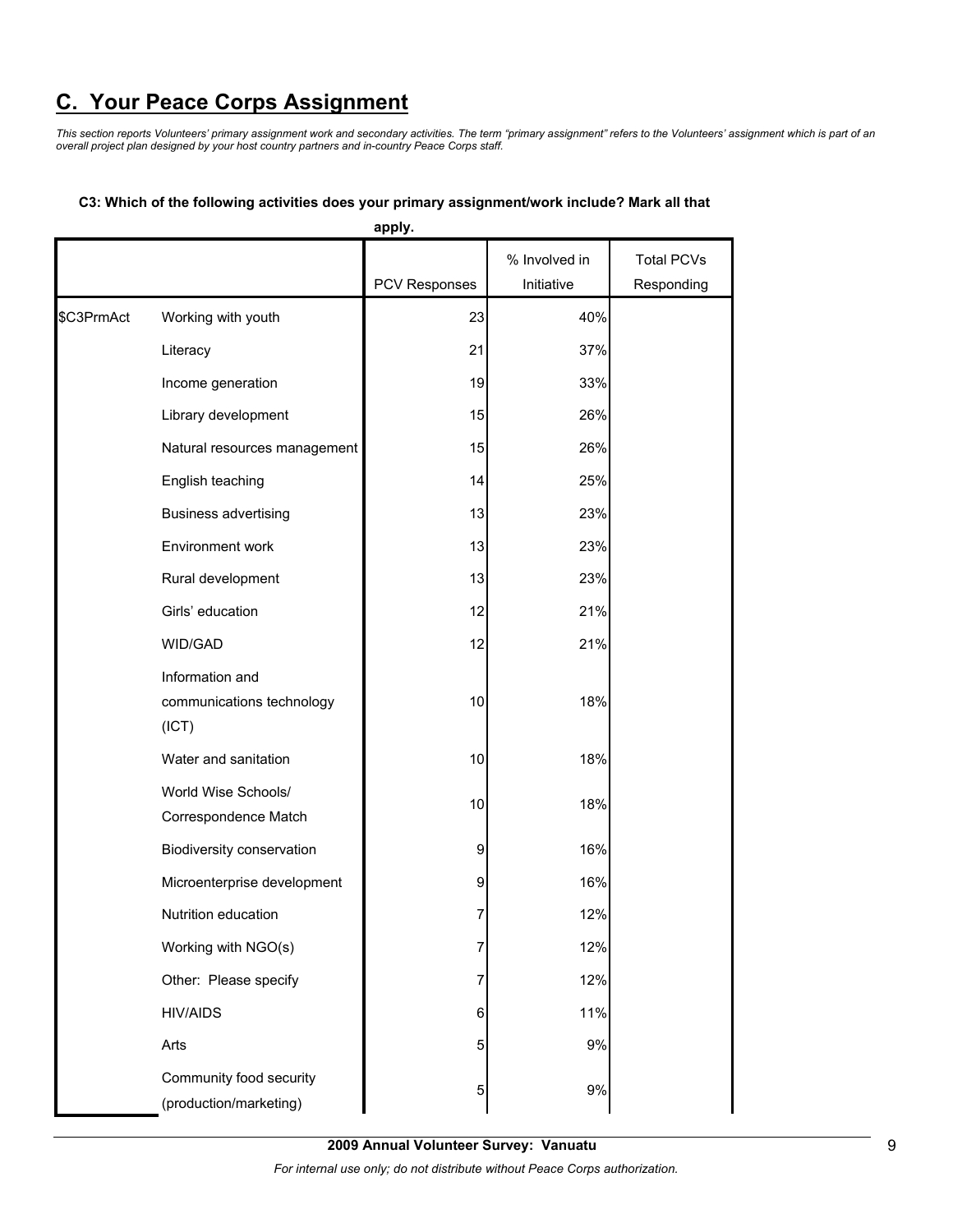| Sports/fitness                                                                          | 3 | 5% |    |
|-----------------------------------------------------------------------------------------|---|----|----|
| Household food security                                                                 | 2 | 4% |    |
| Mobilize host country nationals<br>(HCNs) to volunteer                                  |   | 2% |    |
| Urban development/municipal<br>development                                              |   | 2% |    |
| Working with special groups<br>(e.g., disabled, elderly, ethnic<br>minorities, orphans) |   | 2% |    |
| Child survival                                                                          |   |    |    |
| Total                                                                                   |   |    | 57 |

Percents may total to more than 100% since Volunteers were asked to "Mark all that apply."

#### **C3: Which of the following activities does your primary assignment/work include? Other**

|               | (specify)                                      |            |       |         |  |
|---------------|------------------------------------------------|------------|-------|---------|--|
|               |                                                | Column N % | Count | Row N % |  |
| C3.OTHER.TEXT | Open-ended results. Not responsive to request. |            |       |         |  |
|               | Total                                          |            | 58    | 100%    |  |

#### **C4: Hours Spent on Primary Assignment During Average Work Week**

|           | None | 1-10 hrs | 11-20 hrs | ?1-30 hrs | 31-40 hrs | More than 40 hrs | Total |
|-----------|------|----------|-----------|-----------|-----------|------------------|-------|
| C4Hrs6grp | 2%   | 20%      | 27%       | 34%       | 14%       | 4%               | 56    |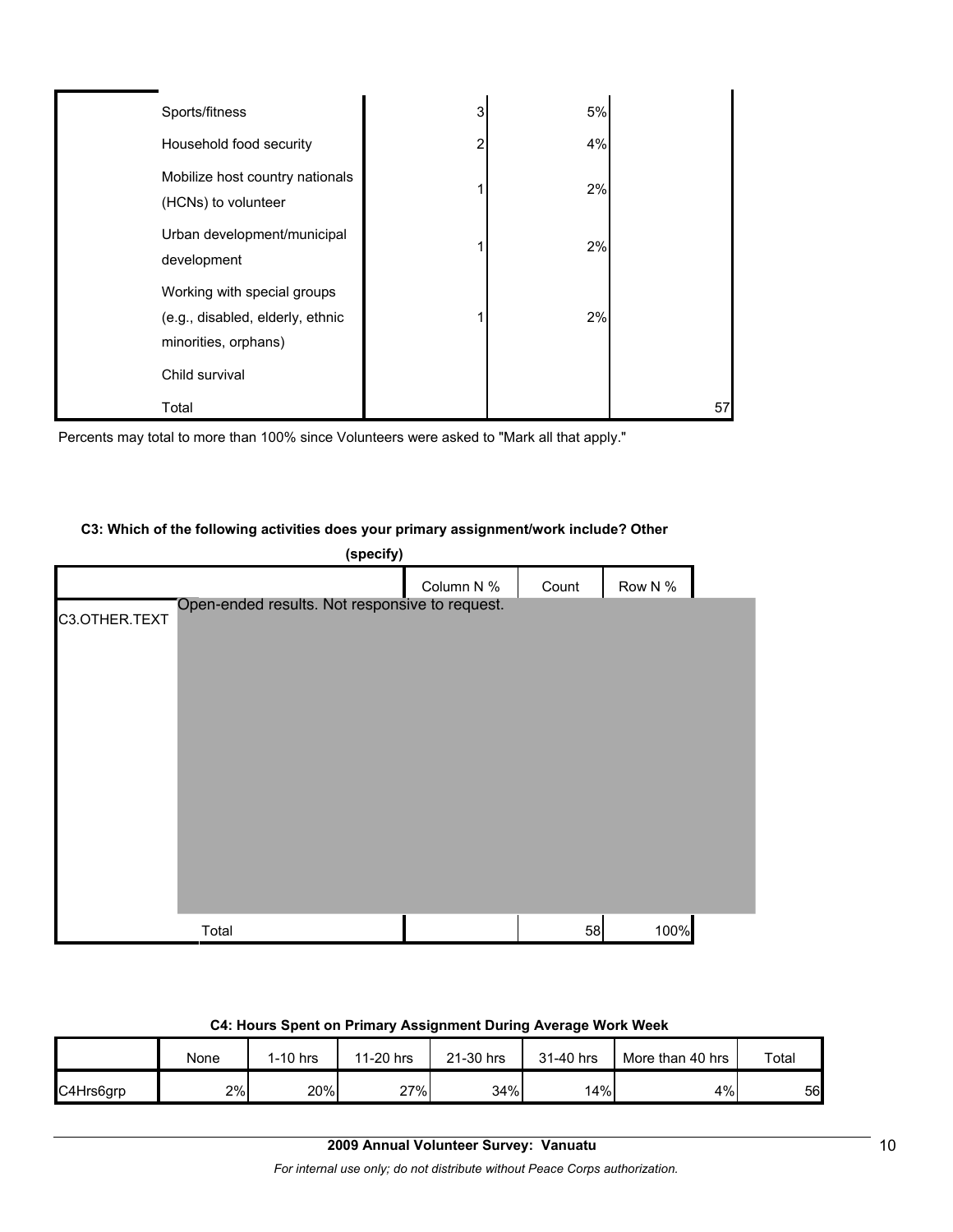## **C4: How many hours do you spend on your primary assignment during an average work**

| ۰,<br>×<br>٠ |
|--------------|

|                | All Volunteers | Average         | Lowest reported | Highest reported | Did not answer |
|----------------|----------------|-----------------|-----------------|------------------|----------------|
| C <sub>4</sub> | 58             | וה הה<br>$-1.1$ |                 | 60               | റ              |

## **C5: Which of the following do your secondary activities (other than your primary assignment work) include? Mark all that apply.**

|            |                                                       |               | % Involved in | <b>Total PCVs</b> |
|------------|-------------------------------------------------------|---------------|---------------|-------------------|
|            |                                                       | PCV Responses | Initiative    | Responding        |
| \$C5SecAct | Girls' education                                      | 20            | 39%           |                   |
|            | Working with youth                                    | 20            | 39%           |                   |
|            | Water and sanitation                                  | 19            | 37%           |                   |
|            | Arts                                                  | 17            | 33%           |                   |
|            | Sports/fitness                                        | 17            | 33%           |                   |
|            | Income generation                                     | 16            | 31%           |                   |
|            | Environment work                                      | 15            | 29%           |                   |
|            | World Wise Schools/<br>Correspondence Match           | 15            | 29%           |                   |
|            | English teaching                                      | 14            | 27%           |                   |
|            | WID/GAD                                               | 13            | 25%           |                   |
|            | <b>Business advertising</b>                           | 12            | 24%           |                   |
|            | Library development                                   | 11            | 22%           |                   |
|            | <b>HIV/AIDS</b>                                       | 10            | 20%           |                   |
|            | Information and<br>communications technology<br>(ICT) | 9             | 18%           |                   |
|            | Natural resources management                          | 9             | 18%           |                   |
|            | Rural development                                     | 9             | 18%           |                   |
|            | Other: Please specify                                 | 8             | 16%           |                   |
|            | Nutrition education                                   | 7             | 14%           |                   |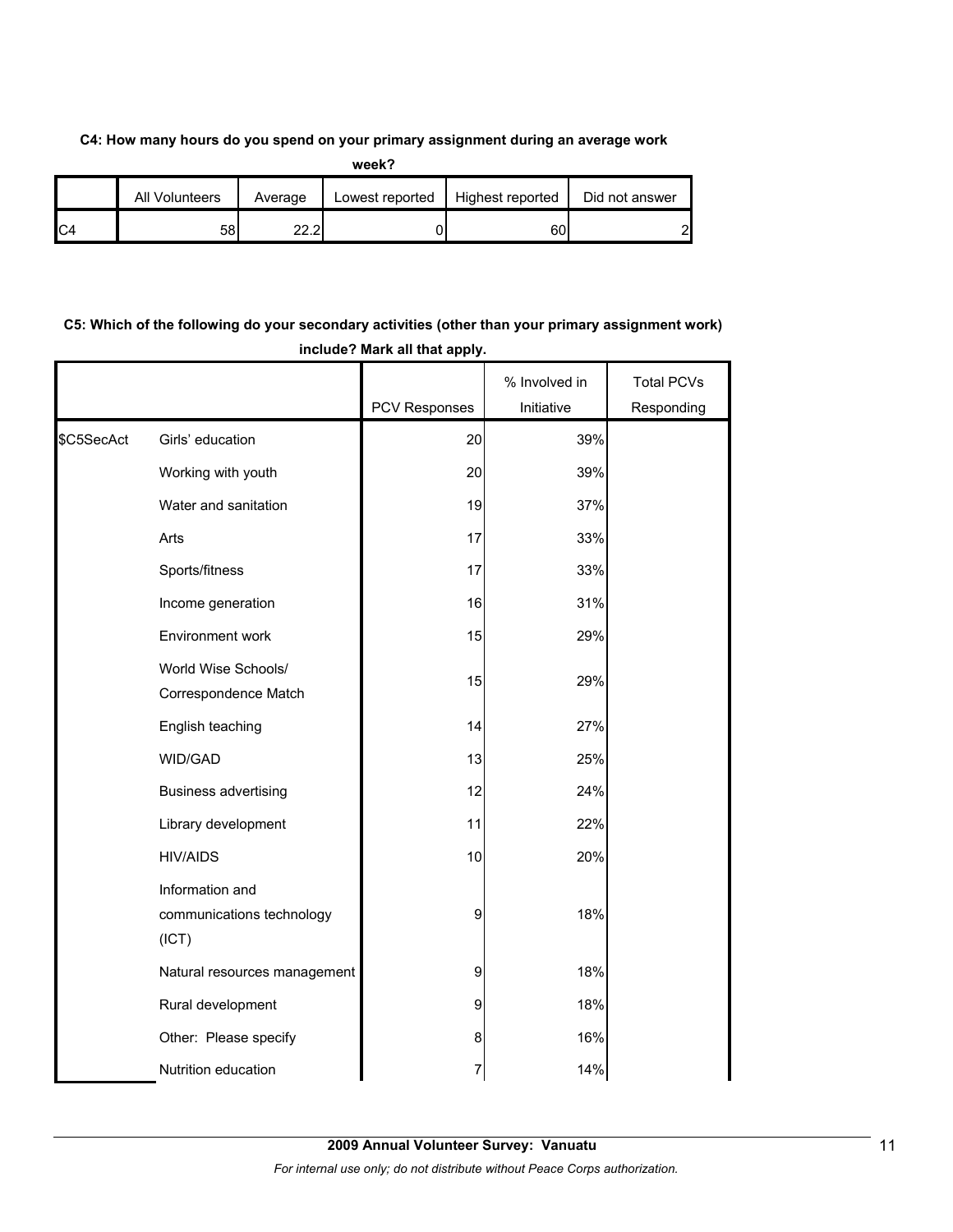| Working with special groups<br>(e.g., disabled, elderly, ethnic<br>minorities, orphans) | 6 | 12% |    |
|-----------------------------------------------------------------------------------------|---|-----|----|
| Working with NGO(s)                                                                     | 6 | 12% |    |
| Literacy                                                                                | 4 | 8%  |    |
| Microenterprise development                                                             | 4 | 8%  |    |
| Urban development/municipal<br>development                                              | 4 | 8%  |    |
| Biodiversity conservation                                                               | 3 | 6%  |    |
| Child survival                                                                          | 3 | 6%  |    |
| Mobilize host country nationals<br>(HCNs) to volunteer                                  | 3 | 6%  |    |
| Community food security<br>(production/marketing)                                       |   | 2%  |    |
| Household food security                                                                 |   | 2%  |    |
| Total                                                                                   |   |     | 51 |

Percents may total to more than 100% since Volunteers were asked to "Mark all that apply."

|               |                                                |            | $\ddot{\phantom{a}}$ | .,      |  |
|---------------|------------------------------------------------|------------|----------------------|---------|--|
|               |                                                | Column N % | Count                | Row N % |  |
| C5.OTHER.TEXT | Open-ended results. Not responsive to request. |            |                      |         |  |
|               |                                                |            |                      |         |  |
|               |                                                |            |                      |         |  |
|               |                                                |            |                      |         |  |
|               |                                                |            |                      |         |  |
|               |                                                |            |                      |         |  |
|               |                                                |            |                      |         |  |
|               |                                                |            |                      |         |  |
|               |                                                |            |                      |         |  |
|               |                                                |            |                      |         |  |
|               |                                                |            |                      |         |  |
|               |                                                |            |                      |         |  |
|               | Total                                          |            | 58                   | 100%    |  |
|               |                                                |            |                      |         |  |

## **C5: Which of the following do your secondary activities include? Other (specify)**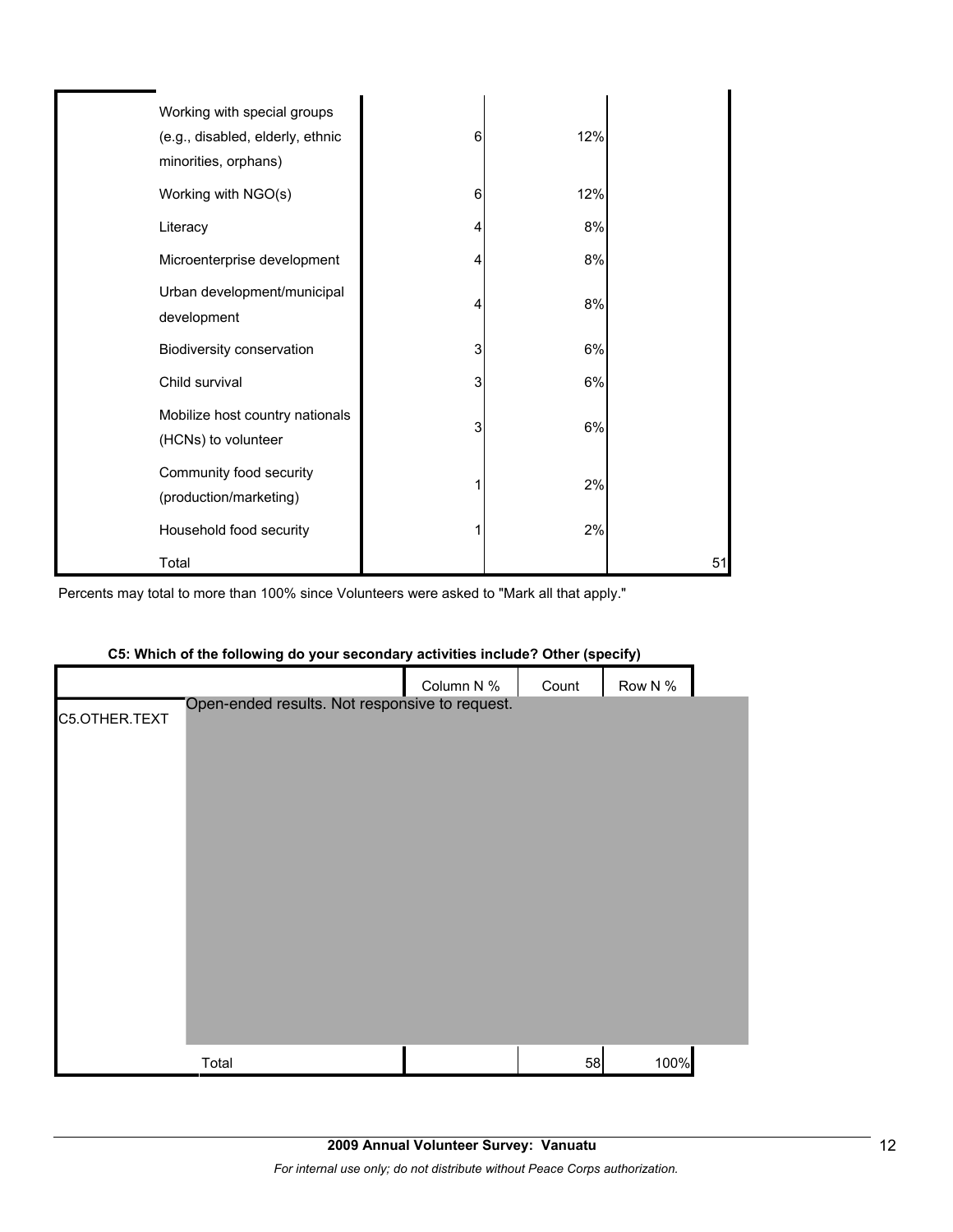## **C5: No Secondary Activities**

|         |       | Percent | Number |
|---------|-------|---------|--------|
| C5.NONE | No    | 91%     | 53     |
|         | Yes   | 9%      | 5      |
|         | Total | 100%    | 58     |

## **C6: Hours Spent on Secondary Activities During Average Work Week**

|           | None | 1-10 hrs | 11-20 hrs | 21-30 hrs | 31-40 hrs | More than 40 hrs | Total |
|-----------|------|----------|-----------|-----------|-----------|------------------|-------|
| C6Hrs6grp |      | 69%      | 21%       | 8%        | 2%        |                  | 52    |

## **C6. How many hours do you spend on secondary activities during an average work week?**

|     | All Volunteers | Average | Lowest reported | Highest reported | Did not answer |
|-----|----------------|---------|-----------------|------------------|----------------|
| IC6 | 581            | 10.5    |                 | 40               | 6              |

**C7: How personally satisfying is your--?**

|                              | Not at all 1 |     |     |     | Exceptionally 5 | Total |
|------------------------------|--------------|-----|-----|-----|-----------------|-------|
| Primary assignment           | 2%           | 19% | 28% | 29% | 22%             | 58    |
| Secondary project/activities | 2%           | 5%l | 27% | 38% | 29%             | 56    |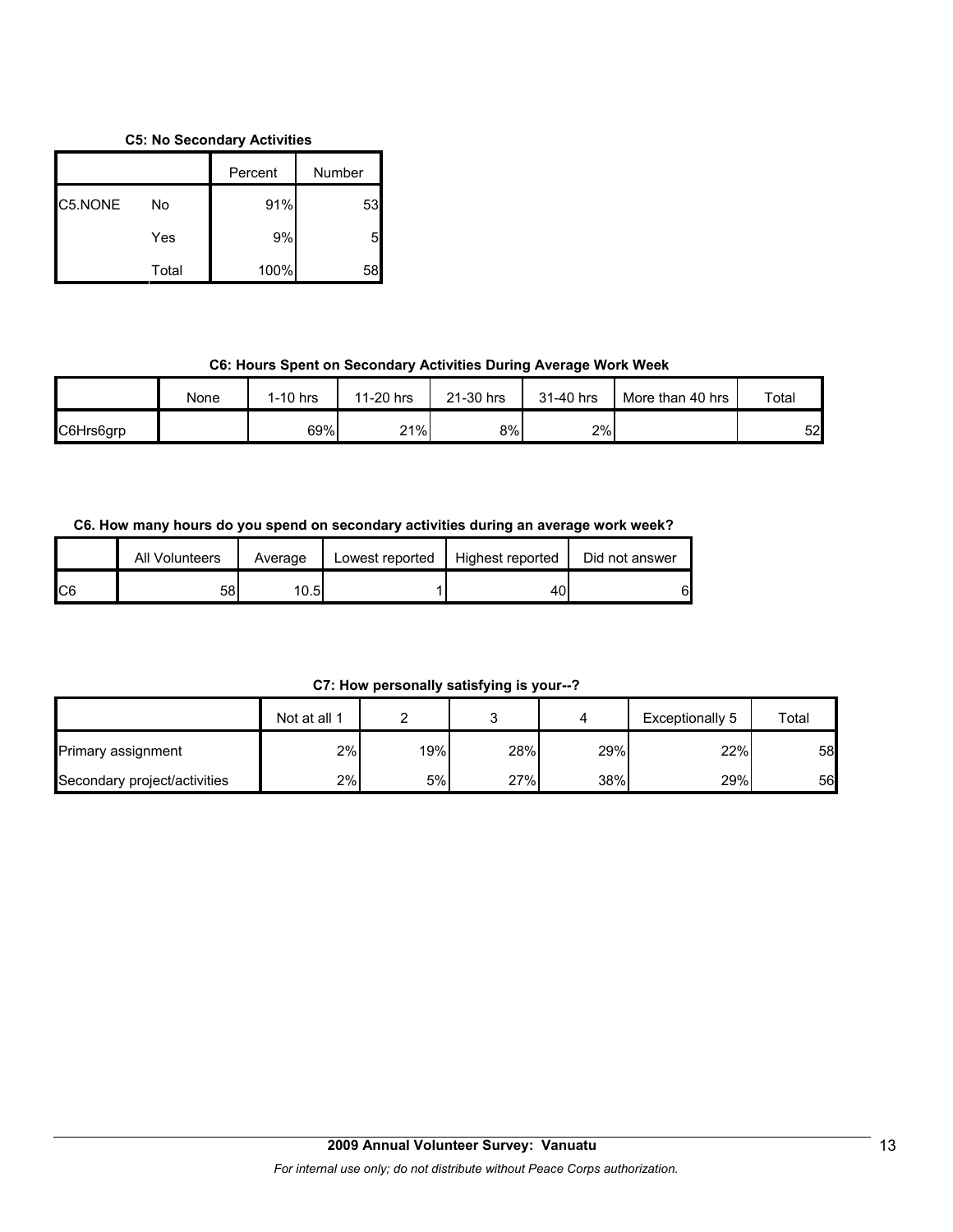## **D. Training for Peace Corps Assignment**

*This section reports Volunteers' assessments of the effectiveness of their Pre-Service Training and In-Service Training at post. In-Service Training (IST) includes: Reconnect; Technical IST; Mid-Service and Close of Service conferences; project management/leadership conferences; and other post-sponsored training sessions.* 

|                                                                       | Not effective | Poor | Adequate | Effective | Very Effective | NA/No training | Total |
|-----------------------------------------------------------------------|---------------|------|----------|-----------|----------------|----------------|-------|
| Manage cultural differences                                           |               | 4%   |          | 42%       | 54%            |                | 26    |
| Deal with adjustment issues                                           |               | 4%   | 27%      | 35%       | 35%            |                | 26    |
| Work with<br>counterparts/community<br>partners                       |               | 19%  | 38%      | 27%       | 15%            |                | 26    |
| Use language needed in<br>work and social interactions                |               |      | 15%      | 31%       | 54%            |                | 26    |
| Perform technical aspects of<br>your work                             |               | 27%  | 42%      | 19%       | 12%            |                | 26    |
| Work on your project goals<br>and objectives                          |               | 19%  | 27%      | 46%       | 8%             |                | 26    |
| Conduct a participatory<br>community needs<br>assessment (e.g., PACA) |               | 15%  | 35%      | 23%       | 27%            |                | 26    |
| Monitor your project goals<br>and outcomes                            |               | 8%   | 46%      | 38%       | 8%             |                | 26    |
| Maintain your physical health                                         |               |      | 27%      | 35%       | 35%            | 4%             | 26    |
| Maintain your<br>mental/emotional health                              |               |      | 23%      | 31%       | 42%            | 4%             | 26    |
| Maintain your personal safety<br>and security                         |               |      | 15%      | 31%       | 50%            | 4%             | 26    |

**D1: (PCVs at post 18 months or less) How effective was your Pre-Service Training (PST) in preparing you to--**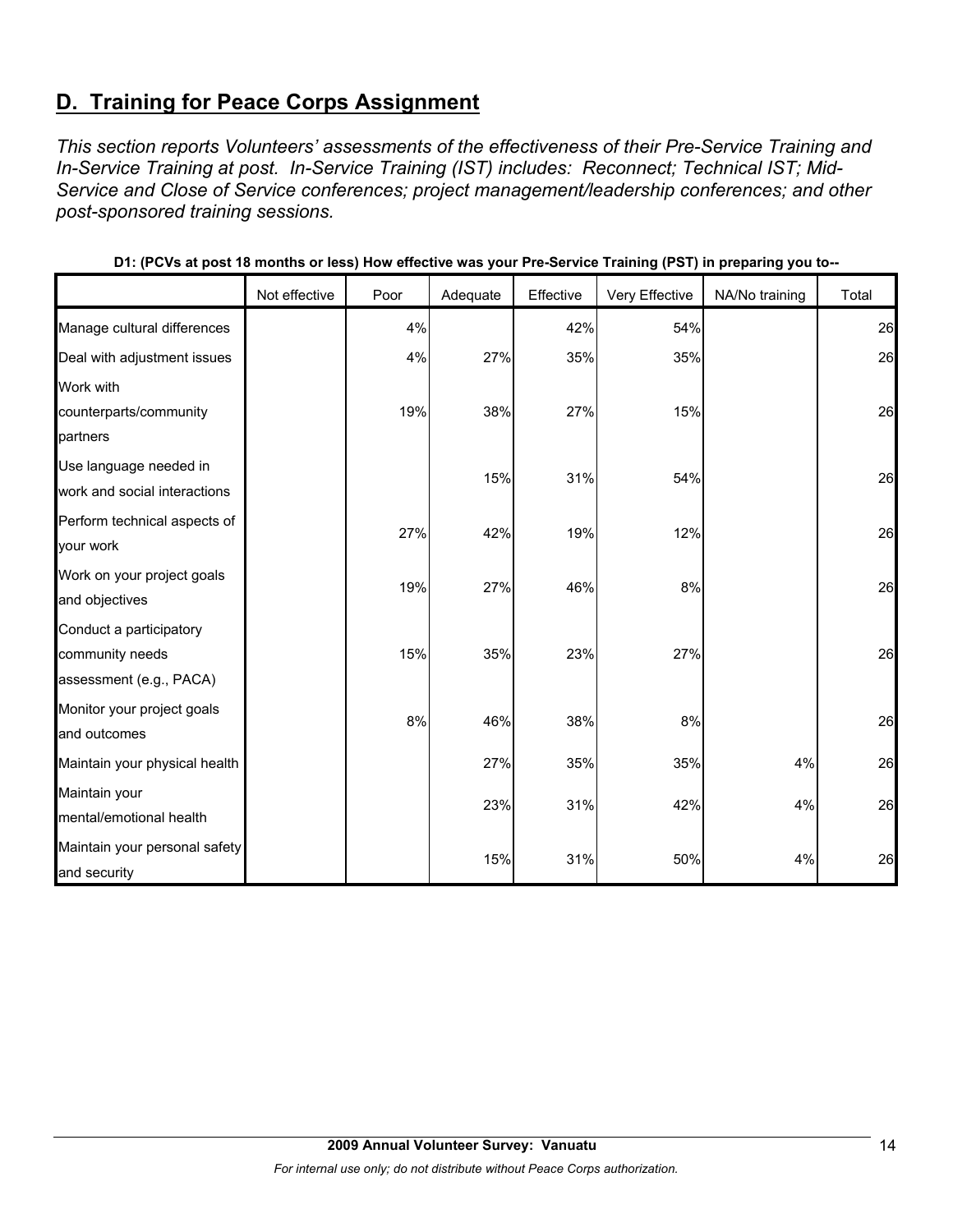|                                                                                          | Not effective | Poor | Adequate | Effective | Very Effective | NA/No training | Total |
|------------------------------------------------------------------------------------------|---------------|------|----------|-----------|----------------|----------------|-------|
| Manage cultural differences                                                              | 4%            | 5%   | 38%      | 33%       | 18%            | 2%             | 55    |
| Deal with adjustment issues                                                              | 4%            | 5%   | 33%      | 38%       | 16%            | 4%             | 55    |
| Build and strengthen working<br>relationships with<br>counterparts/community<br>partners |               | 16%  | 24%      | 45%       | 9%             | 5%             | 55    |
| Use language needed in<br>work and social interactions                                   | 4%            | 9%   | 19%      | 22%       | 24%            | 22%            | 54    |
| Perform technical aspects of<br>your work                                                | 2%            | 13%  | 28%      | 42%       | 11%            | 4%             | 53    |
| Work on your project goals<br>and objectives                                             | 2%            | 8%   | 32%      | 42%       | 11%            | 6%             | 53    |
| Conduct a participatory<br>community needs<br>assessment (e.g., PACA)                    | 6%            | 11%  | 35%      | 30%       | 4%             | 15%            | 54    |
| Monitor project goals and<br>outcomes                                                    |               | 11%  | 39%      | 33%       | $7\%$          | 9%             | 54    |
| Maintain your physical health                                                            |               | 2%   | 32%      | 30%       | 30%            | 6%             | 53    |
| Maintain your<br>mental/emotional health                                                 |               | 2%   | 28%      | 36%       | 28%            | 6%             | 53    |
| Maintain your personal safety<br>and security                                            | 2%            | 4%   | 35%      | 31%       | 26%            | 2%             | 54    |

**D5: How effective was your In-Service Training (IST) in preparing you to--**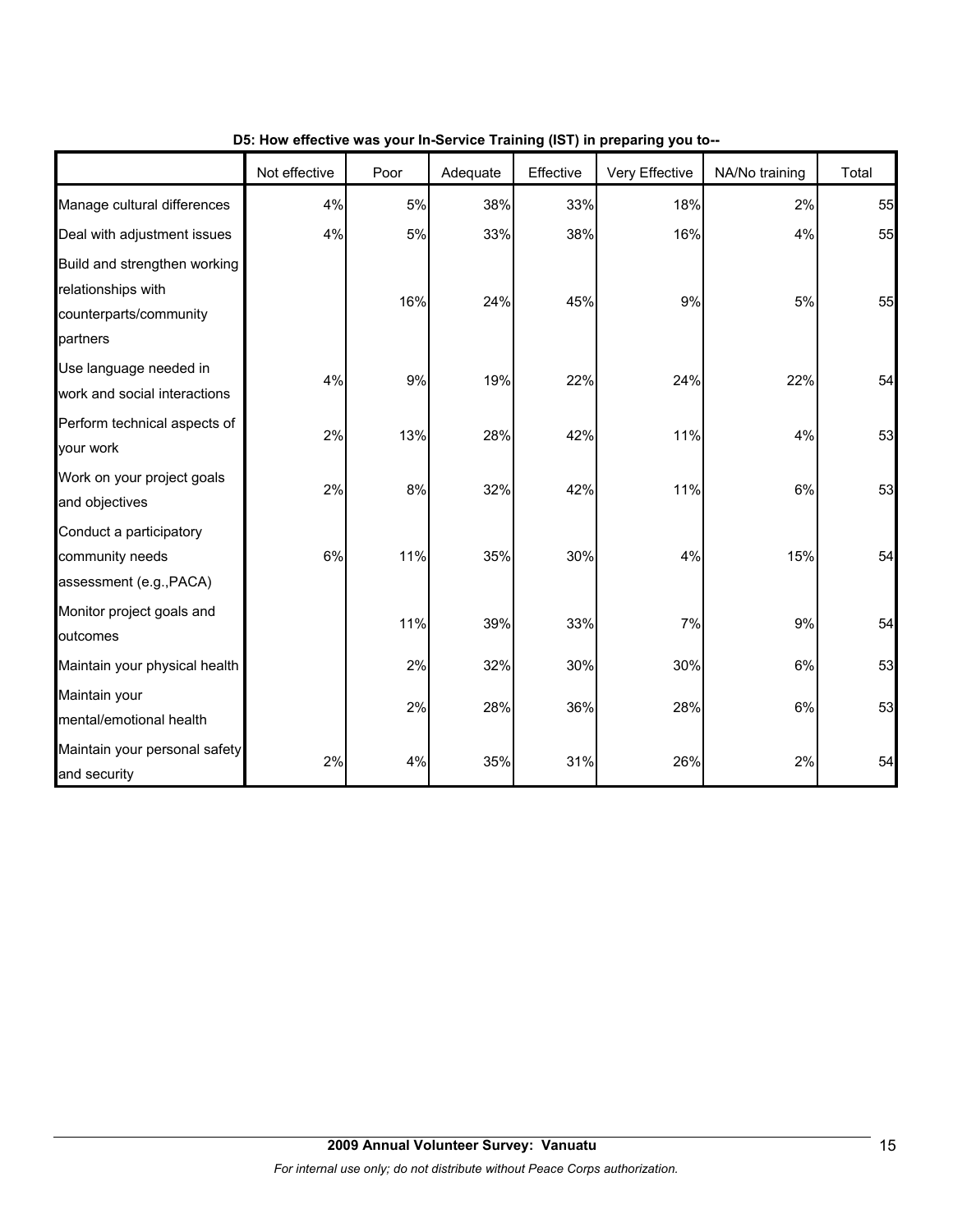|                                                  | No/ No answer | Yes | Total |
|--------------------------------------------------|---------------|-----|-------|
| Skills specific to my assignment                 | 14            | 43  | 57    |
| Assessing community needs                        | 45            | 12  | 57    |
| Organizing/implementing<br>community activities  | 32            | 24  | 56    |
| Building capacity of local<br>organizations      | 40            | 17  | 57    |
| Monitoring, reporting, and<br>evaluating my work | 11            | 46  | 57    |
| Designing and implementing<br>training sessions  | 32            | 24  | 56    |

## **D8: Is the skill needed for your Peace Corps work?**

|                                                  | No/ No answer | Yes | Total |
|--------------------------------------------------|---------------|-----|-------|
| Skills specific to my assignment                 |               | 47  | 47    |
| Assessing community needs                        | 3             | 52  | 55    |
| Organizing/implementing<br>community activities  | 4             | 51  | 55    |
| Building capacity of local<br>organizations      | 5             | 51  | 56    |
| Monitoring, reporting, and<br>evaluating my work |               | 54  | 55    |
| Designing and implementing<br>training sessions  | 5             | 51  | 56    |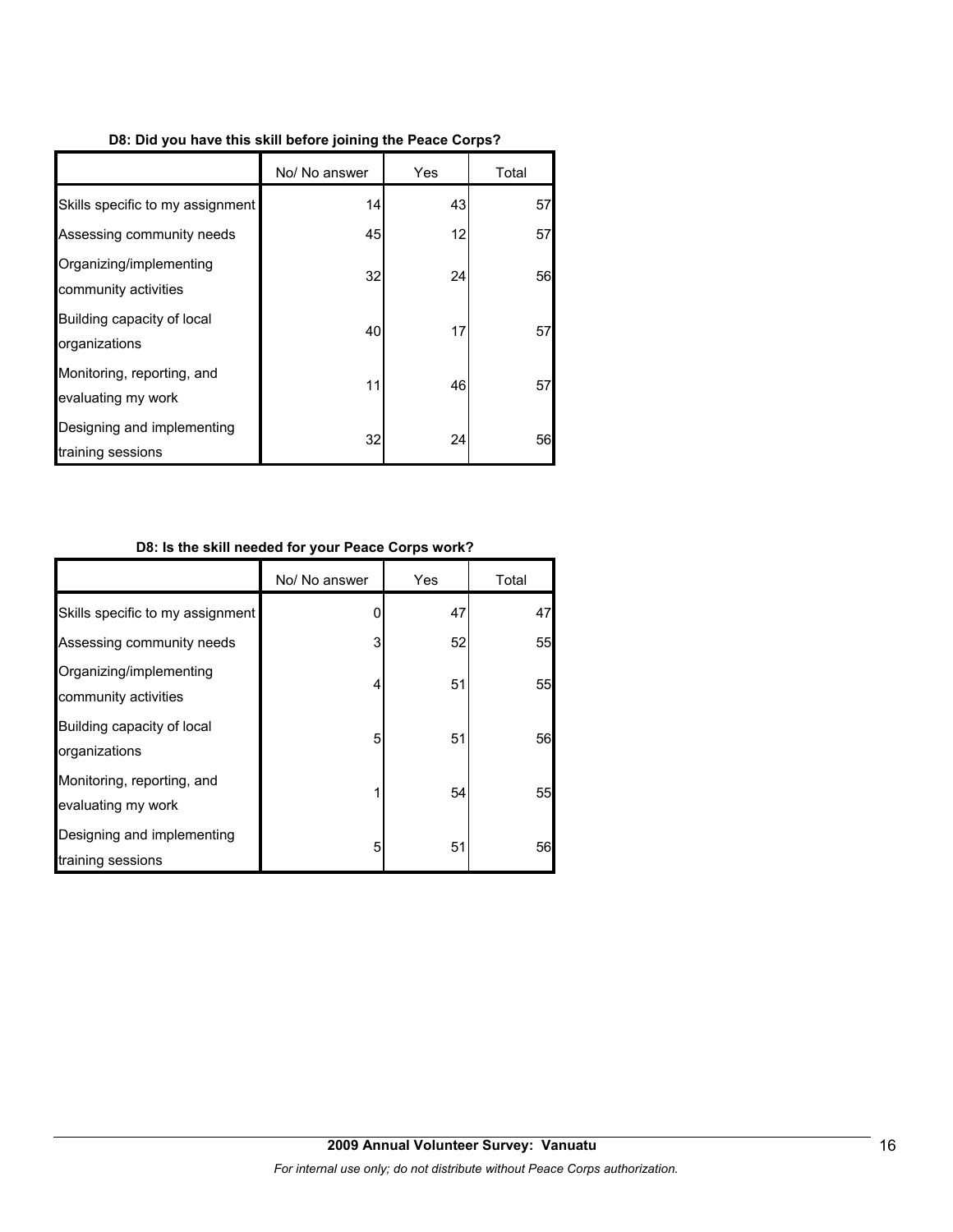## **D8: Have you had adequate Peace Corps training to acquire the skill?**

|                                                  | No/ No answer | Yes | Total |
|--------------------------------------------------|---------------|-----|-------|
| Skills specific to my assignment                 | 8             | 37  | 45    |
| Assessing community needs                        | 8             | 45  | 53    |
| Organizing/implementing<br>community activities  | 8             | 43  | 51    |
| Building capacity of local<br>organizations      | 13            | 37  | 50    |
| Monitoring, reporting, and<br>evaluating my work | 9             | 36  | 45    |
| Designing and implementing<br>training sessions  | 9             | 39  | 48    |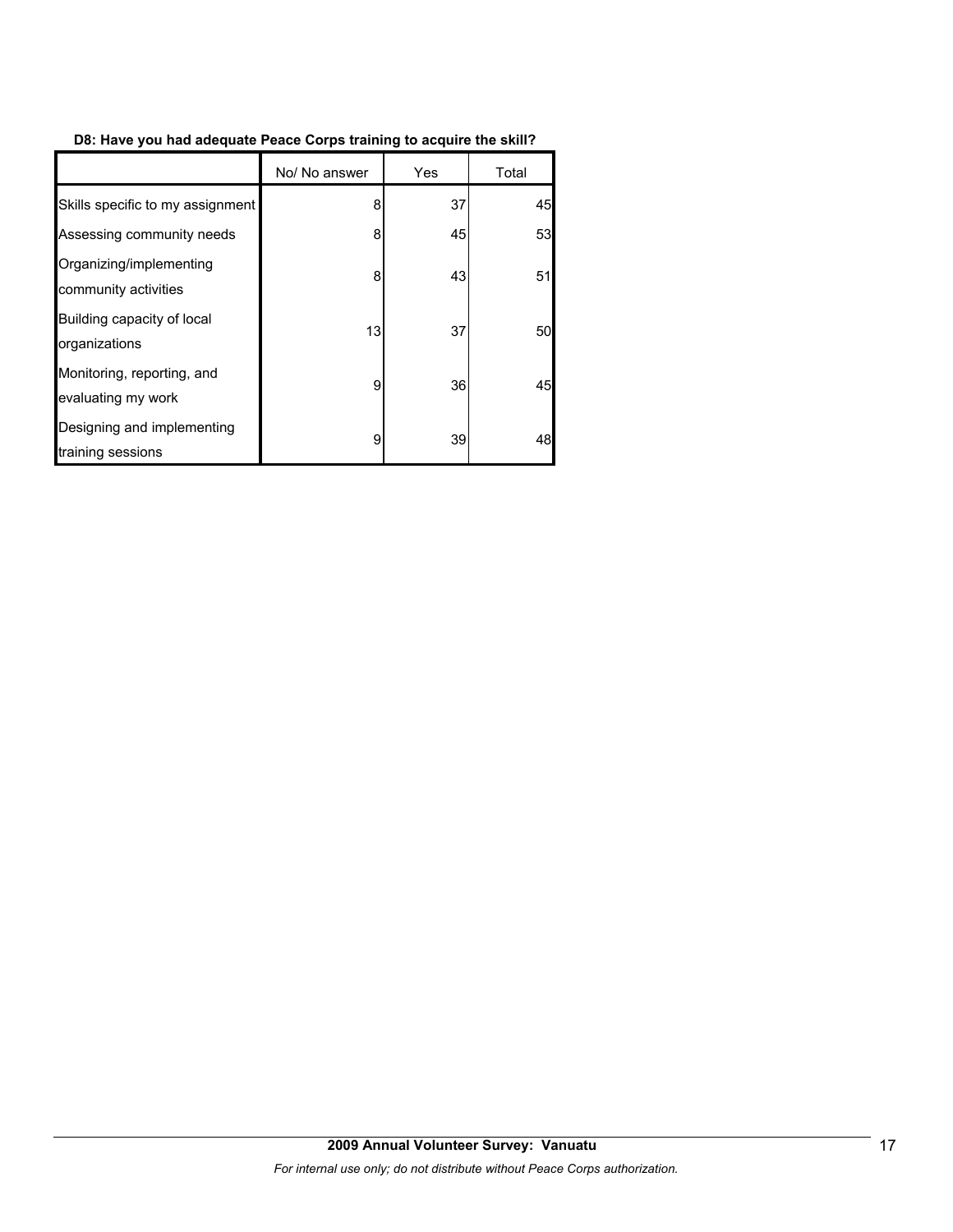## **E. Volunteer Assignment Goals and Impact**

*This section reports Volunteers' self-assessments of their impact on the individuals and organizations in the communities in which they serve. At the end of this section, Volunteers' third goal activities, participation in Coverdell World Wise School/Correspondence Match (CWWS/CM) and use of Peace Corps resources to support their work are reported in questions.* 

|                                                                                                       | Not at all 1 | 2   | 3   | 4   | <b>Exceptionally 5</b> | <b>NA</b> | Total |
|-------------------------------------------------------------------------------------------------------|--------------|-----|-----|-----|------------------------|-----------|-------|
| Meets the objectives of the<br>project plan                                                           |              | 2%  | 21% | 46% | 27%                    | 4%        | 56    |
| Builds local capacity for<br>sustainability                                                           |              | 7%  | 18% | 49% | 26%                    |           | 57    |
| Involves local people in<br>planning and implementing<br>activities                                   |              | 9%  | 28% | 37% | 26%                    |           | 57    |
| Complements other local<br>development activities                                                     | 2%           | 7%  | 26% | 39% | 23%                    | 4%        | 57    |
| Transfers skills to host country<br>individuals and organizations                                     |              | 4%  | 23% | 46% | 28%                    |           | 57    |
| Mobilizes host country<br>nationals (HCNs) to volunteer                                               | 23%          | 19% | 23% | 14% | 12%                    | 9%        | 57    |
| Helps promote a better<br>understanding of Americans<br>on the part of the peoples<br>served (goal 2) | 2%           | 7%  | 18% | 21% | 52%                    |           | 56    |
| Helps promote a better<br>understanding of other<br>peoples on the part of<br>Americans (goal 3)      | 2%           | 9%  | 14% | 23% | 53%                    |           | 57    |

## **E1: To what extent does your Volunteer work assignment address the following?**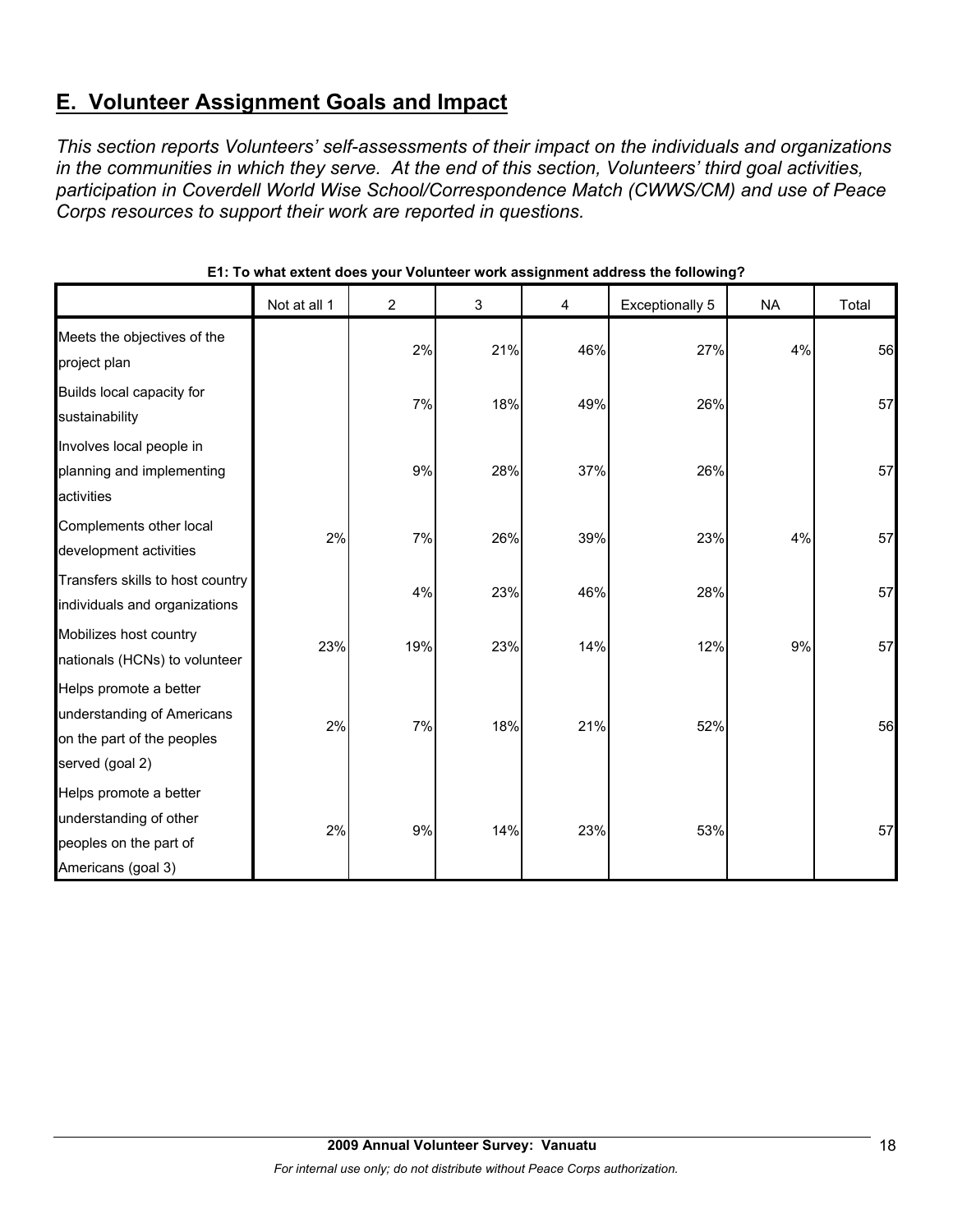**E2: To what extent does your host community--?**

|                                          | Not at all 1 | ົ   |     | 4   | Exceptionally 5 | <b>NA</b> | Total |
|------------------------------------------|--------------|-----|-----|-----|-----------------|-----------|-------|
| Need the assistance that you<br>provided |              | 19% | 19% | 38% | 25%             |           | 32    |
| Want the assistance that you<br>provided |              | 6%  | 22% | 53% | 19%             |           | 32    |

## **E3: How much impact does your assignment have on the capacities of your host counterparts/community partners?**

|                                                                  | None 1 | $\overline{2}$ | 3   | 4   | Exceptional 5 | <b>NA</b> | Total |
|------------------------------------------------------------------|--------|----------------|-----|-----|---------------|-----------|-------|
| Ability to access information<br>(e.g., library, Internet, etc.) | 5%     | 31%            | 16% | 28% | 17%           | 3%        | 58    |
| Leadership skills                                                | 2%     | 14%            | 34% | 31% | 19%           |           | 58    |
| Planning and management                                          |        | 9%             | 29% | 41% | 21%           |           | 58    |
| Problem solving/critical thinking                                |        | 9%             | 33% | 46% | 11%           | 2%        | 57    |
| Self-esteem                                                      | 2%     | 9%             | 33% | 33% | 21%           | 2%        | 57    |
| <b>Technical skills</b>                                          | 2%     | 10%            | 19% | 50% | 19%           |           | 58    |
| Use of local resources                                           | 7%     | 19%            | 34% | 22% | 17%           |           | 58    |
| Use of external resources (e.g.,<br>grants, international NGOs)  | 9%     | 14%            | 26% | 29% | 21%           | 2%        | 58    |
| Better understanding of<br>Americans                             | 2%     | 7%             | 14% | 31% | 47%           |           | 58    |
| Other: Please specify below                                      | 12%    |                | 6%  | 6%  | 6%            | 69%       | 16    |

#### **E3: How much impact does your assignment have on the capacities of your host**

| Counterparts/Community partners: Other (Specify)           |            |       |         |  |  |  |  |  |
|------------------------------------------------------------|------------|-------|---------|--|--|--|--|--|
|                                                            | Column N % | Count | Row N % |  |  |  |  |  |
| Open-ended results. Not responsive to request.<br>E3 OTHER |            |       |         |  |  |  |  |  |
|                                                            |            |       |         |  |  |  |  |  |
|                                                            |            |       |         |  |  |  |  |  |
| Total                                                      |            | 58    | 100%    |  |  |  |  |  |

## **counterparts/community partners? Other (specify)**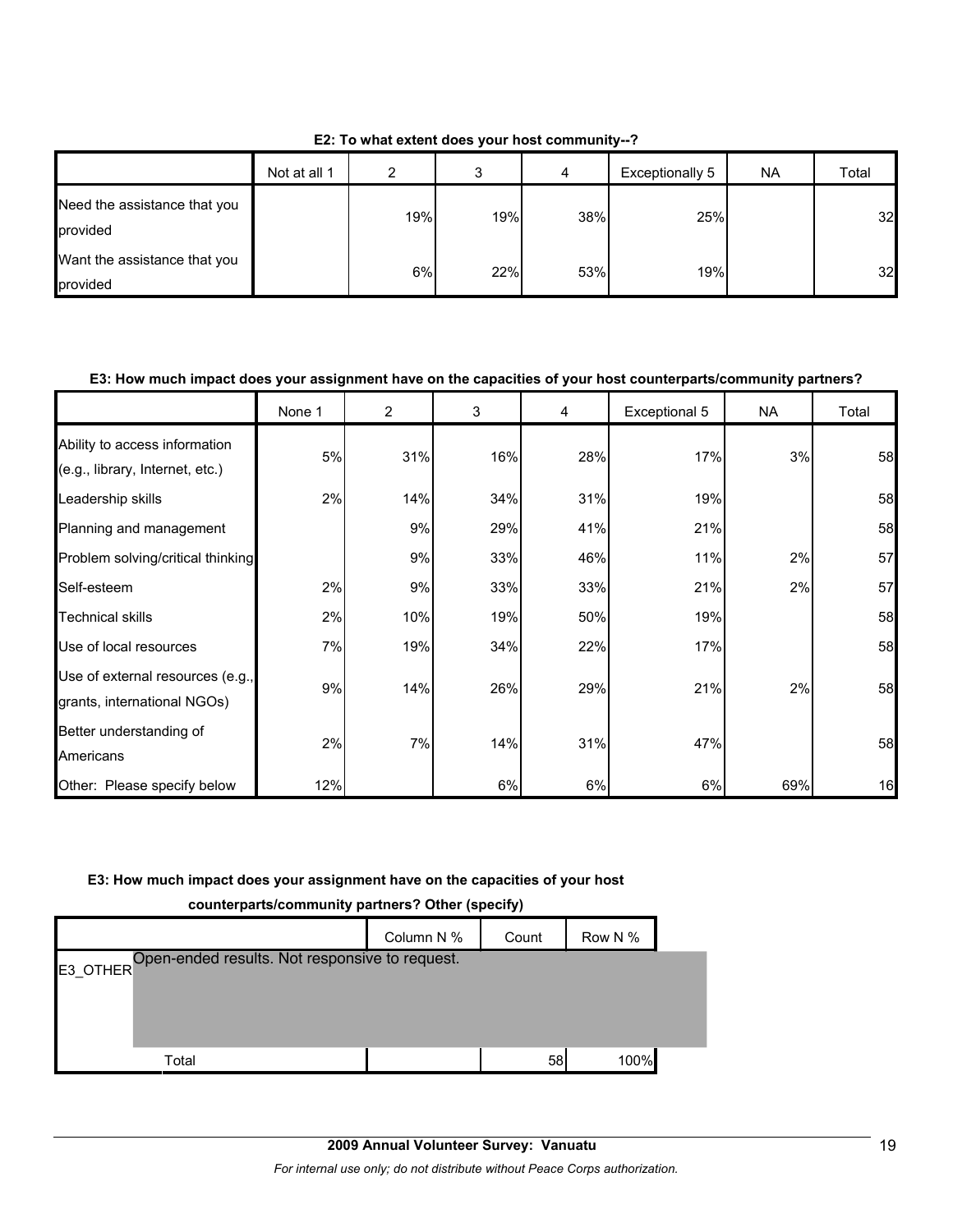|                                                                  | None 1 | $\overline{2}$ | 3   | 4   | Exceptional 5 | NA  | Total |
|------------------------------------------------------------------|--------|----------------|-----|-----|---------------|-----|-------|
| Ability to access information<br>(e.g., library, Internet, etc.) | 9%     | 19%            | 33% | 23% | 12%           | 4%  | 57    |
| Leadership skills                                                | 4%     | 14%            | 39% | 25% | 18%           | 2%  | 57    |
| Planning and management                                          | 4%     | 13%            | 40% | 31% | 13%           |     | 55    |
| Problem solving/critical thinking                                |        | 12%            | 44% | 33% | 11%           |     | 57    |
| Self-esteem                                                      |        | 11%            | 36% | 30% | 23%           |     | 56    |
| <b>Technical skills</b>                                          | 2%     | 18%            | 37% | 26% | 18%           |     | 57    |
| Use of local resources                                           | 7%     | 19%            | 33% | 23% | 14%           | 4%  | 57    |
| Use of external resources (e.g.,<br>grants, international NGOs)  | 12%    | 16%            | 32% | 23% | 12%           | 5%  | 57    |
| Better understanding of<br>Americans                             | 2%     | 5%             | 14% | 32% | 47%           |     | 57    |
| Other: Please specify below                                      | 6%     |                | 18% | 6%  | 12%           | 59% | 17    |

## **E4: How much impact does your assignment have on the capacities of your host individuals with whom you work?**

## **E4: How much impact does your assignment have on the capacities of your host**

**individuals with whom you work? Other (specify)**

|                                                            | Column N % | Count | Row N % |  |
|------------------------------------------------------------|------------|-------|---------|--|
| Open-ended results. Not responsive to request.<br>E4_OTHER |            |       |         |  |
|                                                            |            |       |         |  |
|                                                            |            |       |         |  |
| Total                                                      |            | 58    | 100%    |  |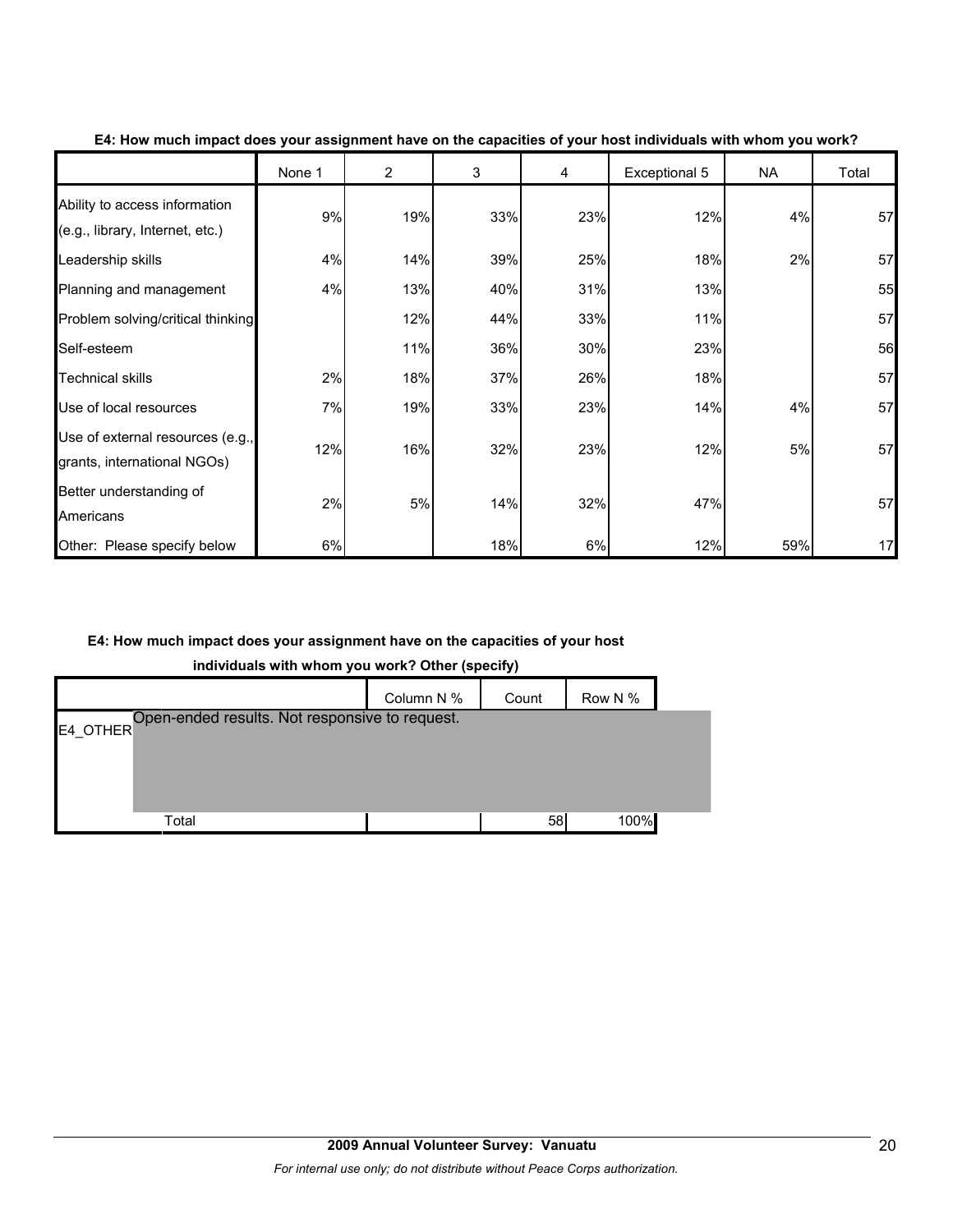|                                                              | None 1 | $\overline{2}$ | 3   | 4   | Exceptional 5 | <b>NA</b> | Total |
|--------------------------------------------------------------|--------|----------------|-----|-----|---------------|-----------|-------|
| Identifying and prioritizing<br>organizational needs         | 4%     | 9%             | 22% | 42% | 18%           | 5%        | 55    |
| Leadership                                                   | 5%     | 12%            | 23% | 45% | 9%            | 5%        | 56    |
| Management                                                   | 4%     | 12%            | 21% | 43% | 14%           | 5%        | 56    |
| Monitoring and evaluation                                    | 2%     | 12%            | 32% | 27% | 21%           | 5%        | 56    |
| Planning and implementing<br>organizational activities       | 4%     | 14%            | 25% | 32% | 20%           | 5%        | 56    |
| Teamwork/participatory<br>decision-making                    | 5%     | 12%            | 25% | 32% | 20%           | 5%        | 56    |
| Use of local resources                                       | 11%    | 9%             | 32% | 21% | 20%           | 7%        | 56    |
| Ability to mobilize, manage,<br>and sustain local volunteers | 11%    | 27%            | 23% | 12% | 14%           | 12%       | 56    |
| Other: Please specify below                                  | 6%     |                | 12% | 6%  | 6%            | 69%       | 16    |

**E5: To what extent does your assignment enhance the capacities of organizations with whom you work?**

## **E5: To what extent does your assignment enhance the capacities of**

**organizations with whom you work? Other (specify)**

|          |       | Column N % | Count | Row N % |
|----------|-------|------------|-------|---------|
| E5 OTHER |       | 100%       | 58    |         |
|          | Total |            | 58    | 100%    |

## **E6: How effective have you been in transferring knowledge and skills to help the following personsor groups build their**

**capacities?**

|                                       | Not at all 1 | 2   | 3   | 4   | Exceptionally 5 | <b>NA</b> | Total |
|---------------------------------------|--------------|-----|-----|-----|-----------------|-----------|-------|
| Your counterpart/community<br>partner | 2%           | 16% | 23% | 37% | 19%             | 4%        | 57    |
| Another institution/organization      |              | 18% | 28% | 35% | 12%             | 7%        | 57    |
| Members of your host<br>community     |              | 12% | 26% | 46% | 14%             | 2%        | 57    |
| Other: Please specify below           |              |     |     | 8%  |                 | 92%       | 12    |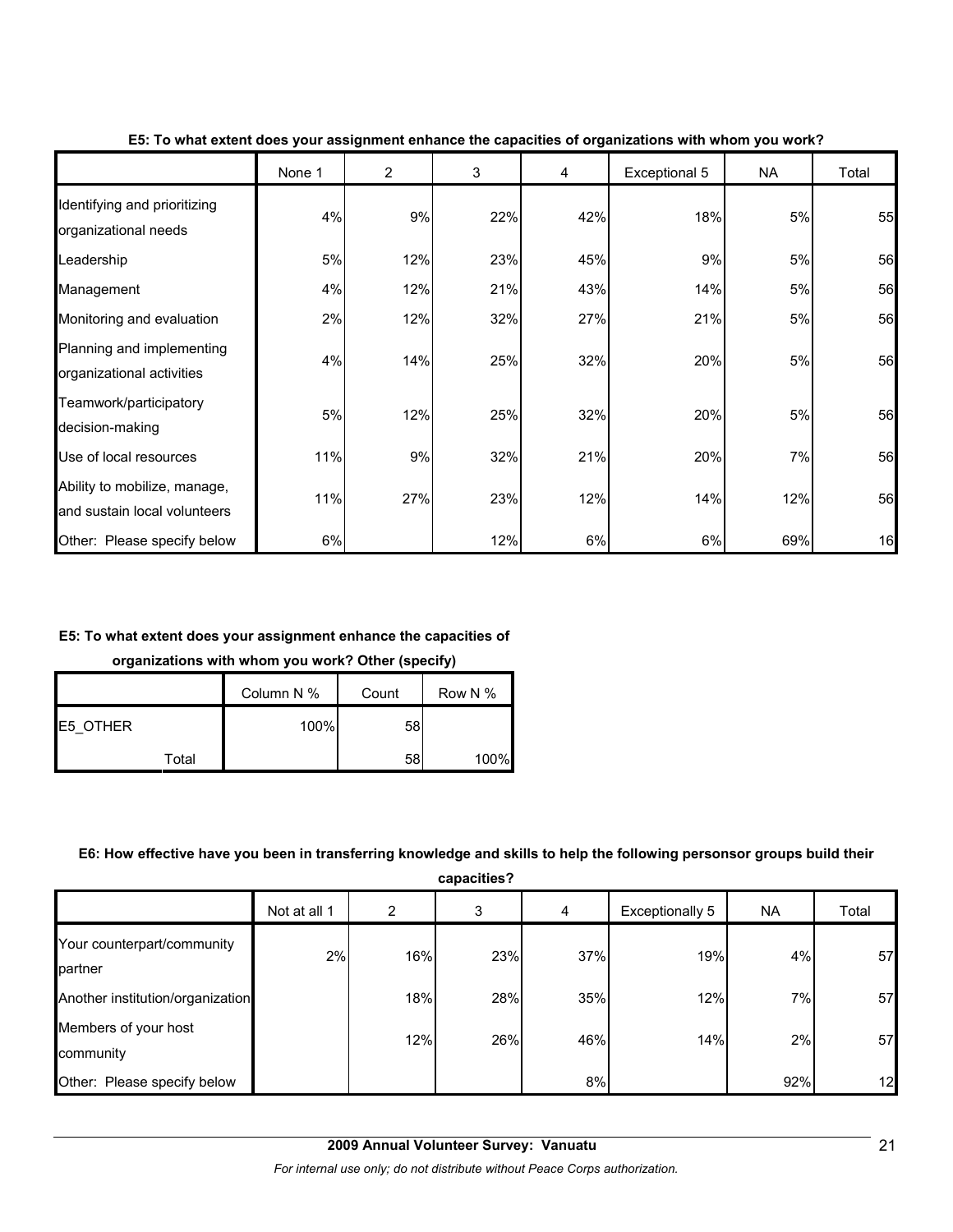|         | Not at all | Minimallv | Moderately | Considerabl∨ | Exceptionally | Too early to tell | Total |
|---------|------------|-----------|------------|--------------|---------------|-------------------|-------|
| F7<br>┕ | 0%l        | 0%        | 16%        | 52%          | 31%           | 2%                | 58    |

### **E7: To what extent have HC individuals gained a better understanding of Americans? Includes "Too early to tell."**

## **E7: To what extent have HC individuals gained a better understanding of Americans? Excludes**

**"Too early to tell."**

|     | Not at all | Minimally | Moderately | Considerably | Exceptionally | $\tau$ otal |
|-----|------------|-----------|------------|--------------|---------------|-------------|
| IE7 |            |           | 16%        | 53%          | 32%           | 57          |

## **E9. In which of the following third goal activities have you participated during your PC service?**

|               |                                                              |               |              | <b>Total PCVs</b> |
|---------------|--------------------------------------------------------------|---------------|--------------|-------------------|
|               |                                                              | PCV Responses | % Doing This | Responding        |
| \$E9Goal3Acts | Electronic updates                                           | 48            | 84%          |                   |
|               | Hosting American visitors                                    | 42            | 74%          |                   |
|               | Hard copy/paper update                                       | 39            | 68%          |                   |
|               | Enrollment in the CWWS/CMS<br>program                        | 31            | 54%          |                   |
|               | Personal website or blog                                     | 30            | 53%          |                   |
|               | Pen pal program/letter<br>exchange                           | 18            | 32%          |                   |
|               | While on home leave, spoke at<br>a school or community group | 12            | 21%          |                   |
|               | Podcasted/created a slide show<br>or video posted online     | 9             | 16%          |                   |
|               | Peace Corps Week activities                                  | 2             | 4%           |                   |
|               | Other please specify                                         | 2             | 4%           |                   |
|               | Total                                                        |               |              | 57                |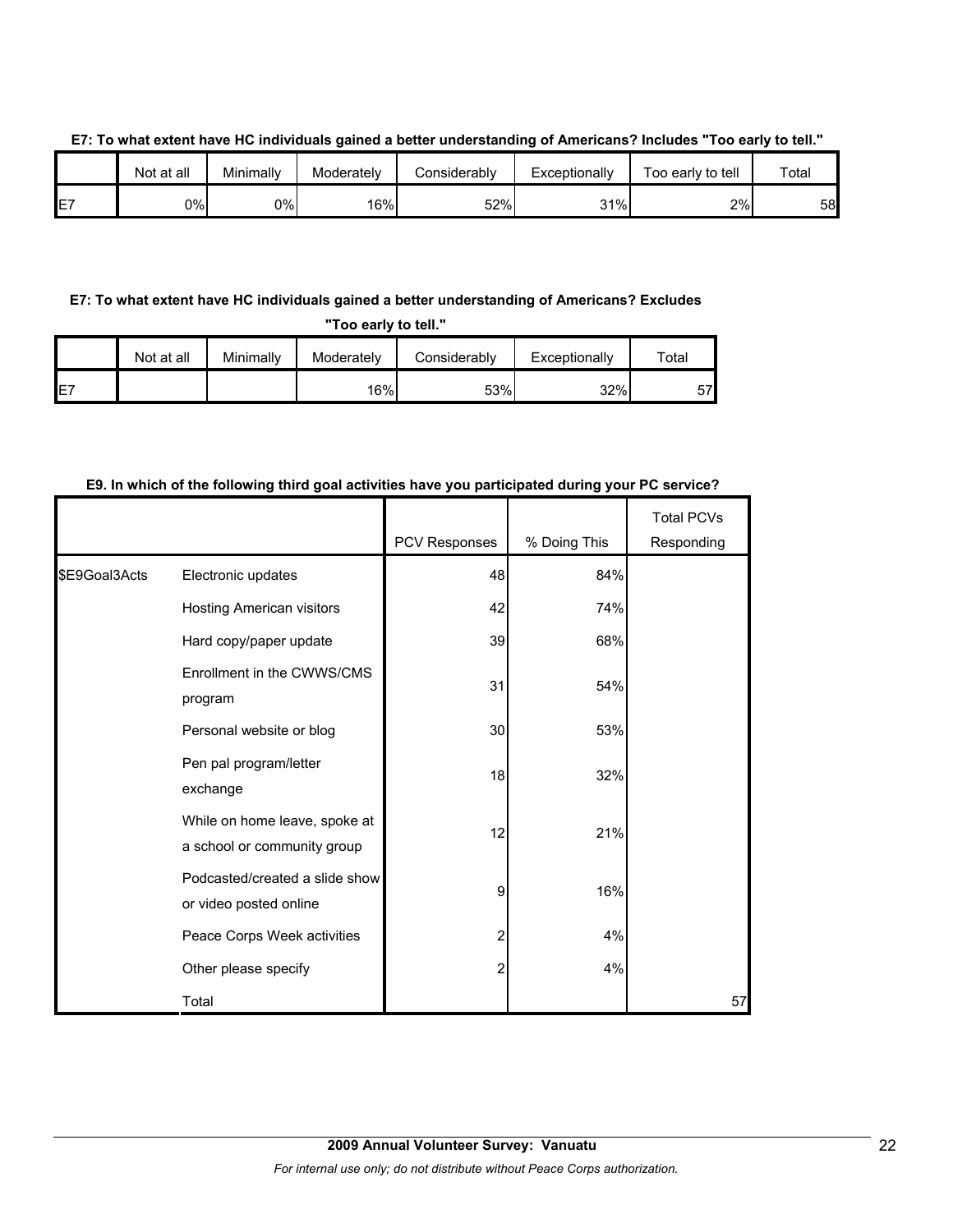#### **E9: When asked about third goal activities, Volunteer answered "No**

#### **involvement in third goal activities."**

|                                                                                                                                                                                                                                                                                       | Have done third<br>goal activities | No third goal<br>activities | Total |
|---------------------------------------------------------------------------------------------------------------------------------------------------------------------------------------------------------------------------------------------------------------------------------------|------------------------------------|-----------------------------|-------|
| Peace Corps' third goal is to<br>"help promote a better<br>understanding of other peoples<br>on the part of Americans." In<br>which of the following third goal<br>activities, including your contact<br>with family and friends, have<br>you participated during your<br>Peace Corps | 98%                                | 2%                          | 58    |

### **E10: Would you recommend participation in the CWWS CMS to other Volunteers?**

|                 |                          | I have participated in | I have participated in |       |
|-----------------|--------------------------|------------------------|------------------------|-------|
|                 | have not participated in | CWWS/CM & would        | CWWS/CM and would      |       |
|                 | CWWS/CM.                 | recommend it           | NOT recommend it       | Total |
| E <sub>10</sub> | 46%                      | 48%                    | 5%                     | 56    |

#### **E11: To what extent have Americans gained a better understanding of HCNs? Includes "Too early to tell."**

|     | Not at all | Minimallv | Moderately | Considerablv | Exceptionally | Too early to tell | $\tau$ otal |
|-----|------------|-----------|------------|--------------|---------------|-------------------|-------------|
| E11 | 0%         | 2%        | 24%        | 38%          | 34%           | 2%                | 58          |

#### **E11: To what extent have Americans gained a better understanding of HCNs? Excludes "Too early**

|     | Not at all | Minimally | Moderately | Considerablv | Exceptionally | $\tau$ otal |
|-----|------------|-----------|------------|--------------|---------------|-------------|
| E11 |            | 2%        | 25%        | 39%          | 35%           | 57          |

#### **E12: Which of the following resources have been useful to you in your third goal activities?**

| ⁄es |
|-----|
|     |
|     |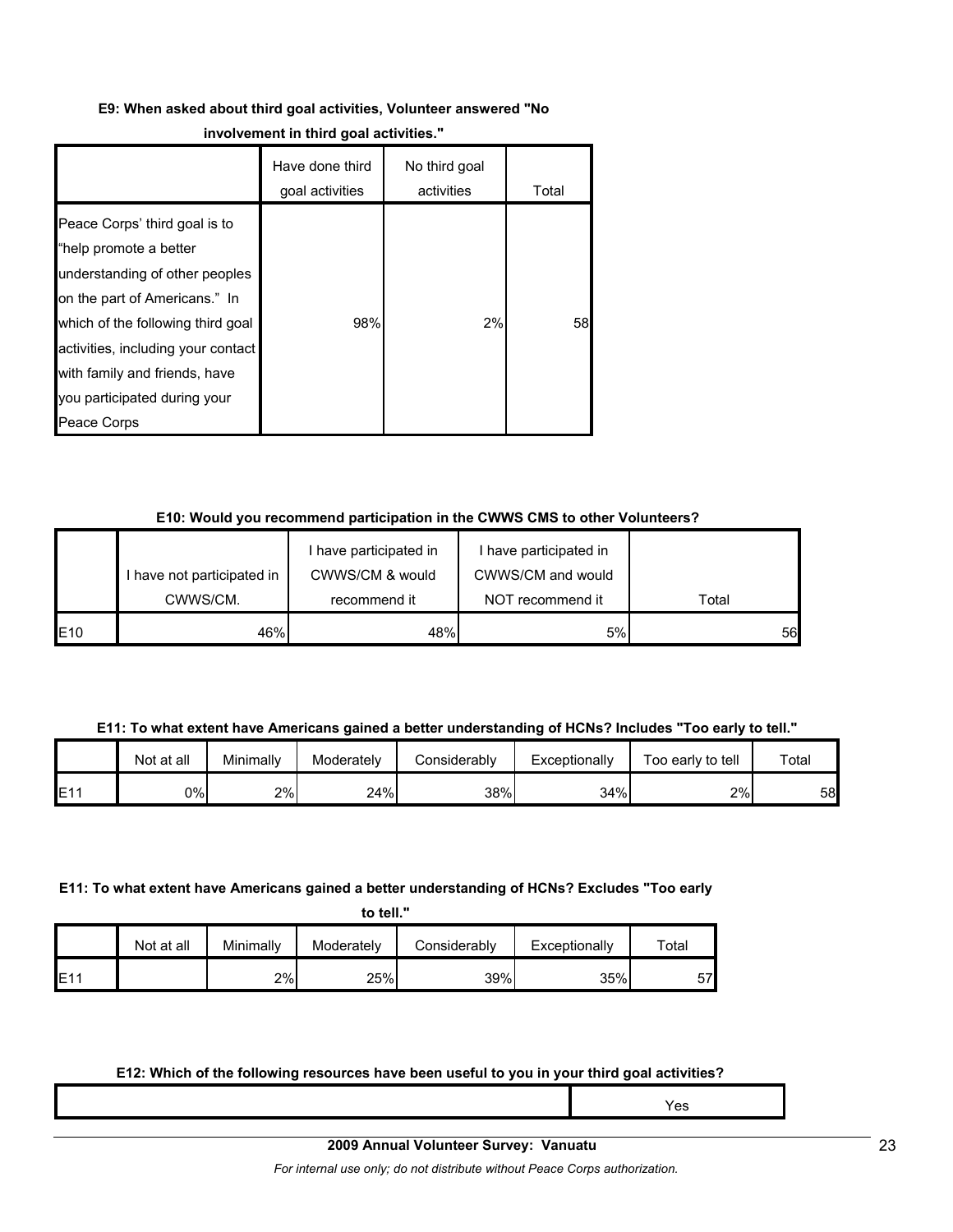| Coverdell World Wise Schools staff (Useful)                                    | 15           |
|--------------------------------------------------------------------------------|--------------|
| Contact with other Peace Corps staff in Washington, D.C. (Useful)              | 6            |
| Information at staging (Useful)                                                | 24           |
| Information from your post sent to you before departure (Useful)               | 29           |
| Internet (Useful)                                                              | 46           |
| Invitation kits (Useful)                                                       | 30           |
| Material in staging packet (Useful)                                            | 25           |
| Peace Corps staff at post (e.g., World Wise School contact) (Useful)           | 20           |
| Recruiting (Useful)                                                            | 16           |
| Resources available from Coverdell World Wise Schools (Useful)                 | 13           |
| Resources available on Peace Corps website (e.g., third goal section) (Useful) | 19           |
| Training on third goal (Useful)                                                | 17           |
| Other: Please specify below (Useful)                                           | $\mathbf{2}$ |

## **E12: Which of the following resources would/will be helpful to you in your third goal activities?**

|                                                                                             | Yes             |
|---------------------------------------------------------------------------------------------|-----------------|
| Coverdell World Wise Schools staff (Would be helpful)                                       | 15              |
| Contact with other Peace Corps staff in Washington, D.C. (Would be helpful)                 | 17              |
| Information at staging (Would be helpful)                                                   | $\overline{7}$  |
| Information from your post sent to you before departure (Would be helpful)                  | 14              |
| Internet (Would be helpful)                                                                 | 11              |
| Invitation kits (Would be helpful)                                                          | $5\overline{a}$ |
| Material in staging packet (Would be helpful)                                               | 6               |
| Peace Corps staff at post (e.g., World Wise School contact) (Would be helpful)              | 11              |
| Recruiting (Would be helpful)                                                               | $\overline{7}$  |
| Resources available from Coverdell World Wise Schools (Would be helpful)                    | 14              |
| Resources available on Peace Corps website (e.g., third goal section) (Would be<br>helpful) | 9               |
| Training on third goal (Would be helpful)                                                   | 15              |
| Other: Please specify below (Would/will be helpful)                                         | $\overline{2}$  |

## **E12: Other useful/helpful resources? Other (specify)**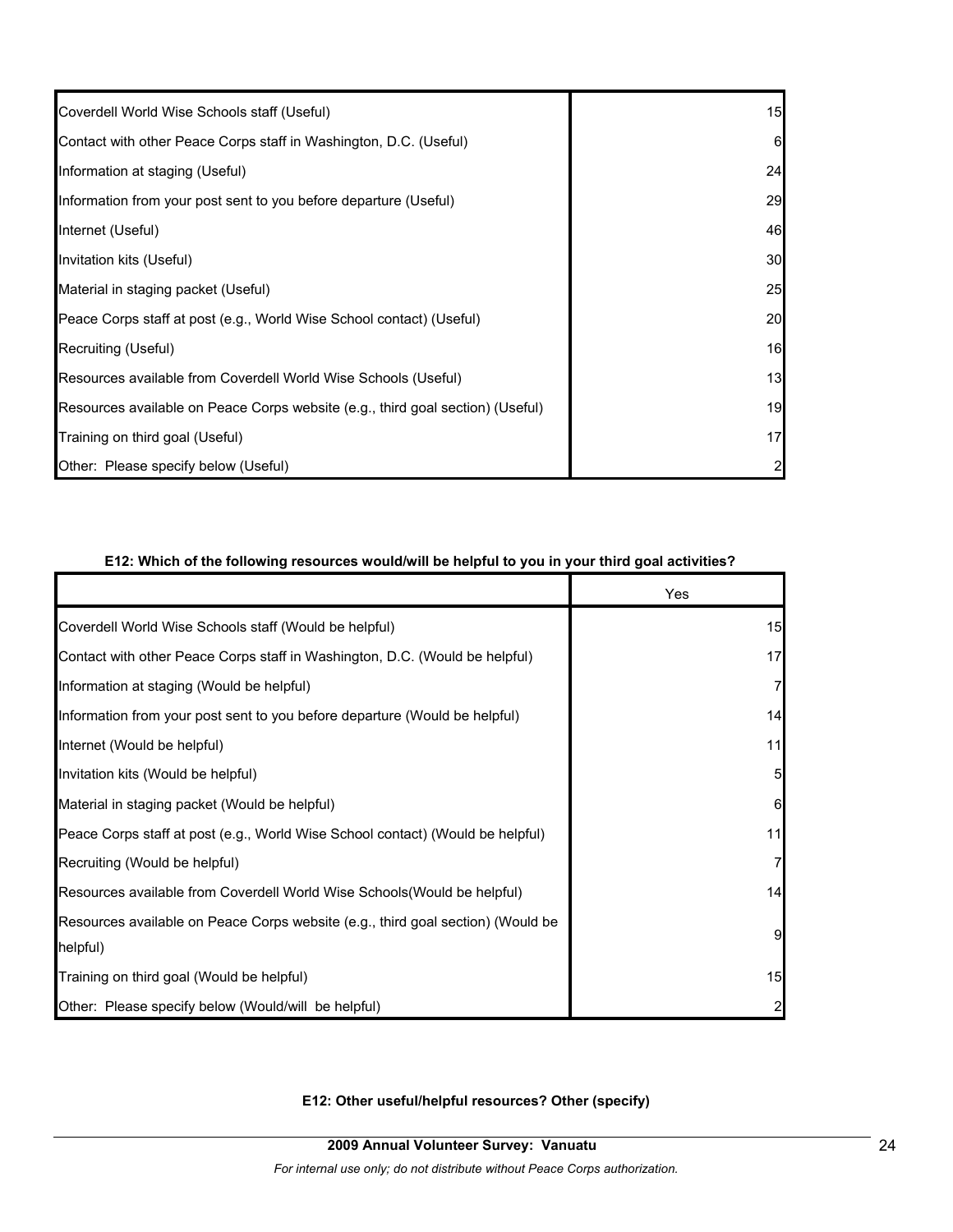|           |                                                | Column N % | Count | Row N % |
|-----------|------------------------------------------------|------------|-------|---------|
| E12_OTHER | Open-ended results. Not responsive to request. |            |       |         |
|           |                                                |            |       |         |
|           |                                                |            |       |         |
|           |                                                |            |       |         |
|           |                                                |            |       |         |
|           |                                                |            |       |         |
|           |                                                |            |       |         |
|           |                                                |            |       |         |
|           |                                                |            |       |         |
|           |                                                |            |       |         |
|           |                                                |            |       |         |
|           | Total                                          |            | 58    | 100%    |

## **E13: Do you know about the Peace Corps Partnership Program (PCPP)?**

|              | No  | Yes, but I haven't used it. | Yes, I have used it. | Total |
|--------------|-----|-----------------------------|----------------------|-------|
| <b>IE</b> 13 | 16% | 68%                         | 16%                  | 57    |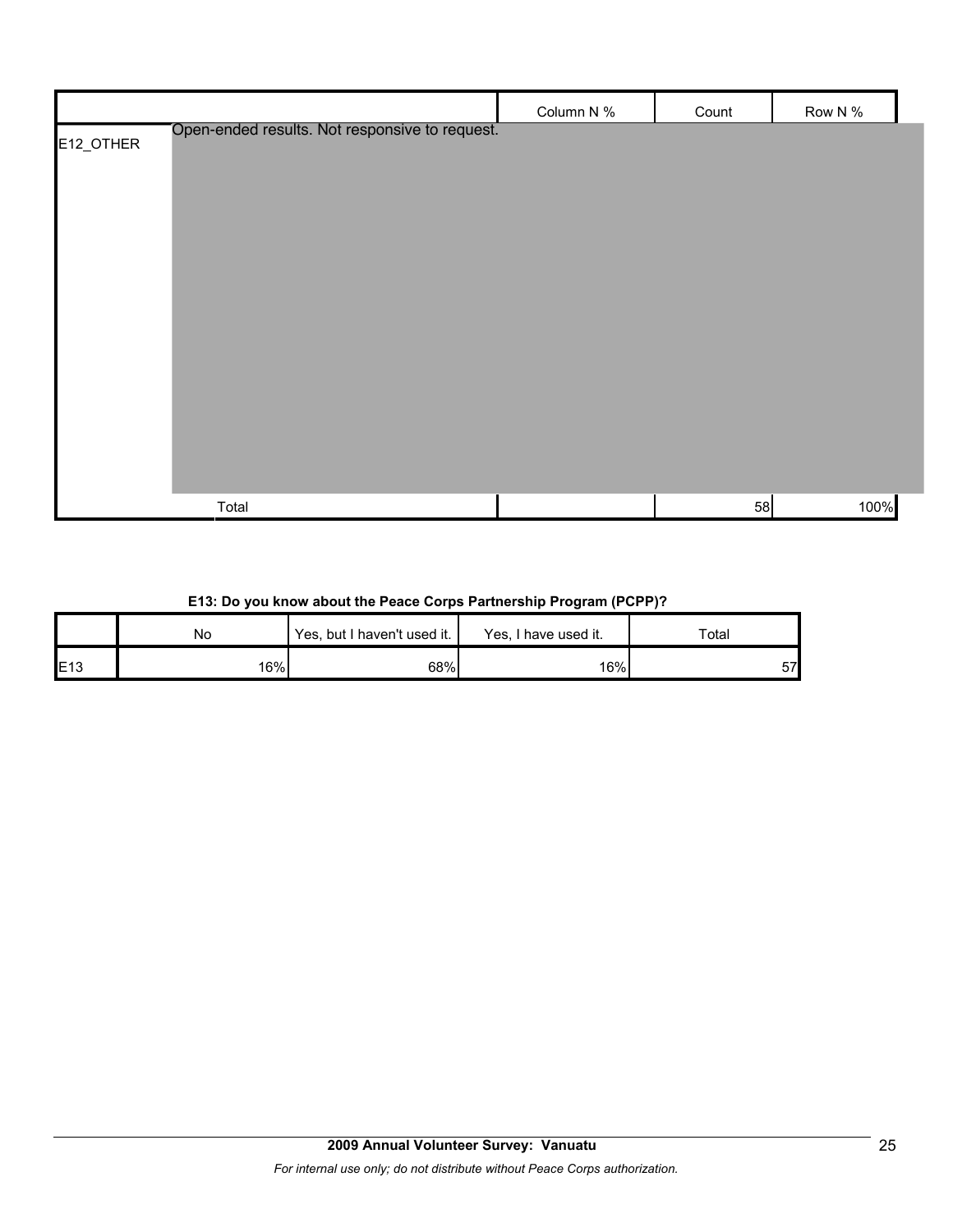## **F. Peace Corps Support**

*This section reports Volunteers' assessments of in-country Peace Corps.* 

|    | Not at all | Poorly | Adequately | Well | Verv well | Total |
|----|------------|--------|------------|------|-----------|-------|
| E٠ |            |        | 25%        |      | 75%       |       |



**F1 (PCVs at post 9+ months): How prepared for your arrival were the host people with whom you work?**

| F1: When you arrived at your community, how prepared for your arrival |
|-----------------------------------------------------------------------|
| were the host people with whom you work?                              |

| F2: How satisfied are you with the health care you received from your PCMO(s)? |  |  |
|--------------------------------------------------------------------------------|--|--|
|                                                                                |  |  |

|    | Not at all | Minimally | Adequately | Considerably | Exceptionally | Not Used | Total |
|----|------------|-----------|------------|--------------|---------------|----------|-------|
| 口つ |            |           | 4%         | 19%          | 78%           |          | 54    |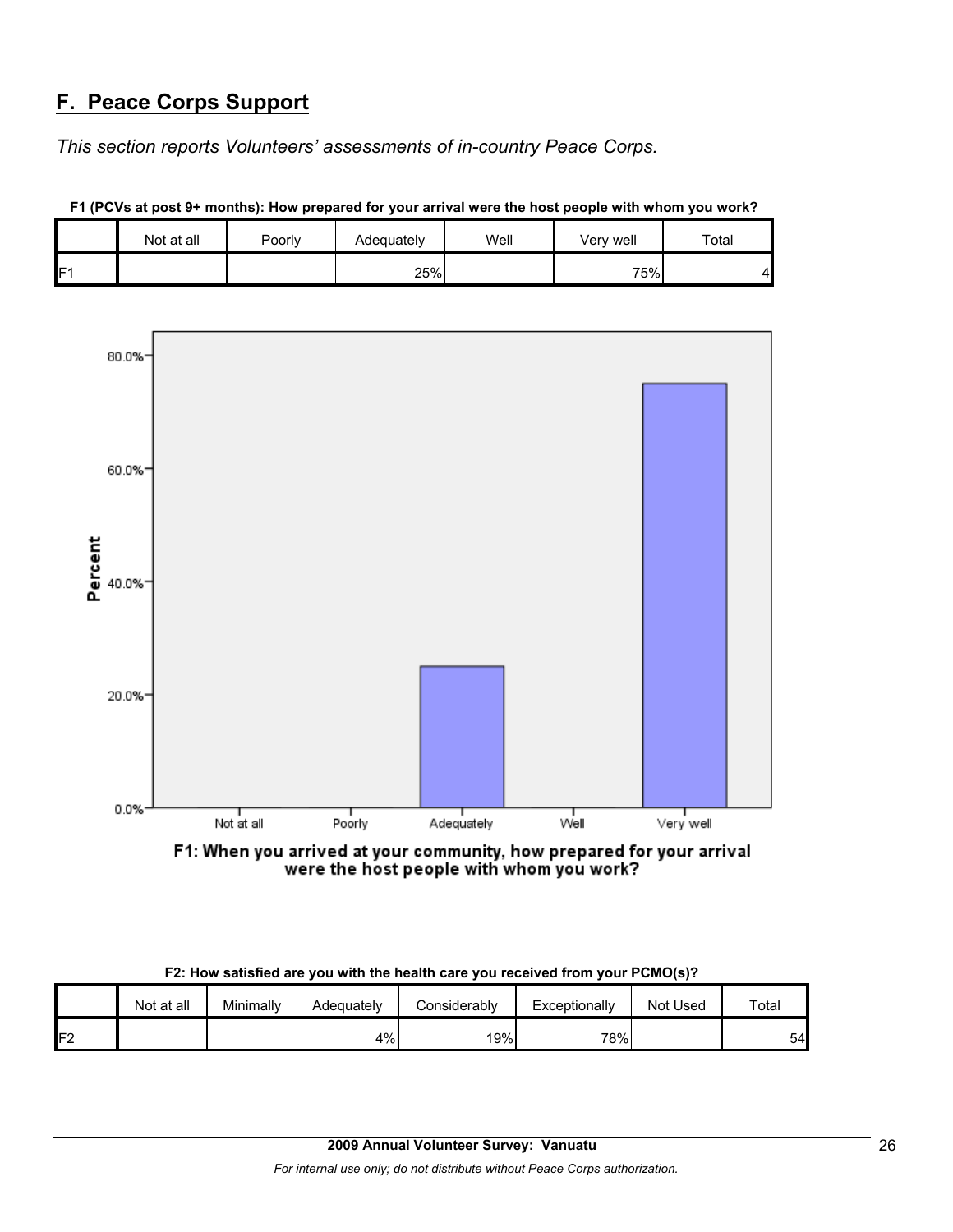|                             | Not at all 1 | $\overline{c}$ | 3   | 4   | Completely 5 | NA  | Total |
|-----------------------------|--------------|----------------|-----|-----|--------------|-----|-------|
| Administrative/logistical   |              | 9%             | 38% | 38% | 16%          |     | 58    |
| Cross-cultural              |              |                | 12% | 48% | 40%          |     | 58    |
| Emotional                   |              | 7%             | 21% | 39% | 33%          |     | 57    |
| Feedback on my work reports | 19%          | 17%            | 19% | 21% | 14%          | 10% | 58    |
| Job assignment              | 3%           | 21%            | 31% | 29% | 16%          |     | 58    |
| Language learning           |              | 2%             | 14% | 22% | 62%          |     | 58    |
| Medical                     |              | 2%             | 3%  | 31% | 64%          |     | 58    |
| Safety and security         | 2%           | 2%             | 19% | 31% | 47%          |     | 58    |
| Site selection/preparation  | 3%           | 31%            | 29% | 22% | 14%          |     | 58    |
| <b>Technical skills</b>     | 2%           | 21%            | 36% | 29% | 12%          |     | 58    |

## **F3: How satisfied are you with the following support provided by in-country PC staff?**

## **F4: How satisfied are you with the PC time and resources allocated to mental health/adjustment**

| issues?        |                      |    |     |     |                           |       |  |
|----------------|----------------------|----|-----|-----|---------------------------|-------|--|
|                | Not at all satisfied |    |     |     | Completely<br>satisfied 5 | Total |  |
| F <sub>4</sub> | 2%                   | 9% | 14% | 33% | 43%                       | 58    |  |

## **F5: What level of PC support have you received to help cope with stress from issues such as HIV/AIDS, food insecurity, etc. in your community? (Including PCVs w/no need for support)**

|                 |            |    |                                    | Considerable | Exceptional | NA/I have no     |       |
|-----------------|------------|----|------------------------------------|--------------|-------------|------------------|-------|
|                 | No support |    | Minimal support   Adequate support | support      | support     | need for support | Total |
| IF <sub>5</sub> |            | 9% | 17%                                | 12%          | 21%         | 41%              | 58    |

## **F5: What level of PC support have you received to help cope with stress from issues such as HIV/AIDS, food insecurity, etc. in your community? (Excluding PCVs w/no need for support)**

|     |            |                 |                  | Considerable | Exceptional |       |
|-----|------------|-----------------|------------------|--------------|-------------|-------|
|     | No support | Minimal support | Adequate support | support      | support     | Total |
| IF5 | 0%I        | 15%             | 29%              | 21%          | 35%         | 34    |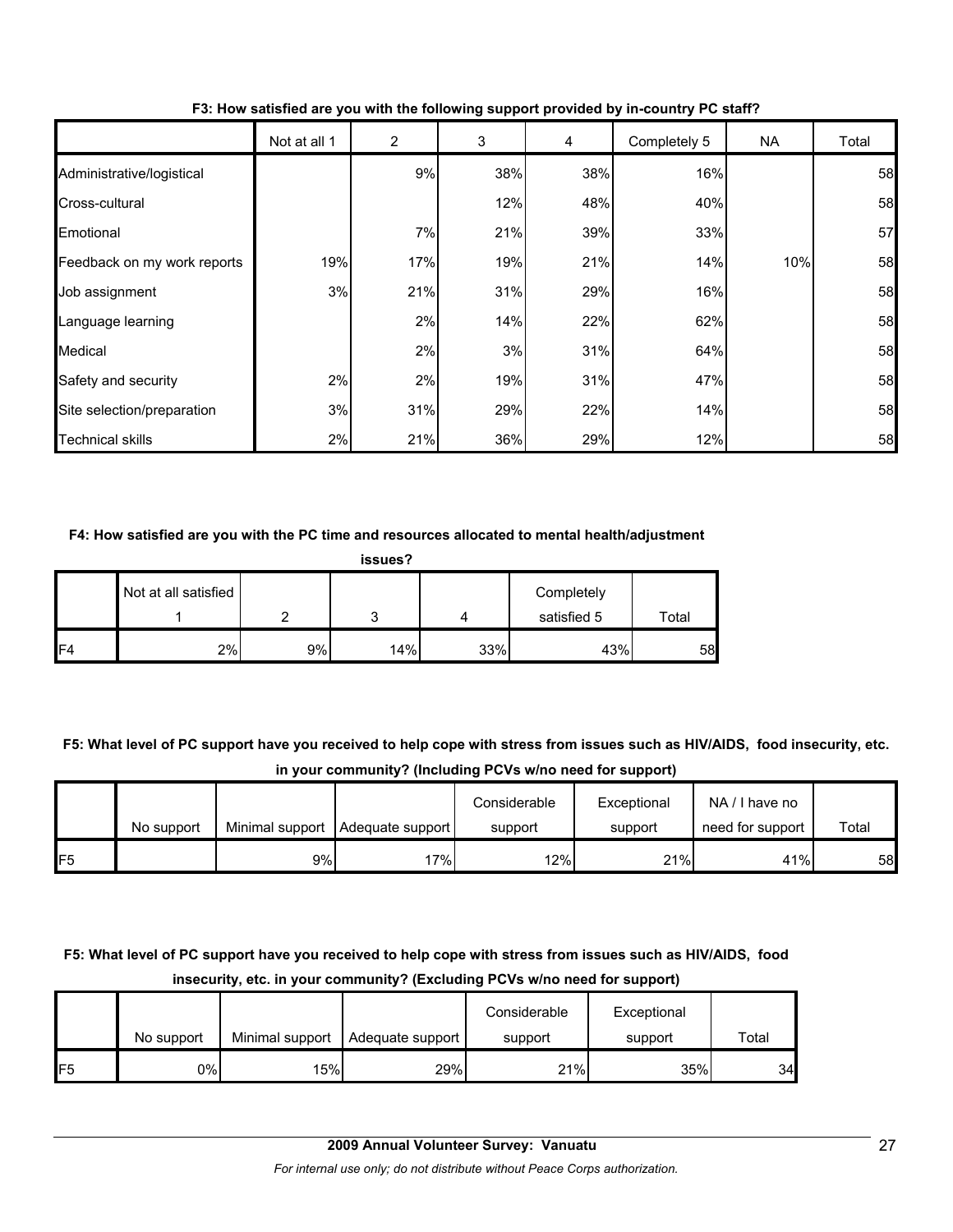## **F6: How would you rate your interaction with the Country Director in**

|                                              | Not adequate | Adequate | Total |  |
|----------------------------------------------|--------------|----------|-------|--|
| Responsiveness to my issues                  | 25%          | 75%      | 55    |  |
| Informative content                          | 32%          | 68%      | 53    |  |
| My comfort level discussing<br><b>issues</b> | 36%          | 64%      | 55    |  |
| Adequacy of visits                           | 46%          | 54%      | 54    |  |

## **terms of the following?**

## **F6: How would you rate your interaction with the PTO/SRPTC in terms of**

| the following?                        |              |          |       |  |  |
|---------------------------------------|--------------|----------|-------|--|--|
|                                       | Not adequate | Adequate | Total |  |  |
| Responsiveness to my issues           | 2%           | 98%      | 55    |  |  |
| Informative content                   | 9%           | 91%      | 54    |  |  |
| My comfort level discussing<br>issues | 13%          | 87%      | 55    |  |  |
| Adequacy of visits                    | 26%          | 74%      | 54    |  |  |

## **F6: How would you rate your interaction with the APCD/Program Manager in terms of the following?**

|                                              | Not adequate | Adequate | Total |
|----------------------------------------------|--------------|----------|-------|
| Responsiveness to my issues                  | 22%          | 78%      | 54    |
| Informative content                          | 40%          | 60%      | 53    |
| My comfort level discussing<br><b>issues</b> | 9%           | 91%      | 54    |
| Adequacy of visits                           | 26%          | 74%      | 54    |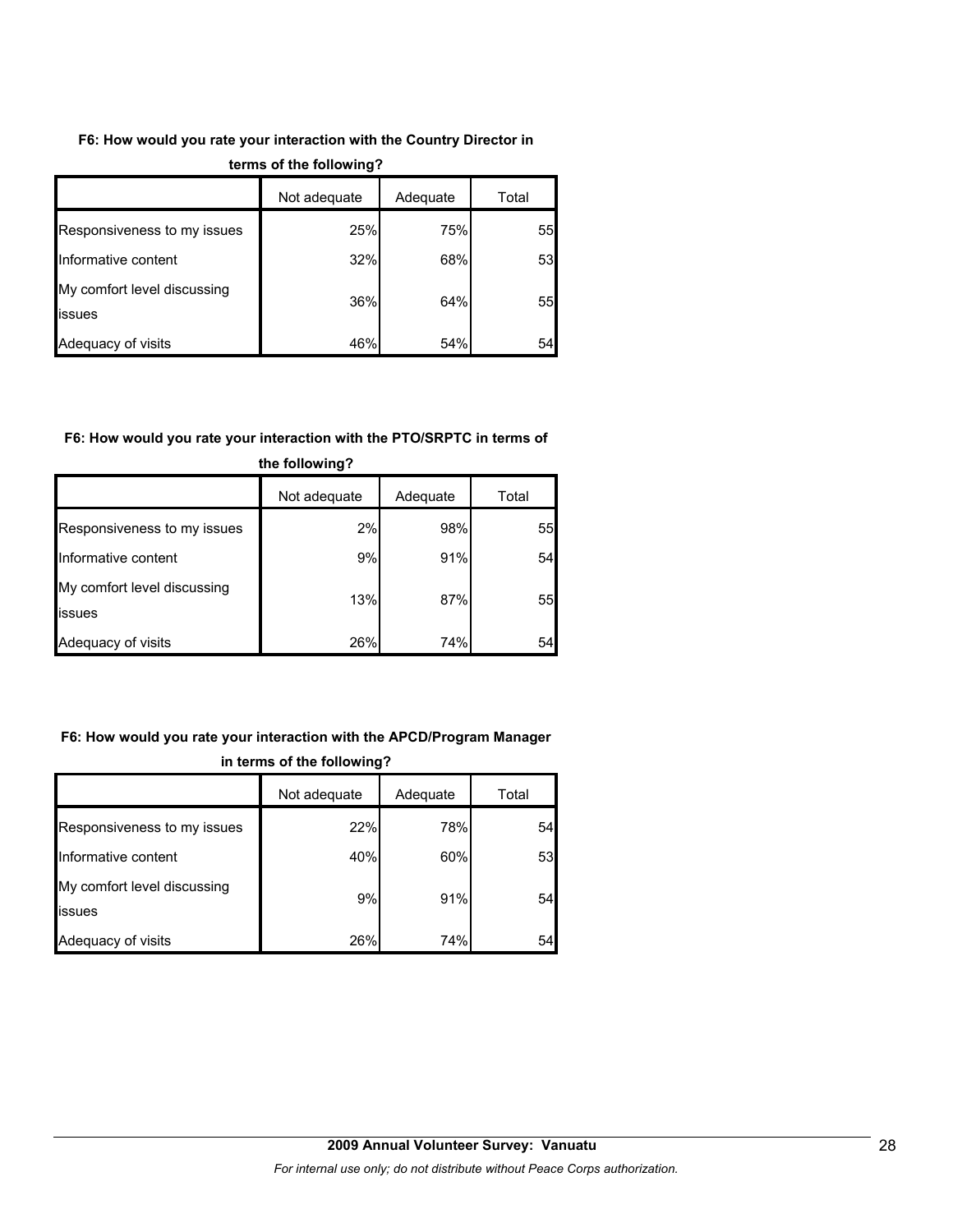## **F6: How would you rate your interaction with the PCMO in terms of the**

| following?                            |              |          |       |  |  |  |
|---------------------------------------|--------------|----------|-------|--|--|--|
|                                       | Not adequate | Adequate | Total |  |  |  |
| Responsiveness to my issues           | 2%           | 98%      | 56    |  |  |  |
| Informative content                   | 0%           | 100%     | 55    |  |  |  |
| My comfort level discussing<br>issues | 2%           | 98%      | 56    |  |  |  |
| Adequacy of visits                    | 7%           | 93%      | 54    |  |  |  |

## **F6: How would you rate your interaction with the Safety and Security**

|                                       | Not adequate | Adequate | Total |
|---------------------------------------|--------------|----------|-------|
| Responsiveness to my issues           | 9%           | 91%      | 56    |
| Informative content                   | 4%           | 96%      | 55    |
| My comfort level discussing<br>issues | 7%           | 93%      | 57    |
| Adequacy of visits                    | 15%          | 85%      | 54    |

## **Coordinator in terms of the following?**

## **F6: How would you rate your interaction with the Training Manager in**

|                                               | Not adequate | Adequate | Total |  |
|-----------------------------------------------|--------------|----------|-------|--|
| Responsiveness to my issues                   | 6%           | 94%      | 54    |  |
| Informative content                           | 7%           | 93%      | 54    |  |
| My comfort level discussing<br><b>lissues</b> | 4%           | 96%      | 54    |  |
| Adequacy of visits                            | 10%          | 90%      | 52    |  |

## **terms of the following?**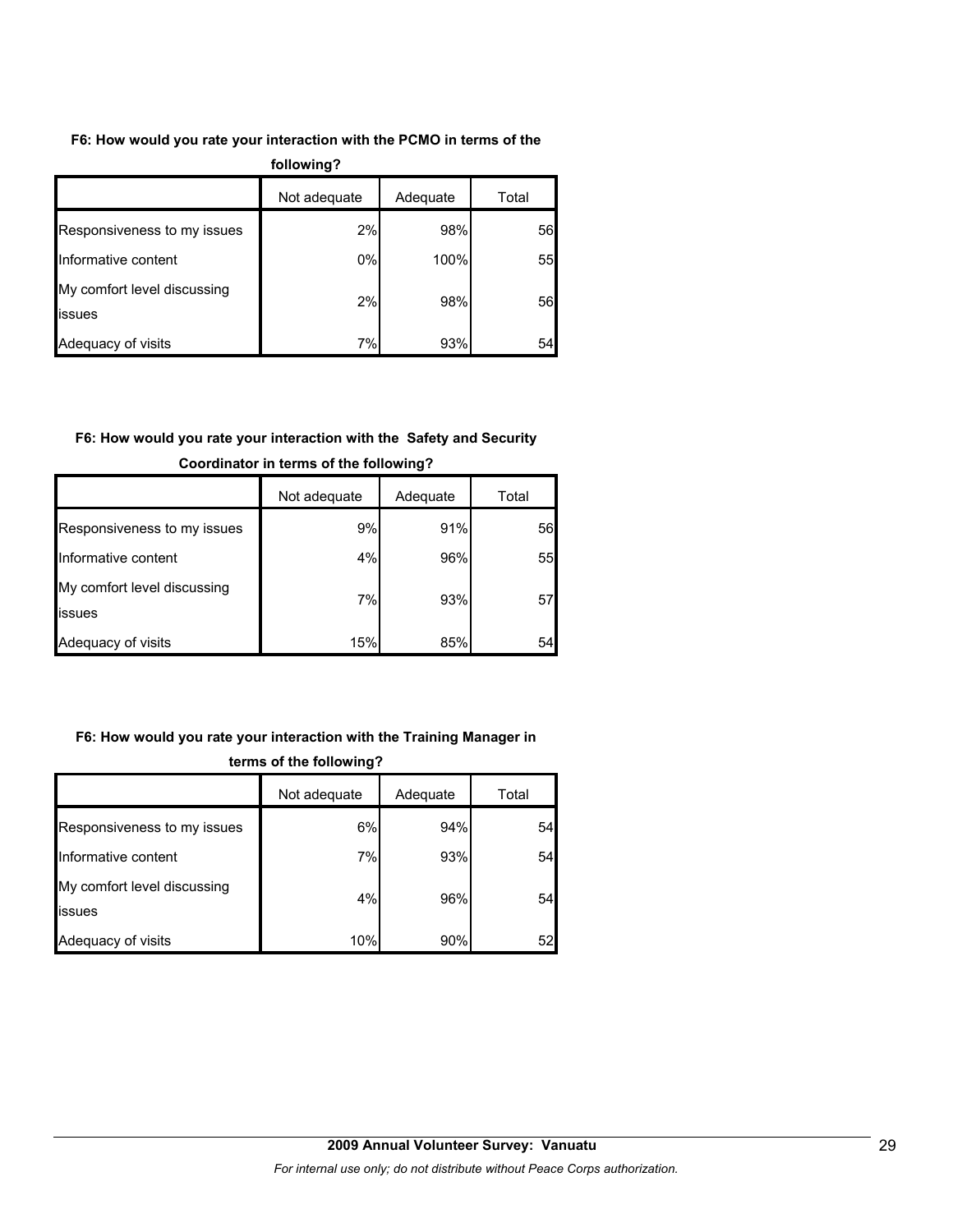### **F6: How would you rate your interaction with administrative staff in terms**

| u un inimera                          |              |          |       |  |  |  |
|---------------------------------------|--------------|----------|-------|--|--|--|
|                                       | Not adequate | Adequate | Total |  |  |  |
| Responsiveness to my issues           | 20%          | 80%      | 55    |  |  |  |
| Informative content                   | 15%          | 85%      | 55    |  |  |  |
| My comfort level discussing<br>issues | 7%           | 93%      | 55    |  |  |  |
| Adequacy of visits                    | 16%          | 84%      | 50    |  |  |  |

#### **of the following?**

## **F6: How would you rate your interaction with other post staff (please**

|                                       | Not adequate | Adequate | Total |
|---------------------------------------|--------------|----------|-------|
| Responsiveness to my issues           | 25%          | 75%      | 4     |
| Informative content                   | 0%           | 100%     | 2     |
| My comfort level discussing<br>issues | 25%          | 75%      | 4     |
| Adequacy of visits                    | 40%          | 60%      | 5     |

## **specify) in terms of the following?**

### **F7: To what extent is your CD aware of Volunteer issues and concerns through interactions with**

#### **Volunteers?**

|     | Not at all | Minimally | Adequatelv | Considerably | Completelv | Total |
|-----|------------|-----------|------------|--------------|------------|-------|
| IF7 | 7%         | 44%       | 25%        | 16%          | $7\%$      | 55    |

## **F8: What is the most effective way you use to communicate with PC staff?**

| Most effective | Cellphone (voice)     | 51% | 29 |
|----------------|-----------------------|-----|----|
|                | In-person visits      | 21% | 12 |
|                | Other. Please specify | 9%  | 5  |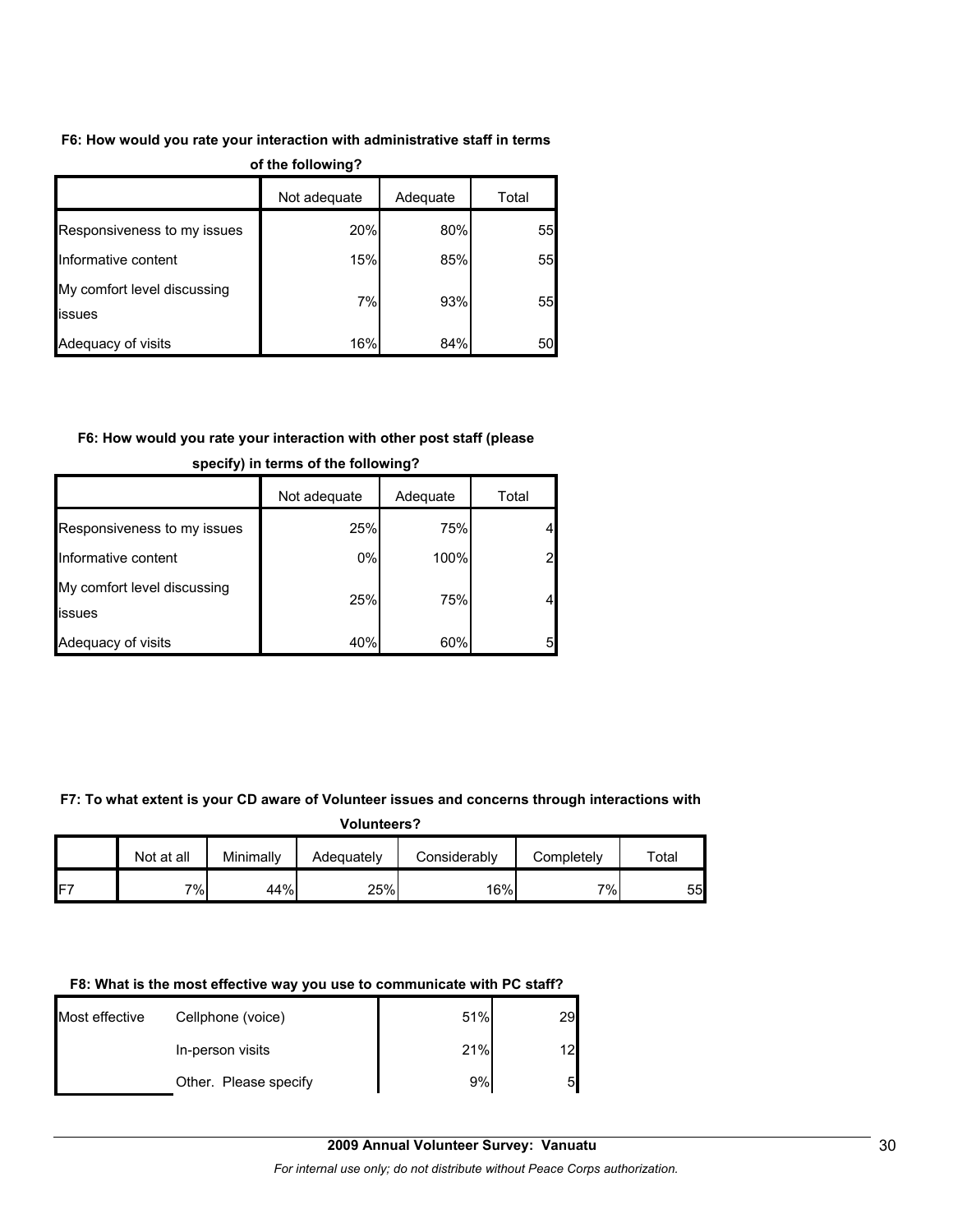| Text messaging                        | 7%   |    |
|---------------------------------------|------|----|
| Telephone at residence or work        | 5%   |    |
| Email/ Internet                       | 4%   |    |
| CB radio                              | 4%   |    |
| Telephone not at residence or<br>work |      |    |
| Letters                               |      |    |
| Total                                 | 100% | 57 |

### **F8: What is the second most effective way you use to communicate with PC staff?**

| Second most effective | Cellphone (voice)                     | 23%  | 13 |
|-----------------------|---------------------------------------|------|----|
|                       | Text messaging                        | 18%  | 10 |
|                       | Telephone not at residence or<br>work | 18%  | 10 |
|                       | Telephone at residence or work        | 12%  |    |
|                       | Letters                               | 9%   | 5  |
|                       | In-person visits                      | 9%   | 5  |
|                       | Email/ Internet                       | 7%   | 4  |
|                       | Other. Please specify                 | 2%   |    |
|                       | CB radio                              | 2%   |    |
|                       | Total                                 | 100% | 56 |

## **F8: What is the third most effective way you use to communicate with PC staff?**

| (C11_THREE) Third most | In-person visits               | 22% | 12             |
|------------------------|--------------------------------|-----|----------------|
| leffective             | Email/ Internet                | 20% |                |
|                        | Text messaging                 | 18% | 10             |
|                        | Other. Please specify          | 11% | 6              |
|                        | Telephone at residence or work | 9%  | 5              |
|                        | CB radio                       | 9%  | 5              |
|                        | Cellphone (voice)              | 5%  | 3              |
|                        | Letters                        | 4%  | $\overline{2}$ |

**2009 Annual Volunteer Survey: Vanuatu** 

*For internal use only; do not distribute without Peace Corps authorization.*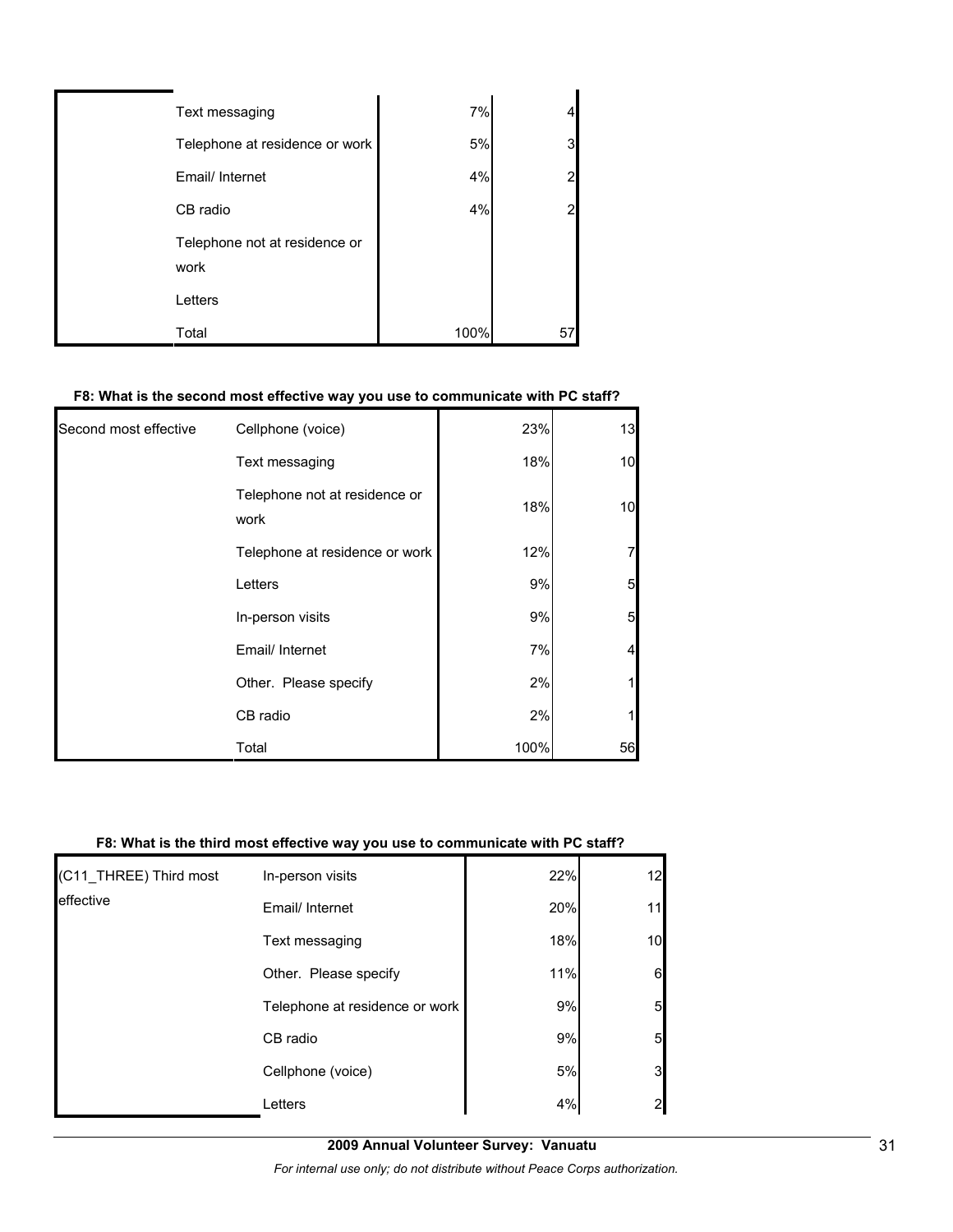| Telephone not at residence or<br>work | 2%   |    |
|---------------------------------------|------|----|
| Total                                 | 100% | 55 |

## **F9: How do you rate the effectiveness of your communication resources for contacting in-country PC staff?**

|     | Very poor | Poor | Adequate | Good |     | $\tau$ otal |  |
|-----|-----------|------|----------|------|-----|-------------|--|
| IF9 | 2%        | 4%   | 26%      | 40%  | 28% | 57)<br>ັ    |  |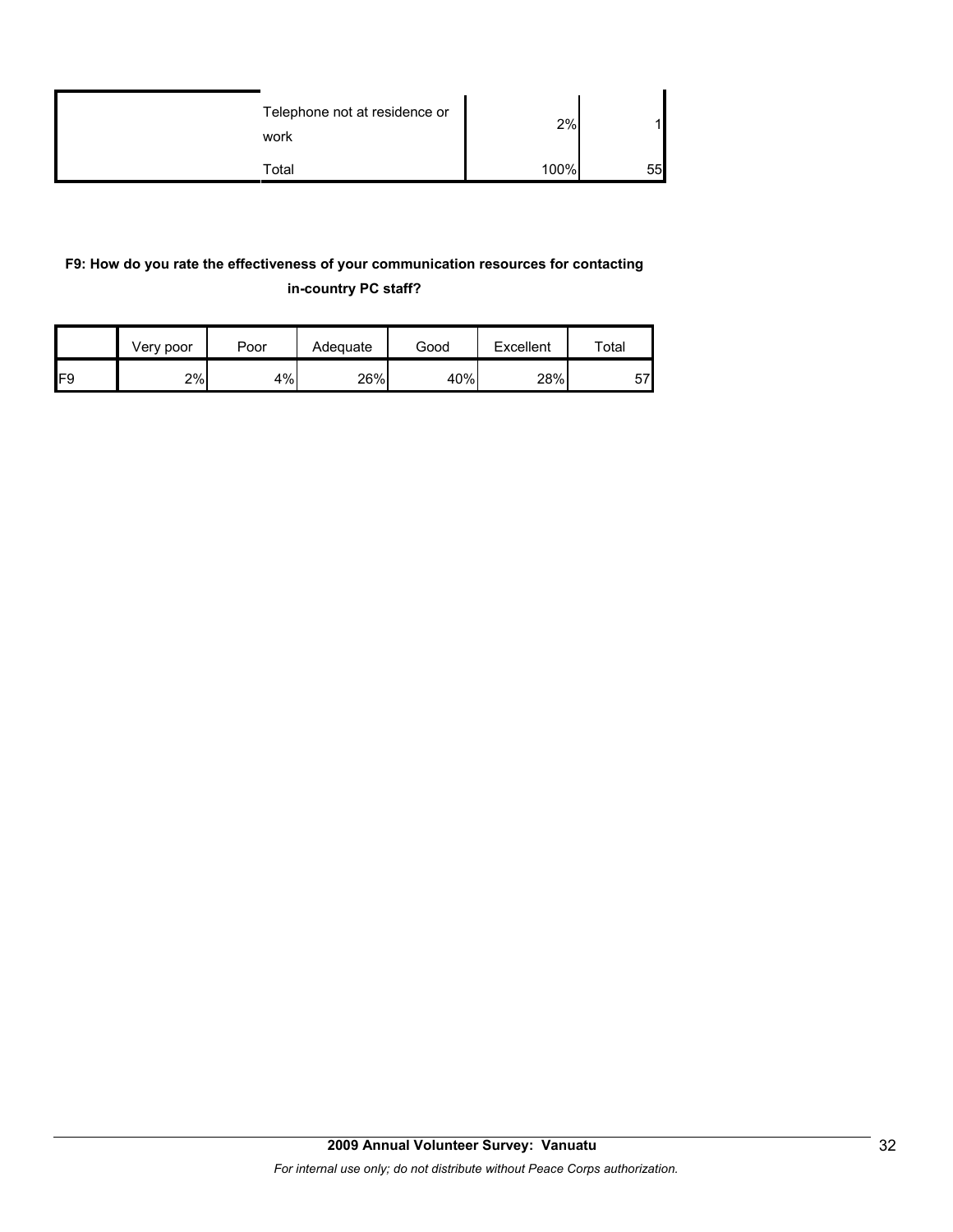## **G. Your Safety and Security**

*This section reports on how safe and informed about their safety Volunteers feel. Their experiences with reported and unreported crimes are summarized.* 

|                                                  |                 |            | Adequately |                     |           |       |
|--------------------------------------------------|-----------------|------------|------------|---------------------|-----------|-------|
|                                                  | Not at All Safe | Often Safe | Safe       | <b>Usually Safe</b> | Very Safe | Total |
| Where you live                                   |                 | 5%         | 10%        | 19%                 | 66%       | 58    |
| Where you work                                   |                 |            | 5%         | 19%                 | 76%       | 58    |
| When you travel in-country                       |                 | 9%         | 9%         | 57%                 | 26%       | 58    |
| City where main Peace Corps<br>office is located |                 | 9%         | 16%        | 55%                 | 21%       | 58    |

## **G1: How safe do you feel...?**

| G2: Please indicate the number of times you experienced the following types of discrimination/harassment. |  |
|-----------------------------------------------------------------------------------------------------------|--|
|                                                                                                           |  |

|                    | Never  | Once  | 2-5 times | 6-10 times | 11-25 times | $26+$ times | Total |
|--------------------|--------|-------|-----------|------------|-------------|-------------|-------|
| Age                | 85.7%  | 2.4%  | 7.1%      | 4.8%       |             |             | 42    |
| Anti-American      | 90.2%  | 7.3%  |           |            | 2.4%        |             | 41    |
| <b>Disability</b>  | 100.0% |       |           |            |             |             | 41    |
| Gender             | 66.7%  | 2.6%  | 7.7%      | 5.1%       | 15.4%       | 2.6%        | 39    |
| Racial/color       | 90.0%  |       | 10.0%     |            |             |             | 40    |
| Religious          | 95.2%  | 2.4%  | 2.4%      |            |             |             | 42    |
| Sexual (verbal)    | 52.3%  | 9.1%  | 18.2%     | 2.3%       | 11.4%       | 6.8%        | 44    |
| Sexual (physical)  | 69.0%  | 21.4% | 7.1%      | 2.4%       |             |             | 42    |
| Sexual orientation | 97.5%  | 2.5%  |           |            |             |             | 40    |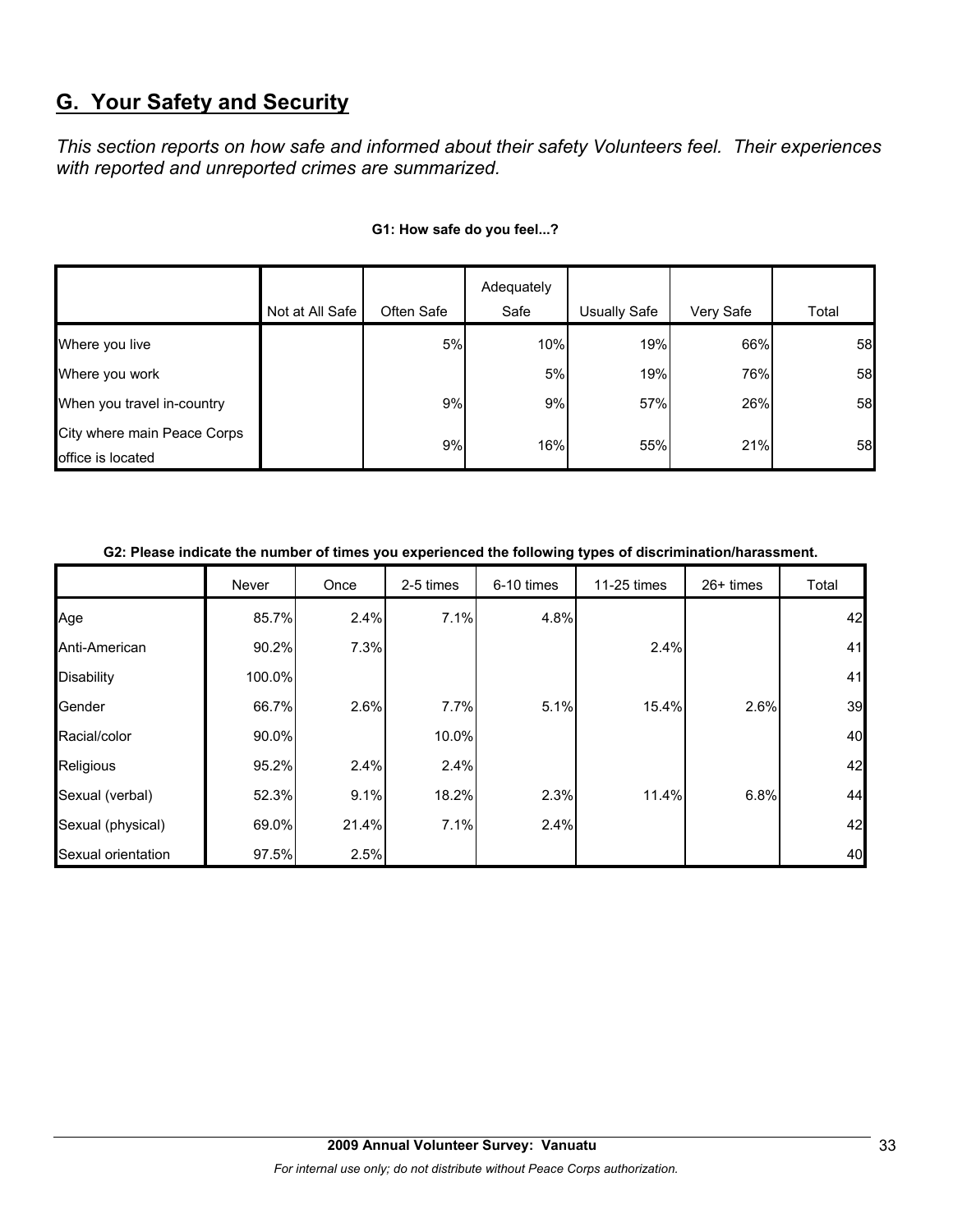|                    | Never  | Once  | 2-5 times | 6-10 times | 11-25 times | $26+ times$ | Total          |
|--------------------|--------|-------|-----------|------------|-------------|-------------|----------------|
| Age                | 83.3%  |       | 16.7%     |            |             |             | 6              |
| Anti-American      | 100.0% |       |           |            |             |             | $\overline{a}$ |
| Gender             | 93.3%  |       | 6.7%      |            |             |             | 15             |
| Racial/color       | 100.0% |       |           |            |             |             | $\overline{4}$ |
| Religious          | 50.0%  | 50.0% |           |            |             |             | $\mathbf{2}$   |
| Sexual (verbal)    | 42.1%  | 26.3% | 31.6%     |            |             |             | 19             |
| Sexual (physical)  | 50.0%  | 35.7% | 14.3%     |            |             |             | 14             |
| Sexual orientation | 100.0% |       |           |            |             |             |                |

**G2: Please indicate the number of times you reported discrimination/harassment events to PC.**

**G3: Please indicate the number of times you experienced the following types of crimes.**

|                    | Never  | Once  | 2-5 times | 6-10 times | 11-25 times | 26+ times | Total |
|--------------------|--------|-------|-----------|------------|-------------|-----------|-------|
| <b>Burglary</b>    | 70.2%  | 17.0% | 12.8%     |            |             |           | 47    |
| Theft              | 58.1%  | 27.9% | 14.0%     |            |             |           | 43    |
| Robbery            | 97.6%  | 2.4%  |           |            |             |           | 42    |
| Physical assault   | 90.7%  | 9.3%  |           |            |             |           | 43    |
| Aggravated assault | 100.0% |       |           |            |             |           | 41    |
| Sexual assault     | 76.1%  | 21.7% | 2.2%      |            |             |           | 46    |
| Rape               | 100.0% |       |           |            |             |           | 40    |

## **G3: Please indicate the number of times you reported the following crimes to Peace Corps.**

|                  | Never | Once   | 2-5 times | 6-10 times | 11-25 times | 26+ times | Total          |
|------------------|-------|--------|-----------|------------|-------------|-----------|----------------|
| <b>Burglary</b>  | 27.3% | 45.5%  | 27.3%     |            |             |           | 11             |
| Theft            | 52.9% | 41.2%  | 5.9%      |            |             |           | 17             |
| Robbery          |       | 100.0% |           |            |             |           | 1              |
| Physical assault | 25.0% | 75.0%  |           |            |             |           | $\overline{4}$ |
| Sexual assault   | 50.0% | 50.0%  |           |            |             |           | 8              |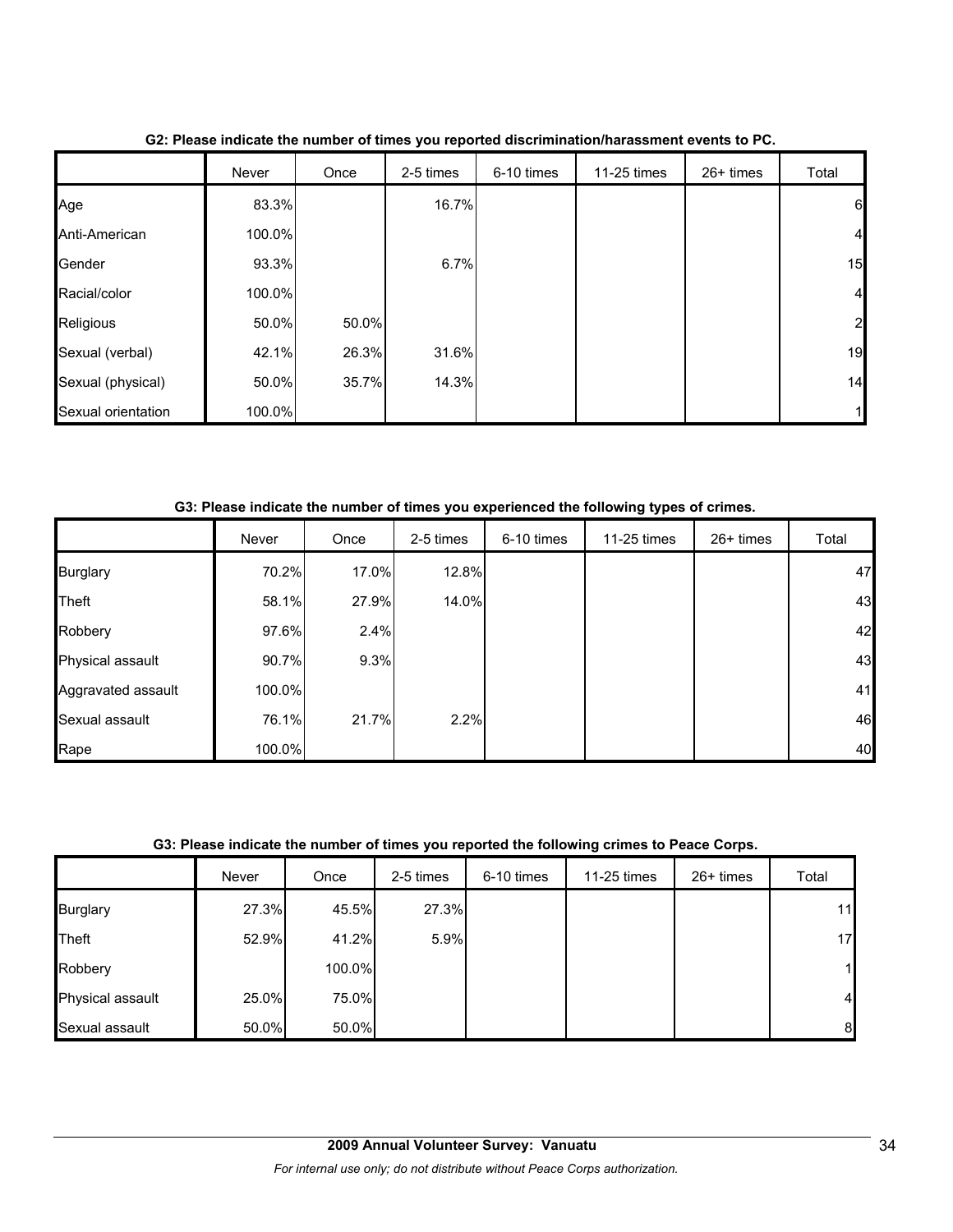|            |                                                             | PCV Responses | % Reason Not<br>Rptd | <b>Total PCVs</b><br>Responding |
|------------|-------------------------------------------------------------|---------------|----------------------|---------------------------------|
| \$NoRpBurg | I felt it was too minor or<br>common to report              | 2             | 50%                  |                                 |
|            | Other                                                       | 2             | 50%                  |                                 |
|            | I did not think the PC could help                           |               | 25%                  |                                 |
|            | I believed it could result in<br>changing sites             |               |                      |                                 |
|            | Concerns of a possible breach<br>in confidentiality         |               |                      |                                 |
|            | Reporting might result in<br>disciplinary action against me |               |                      |                                 |
|            | It might hurt my relationship<br>with the community         |               |                      |                                 |
|            | Total                                                       |               |                      | 4                               |

## **G4: If you did not report your experience with burglary, please your reason(s) for not reporting.**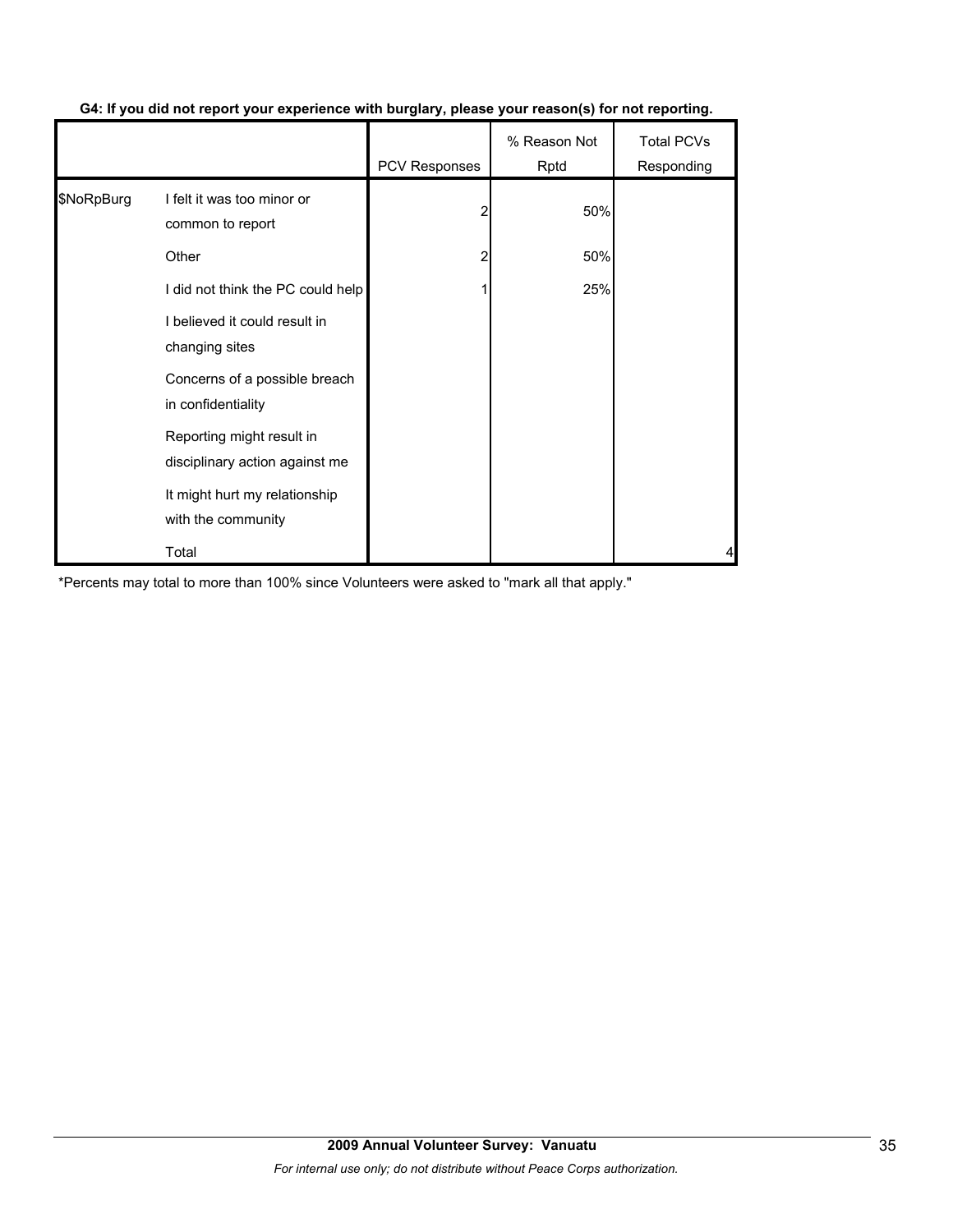|             |                                                             | <b>PCV Responses</b> | % Reason Not<br>Rptd | <b>Total PCVs</b><br>Responding |
|-------------|-------------------------------------------------------------|----------------------|----------------------|---------------------------------|
| \$NoRpTheft | I felt it was too minor or<br>common to report              | 10                   | 91%                  |                                 |
|             | I did not think the PC could help                           | 3                    | 27%                  |                                 |
|             | Other                                                       | 3                    | 27%                  |                                 |
|             | It might hurt my relationship<br>with the community         |                      | 9%                   |                                 |
|             | I believed it could result in<br>changing sites             |                      |                      |                                 |
|             | Concerns of a possible breach<br>in confidentiality         |                      |                      |                                 |
|             | Reporting might result in<br>disciplinary action against me |                      |                      |                                 |
|             | Total                                                       |                      |                      | 11                              |

## **G4: If you did not report your experience with theft, please your reason(s) for not reporting.**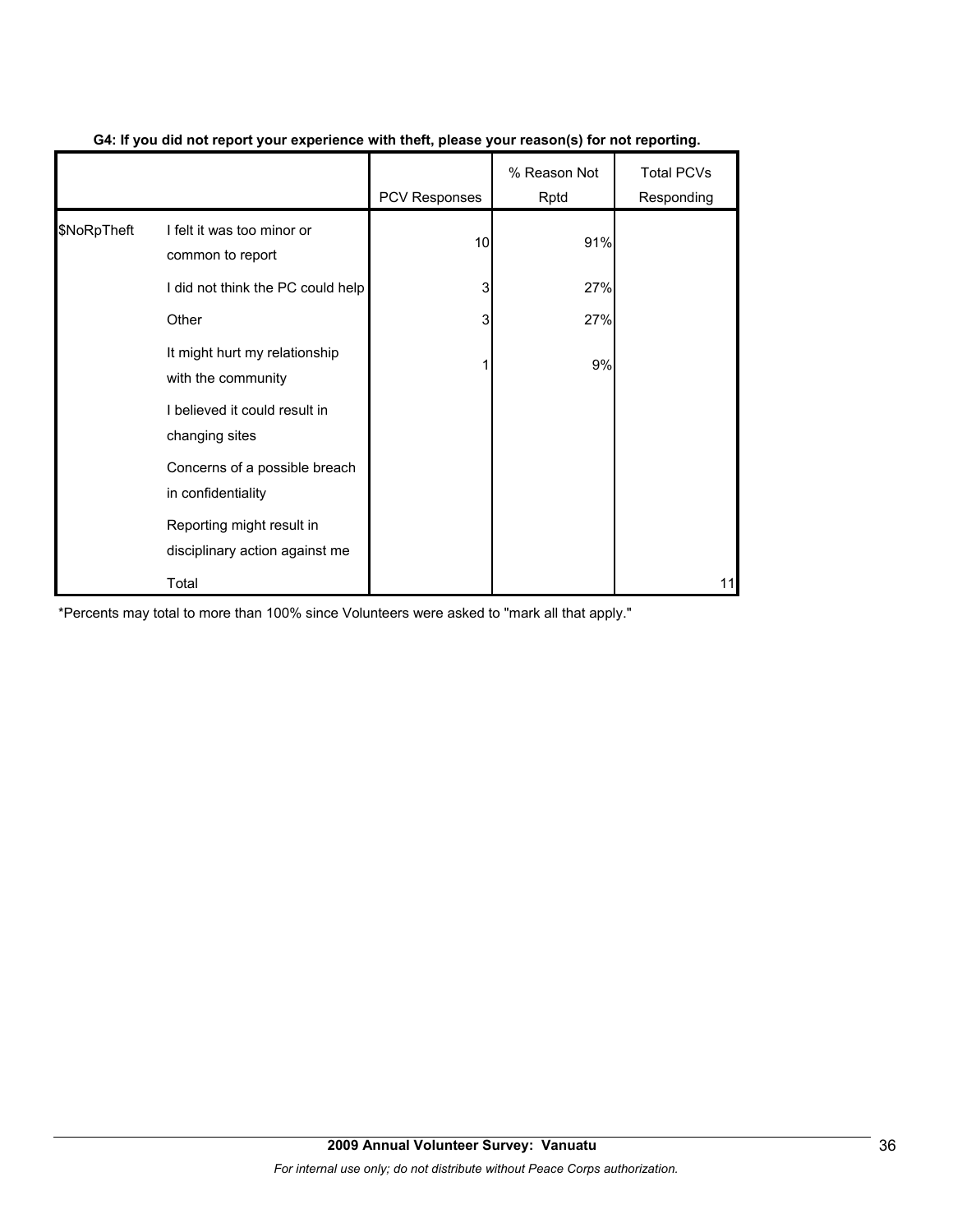|            |                                                             | <b>PCV Responses</b> | % Reason Not<br>Rptd | <b>Total PCVs</b><br>Responding |
|------------|-------------------------------------------------------------|----------------------|----------------------|---------------------------------|
| \$NoRpRobb | Other                                                       |                      | 100%                 |                                 |
|            | I did not think the PC could help                           |                      |                      |                                 |
|            | I believed it could result in<br>changing sites             |                      |                      |                                 |
|            | I felt it was too minor or<br>common to report              |                      |                      |                                 |
|            | Concerns of a possible breach<br>in confidentiality         |                      |                      |                                 |
|            | Reporting might result in<br>disciplinary action against me |                      |                      |                                 |
|            | It might hurt my relationship<br>with the community         |                      |                      |                                 |
|            | Total                                                       |                      |                      |                                 |

## **G4: If you did not report your experience with robbery, please your reason(s) for not reporting.**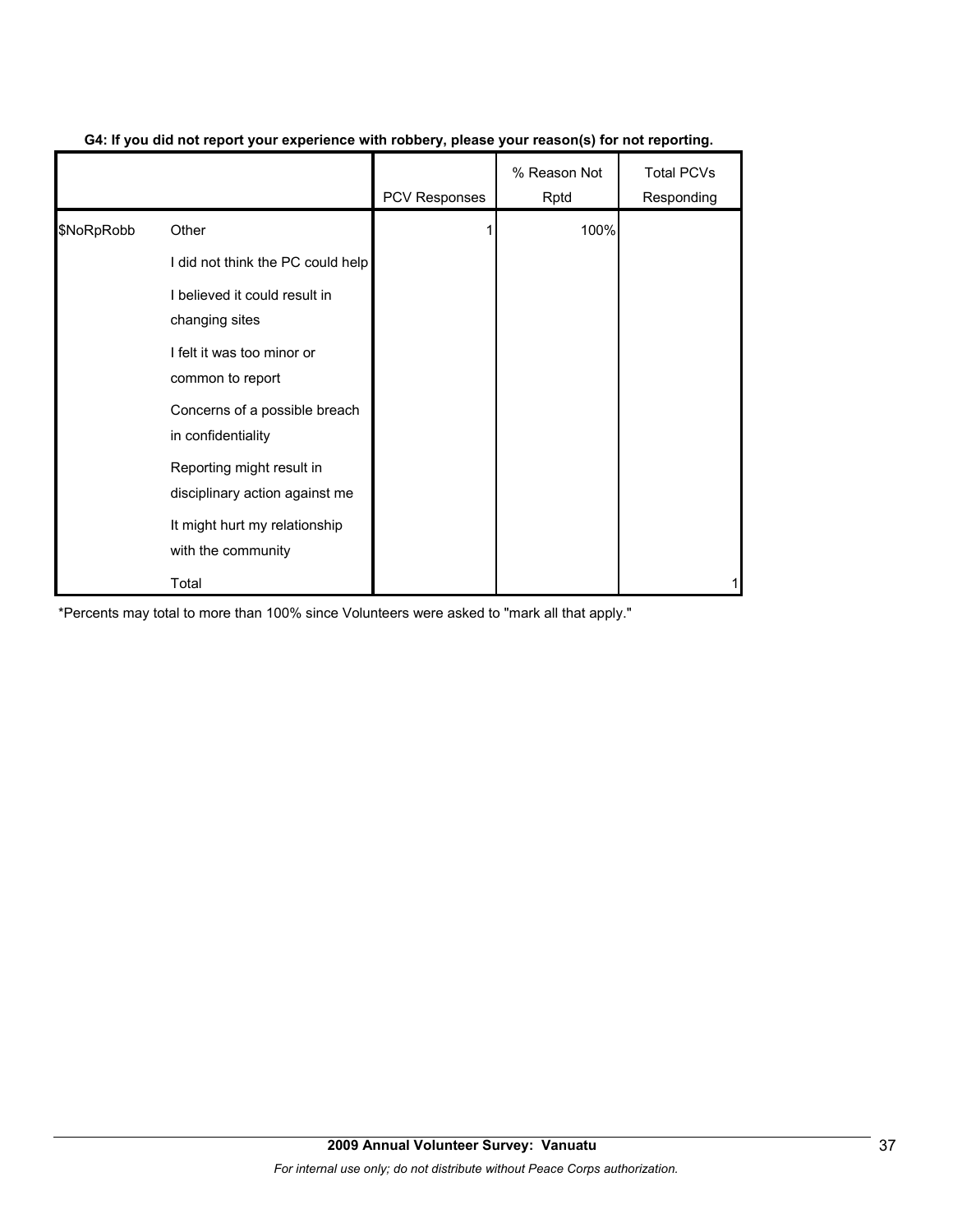| reporting. |                                                             |               |                      |                                 |  |  |  |  |
|------------|-------------------------------------------------------------|---------------|----------------------|---------------------------------|--|--|--|--|
|            |                                                             | PCV Responses | % Reason Not<br>Rptd | <b>Total PCVs</b><br>Responding |  |  |  |  |
| \$NoRpPhAs | I felt it was too minor or<br>common to report              |               | 50%                  |                                 |  |  |  |  |
|            | Other                                                       |               | 50%                  |                                 |  |  |  |  |
|            | I did not think the PC could help                           |               |                      |                                 |  |  |  |  |
|            | I believed it could result in<br>changing sites             |               |                      |                                 |  |  |  |  |
|            | Concerns of a possible breach<br>in confidentiality         |               |                      |                                 |  |  |  |  |
|            | Reporting might result in<br>disciplinary action against me |               |                      |                                 |  |  |  |  |
|            | It might hurt my relationship<br>with the community         |               |                      |                                 |  |  |  |  |
|            | Total                                                       |               |                      | 2                               |  |  |  |  |

# **G4: If you did not report your experience with physical assault, please your reason(s) for not**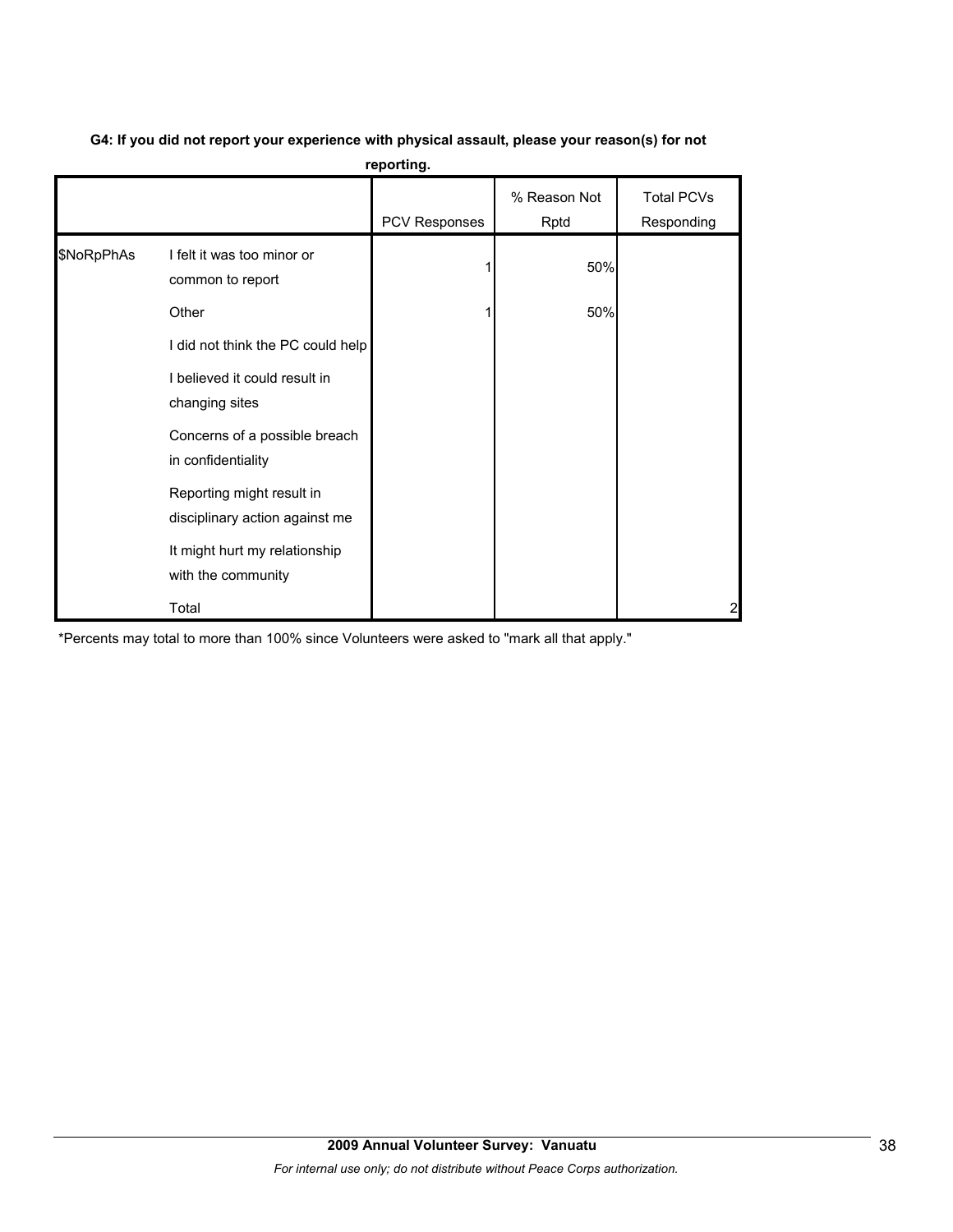| G4: If you did not report your experience with aggravated assault, please your reason(s) for not |
|--------------------------------------------------------------------------------------------------|
| reporting.                                                                                       |

|            |                                                             | PCV Responses | % Reason Not<br>Rptd | <b>Total PCVs</b><br>Responding |
|------------|-------------------------------------------------------------|---------------|----------------------|---------------------------------|
| \$NoRpAgAs | Other                                                       |               | 100%                 |                                 |
|            | I did not think the PC could help                           |               |                      |                                 |
|            | I believed it could result in<br>changing sites             |               |                      |                                 |
|            | I felt it was too minor or<br>common to report              |               |                      |                                 |
|            | Concerns of a possible breach<br>in confidentiality         |               |                      |                                 |
|            | Reporting might result in<br>disciplinary action against me |               |                      |                                 |
|            | It might hurt my relationship<br>with the community         |               |                      |                                 |
|            | Total                                                       |               |                      |                                 |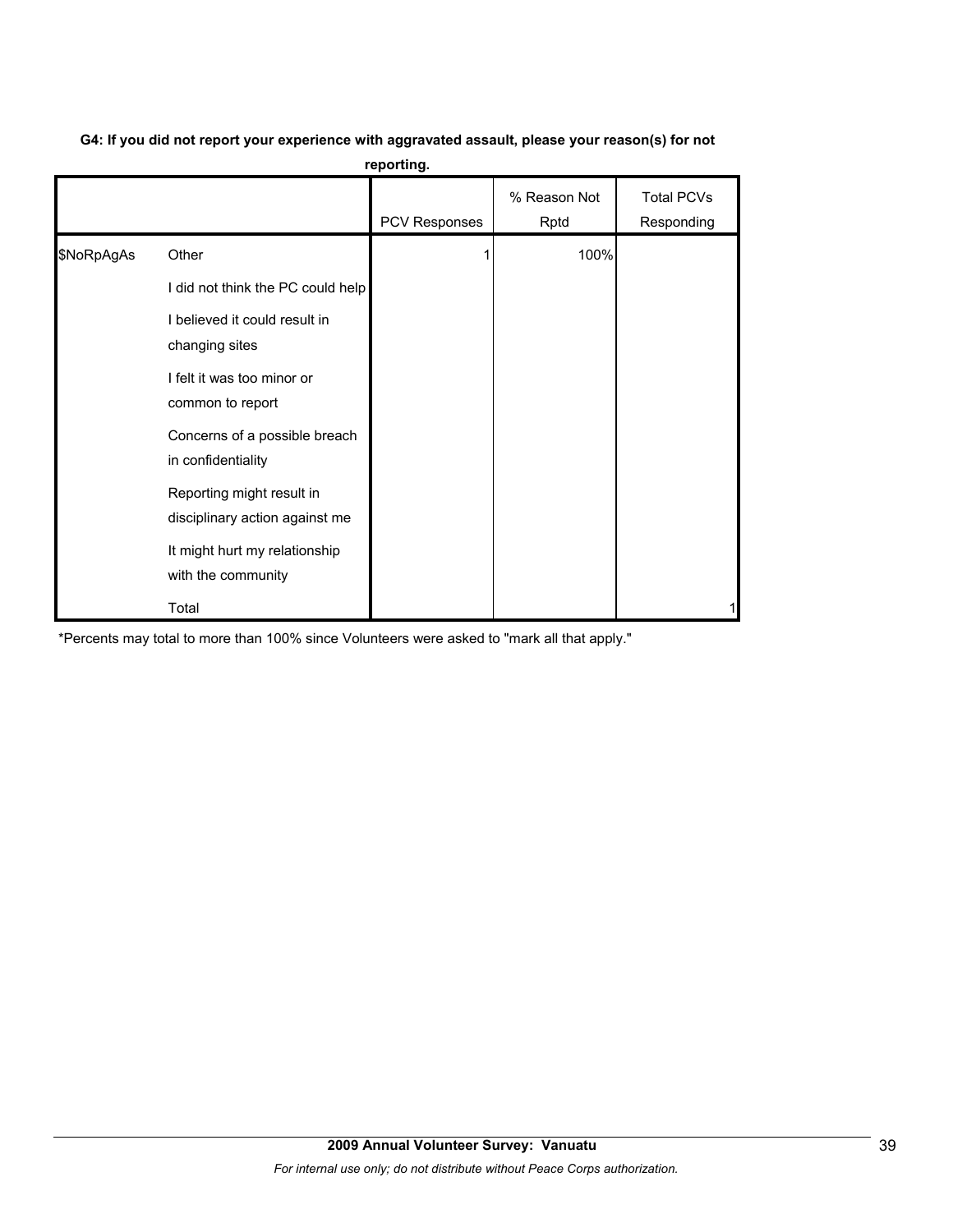|            |                                                             | <b>PCV Responses</b> | % Reason Not<br>Rptd | <b>Total PCVs</b><br>Responding |
|------------|-------------------------------------------------------------|----------------------|----------------------|---------------------------------|
| \$NoRpSxAs | I felt it was too minor or<br>common to report              | 3                    | 75%                  |                                 |
|            | Other                                                       |                      | 25%                  |                                 |
|            | I did not think the PC could help                           |                      |                      |                                 |
|            | I believed it could result in<br>changing sites             |                      |                      |                                 |
|            | Concerns of a possible breach<br>in confidentiality         |                      |                      |                                 |
|            | Reporting might result in<br>disciplinary action against me |                      |                      |                                 |
|            | It might hurt my relationship<br>with the community         |                      |                      |                                 |
|            | Total                                                       |                      |                      |                                 |

## **G4: If you did not report your experience with sexual assault, please your reason(s) for not reporting.**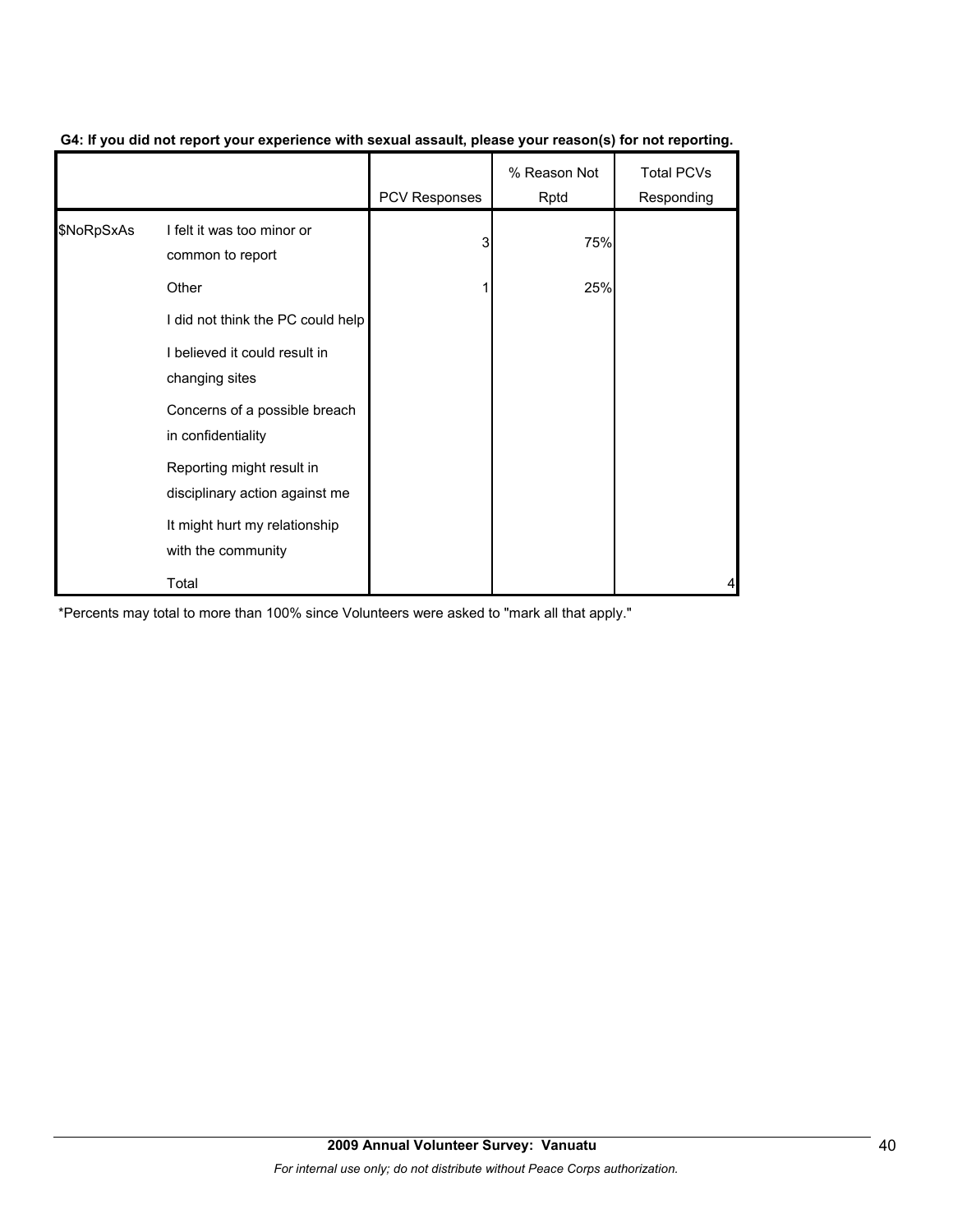|            |                                                             | <b>PCV Responses</b> | % Reason Not<br>Rptd | <b>Total PCVs</b><br>Responding |
|------------|-------------------------------------------------------------|----------------------|----------------------|---------------------------------|
| \$NoRpRape | Other                                                       |                      | 100%                 |                                 |
|            | I did not think the PC could help                           |                      |                      |                                 |
|            | I believed it could result in<br>changing sites             |                      |                      |                                 |
|            | I felt it was too minor or<br>common to report              |                      |                      |                                 |
|            | Concerns of a possible breach<br>in confidentiality         |                      |                      |                                 |
|            | Reporting might result in<br>disciplinary action against me |                      |                      |                                 |
|            | It might hurt my relationship<br>with the community         |                      |                      |                                 |
|            | Total                                                       |                      |                      |                                 |

## **G4: If you did not report your experience with rape, please your reason(s) for not reporting.**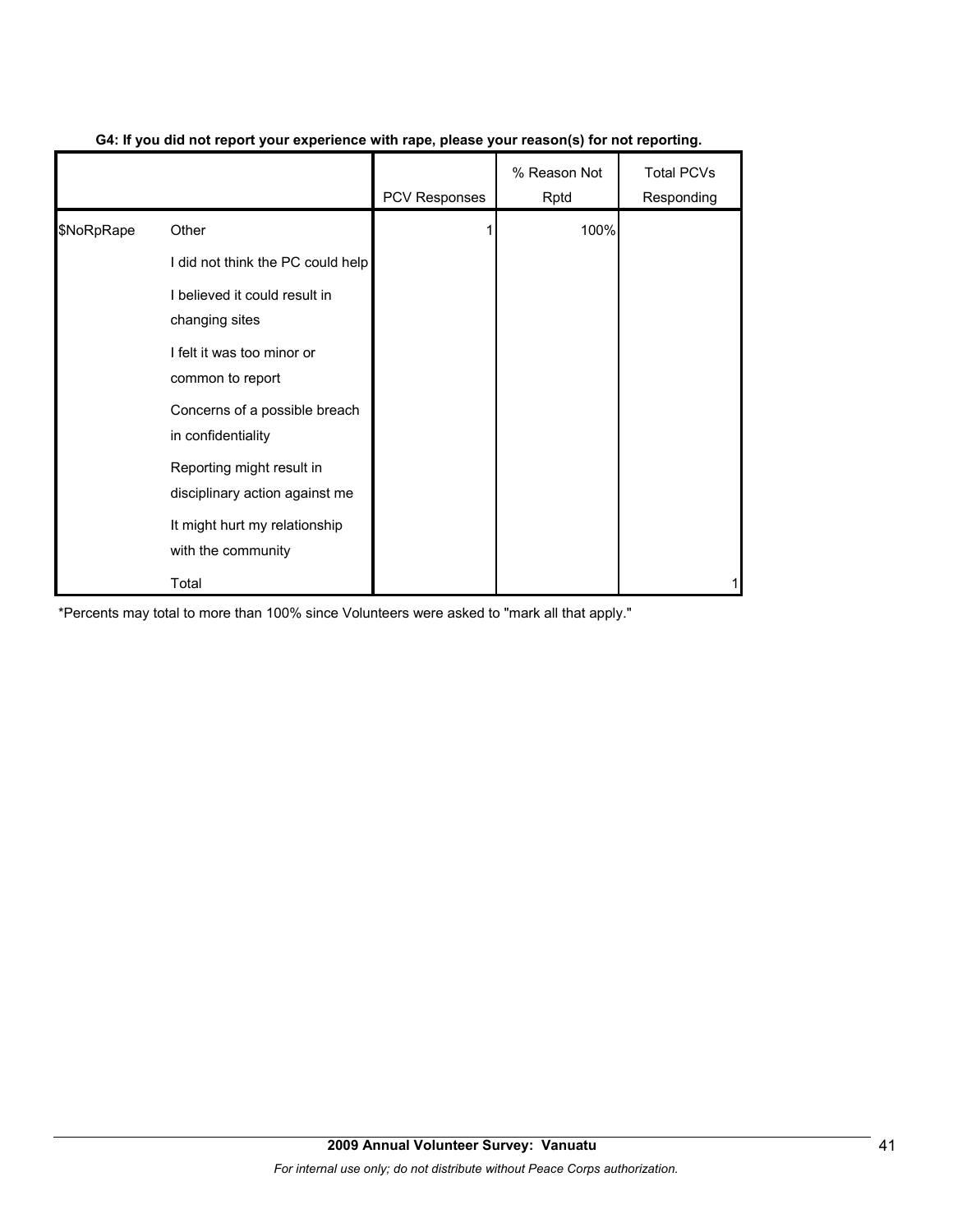## **H. Volunteers working in HIV/AIDS**

*This section reports Volunteers' involvement in HIV/AIDS and their perceived effectiveness of their HIV/AIDS related activities.* 

|                |                  | HIV/AIDS work is | Involved in<br>HIV/AIDS efforts, |                    |       |
|----------------|------------------|------------------|----------------------------------|--------------------|-------|
|                | HIV/AIDS work is | part of my       | not                              | Not involved in    |       |
|                | my primary       | secondary        | primary/secondary                | any HIV/AIDS       |       |
|                | assignment.      | activities.      | work                             | related activities | Total |
| H <sub>1</sub> |                  | 25%              | 29%                              | 46%                | 56    |

## **H1: Which of the following best describes your involvement in HIV/AIDS activities?**

**H2: How well has PC training prepared you to undertake your HIV/AIDS activities?**

|                | Not at all | Poorly | Adequately | Well | Verv well | NA | Total |
|----------------|------------|--------|------------|------|-----------|----|-------|
| H <sub>2</sub> | 3%         | $7\%$  | 57%        | 10%  | $7\%$     | 7% | 30    |

## **H3: In working with HC individuals or groups, how would you rate the effectiveness of your specific HIV/AIDS activities? (Including the "Don't Know" responses)**

|            |                  | Sometimes |                 | Almost always |            |       |
|------------|------------------|-----------|-----------------|---------------|------------|-------|
|            | Seldom effective | effective | Often effective | effective     | Don't know | Total |
| <b>H</b> 3 | 3%               | 23%       | 37%             | 13%           | 23%        | 30    |

## **H3: In working with HC individuals or groups, how would you rate the effectiveness of your**

**specific HIV/AIDS activities? (Excluding the "Don't Know" responses)**

|                 |                  | Sometimes |                 | Almost always |       |
|-----------------|------------------|-----------|-----------------|---------------|-------|
|                 | Seldom effective | effective | Often effective | effective     | Total |
| IH <sub>3</sub> | 4%               | 30%       | 48%             | 17%           | 23    |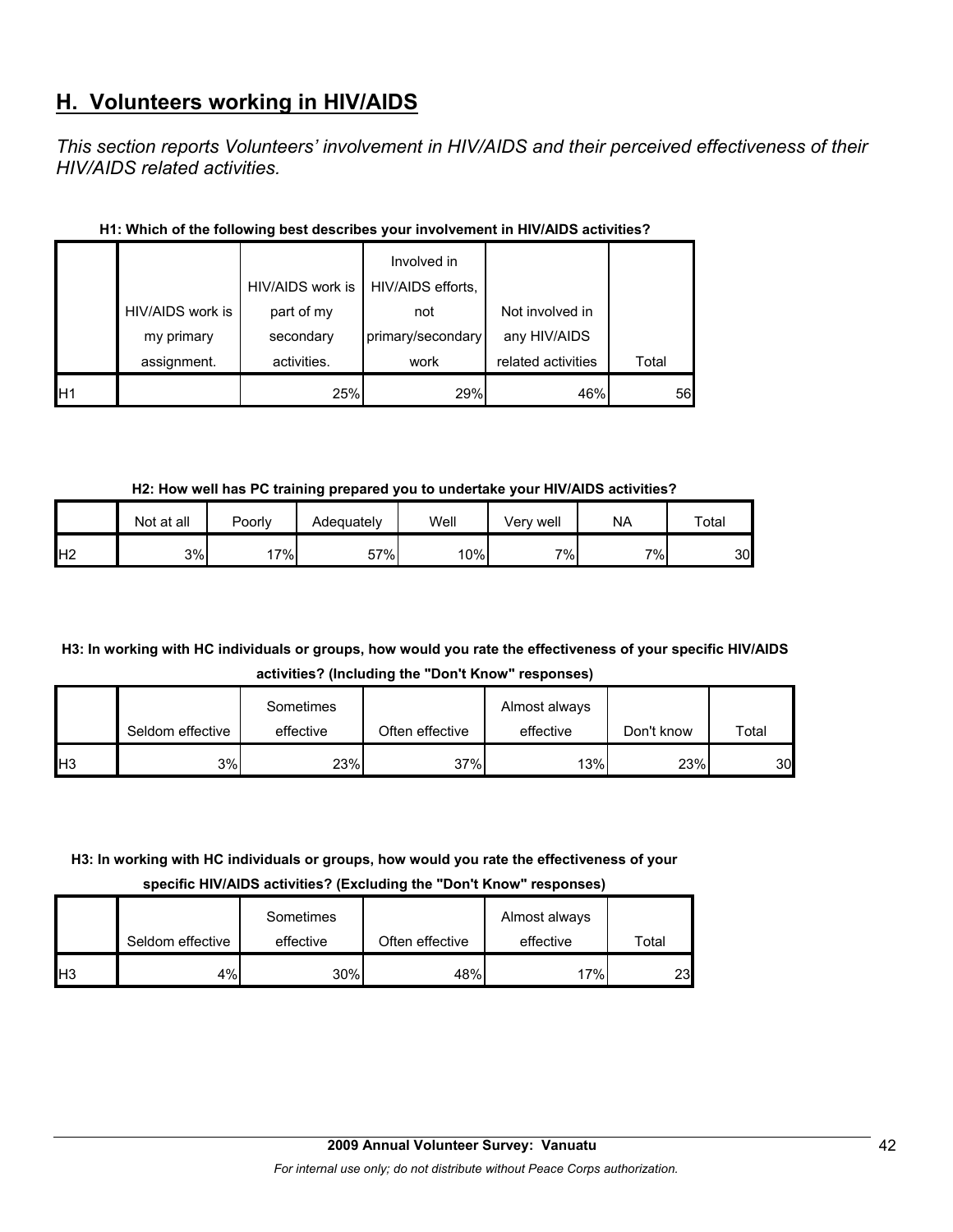## **I. Your Life in the Peace Corps**

*This section reports on Volunteers' descriptions of and adjustments to their living conditions, including stress factors and how Volunteers cope with stress.* 

|    | No, I have never  | Yes, I lived with a                     |                |                  |       |
|----|-------------------|-----------------------------------------|----------------|------------------|-------|
|    | lived with a host | host country                            | Yes, in my     | Yes, both during |       |
|    |                   | country individual individual or family | community (not | PST and later in |       |
|    | or f              | only                                    | during PST).   | my community.    | Total |
| 11 | 2%                | 39%                                     | 4%             | 56%              |       |

## **I1: Have you lived with a host country individual or family?**

**I2: How often do you interact with HCNs in community/family social events?**

|    |       | Several times a |        | Several times a |         | Less than once a |       |
|----|-------|-----------------|--------|-----------------|---------|------------------|-------|
|    | Dailv | week            | Weekly | month           | Monthly | month            | Total |
| 12 | 68%   | 16%             | 9%l    | 4%              |         | 4%               | 57    |

## **I3: How well can you communicate in the language used by most people in your**

**community?**

|                | Not at all | Poorly | Adequately | Well | Verv well | $\tau$ otal |
|----------------|------------|--------|------------|------|-----------|-------------|
| $\mathsf{II}3$ | 4%         | 12%    | 21%        | 16%  | 47%       | 57          |

#### **I4: Do you have the following at your worksite?**

|               |       | Sometimes or |       |
|---------------|-------|--------------|-------|
|               | Never | more often   | Total |
| Electricity   | 45%   | 55%          | 56    |
| Running water | 43%   | 57%          | 56    |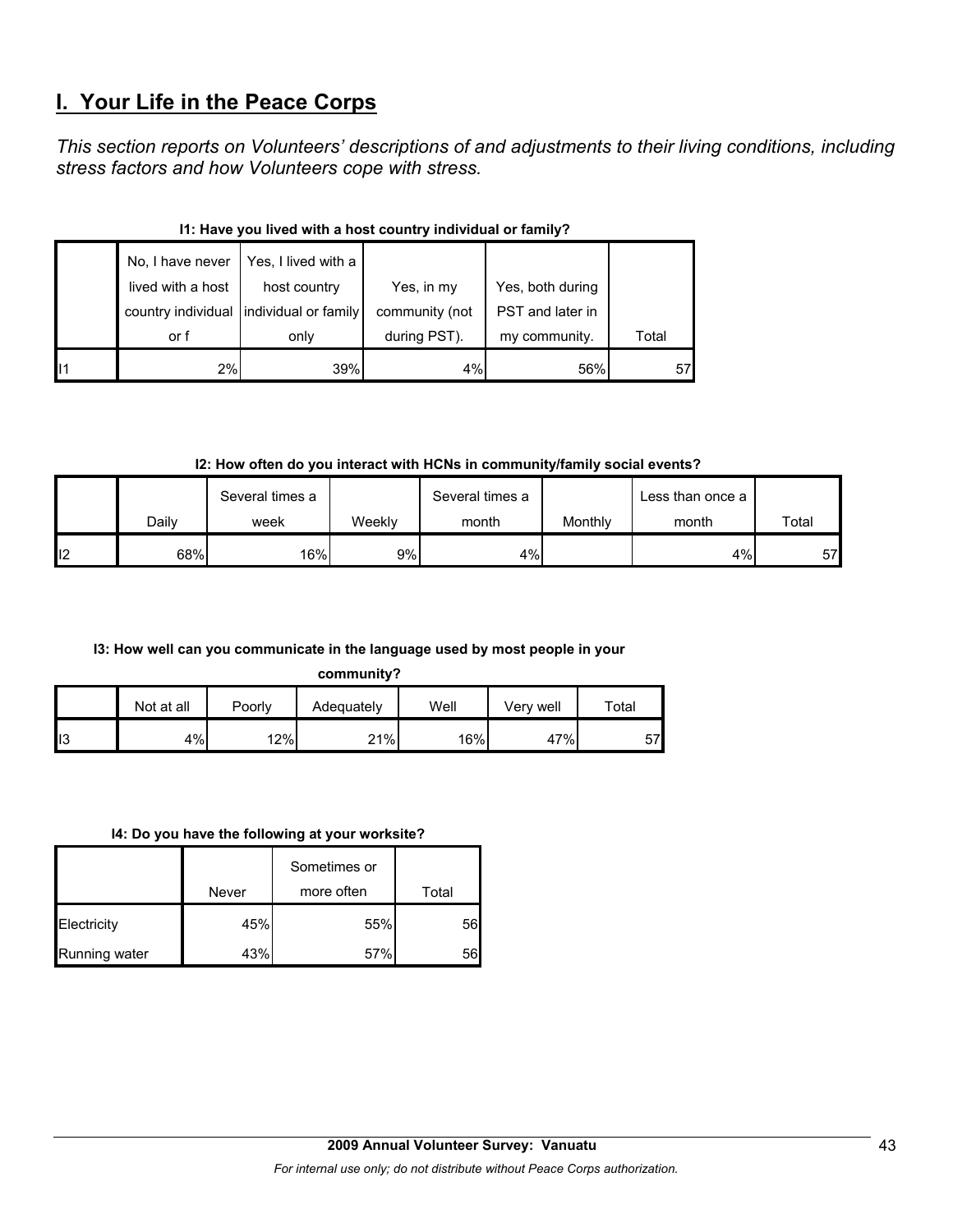## **I4: Do you have the following at your residence?**

|               | Sometimes or |            |       |
|---------------|--------------|------------|-------|
|               | Never        | more often | Total |
| Electricity   | 48%          | 52%        | 54    |
| Running water | 46%          | 54%        | 56    |

# **I5: How well do your PC experiences match the expectations you had before you became a**

**Volunteer?** 

|     | Not at all | Minimally | Moderately | Considerably | Exceptionally | $\tau$ otal |
|-----|------------|-----------|------------|--------------|---------------|-------------|
| ll5 | 2%         | 11%       | 32%        | 37%          | 19%           | 57          |

## **I7: To what extent do the following create stress and/or emotional health issues for you?**

|                                                                                                        | Not at all  |                |     |     | Exceptionally |           |       |
|--------------------------------------------------------------------------------------------------------|-------------|----------------|-----|-----|---------------|-----------|-------|
|                                                                                                        | stressful 1 | $\overline{c}$ | 3   | 4   | stressful 5   | <b>NA</b> | Total |
| <b>Cultural issues</b>                                                                                 | 15%         | 27%            | 27% | 29% | 2%            |           | 55    |
| Dealing with violence in<br>country (e.g., civil unrest,<br>domestic violence, corporal<br>punishment) | 38%         | 22%            | 16% | 15% | 5%            | 4%        | 55    |
| Health/medical problems                                                                                | 31%         | 31%            | 24% | 9%  | 5%            |           | 55    |
| Issues including family,<br>friends, loved ones in U.S.                                                | 9%          | 29%            | 31% | 24% | 7%            |           | 55    |
| Isolation/loneliness                                                                                   | 7%          | 25%            | 27% | 31% | 9%            |           | 55    |
| Local language                                                                                         | 30%         | 26%            | 22% | 17% | 6%            |           | 54    |
| Primary assignment                                                                                     | 15%         | 24%            | 36% | 20% | 5%            |           | 55    |
| Romantic relationships in-<br>country                                                                  | 36%         | 15%            | 15% | 9%  | 5%            | 20%       | 55    |
| Interactions with other<br><b>Volunteers</b>                                                           | 47%         | 31%            | 15% | 7%  |               |           | 55    |
| Interactions with PC Staff                                                                             | 44%         | 35%            | 9%  | 11% | 2%            |           | 55    |
| Safety and security                                                                                    | 33%         | 42%            | 13% | 5%  | 5%            | 2%        | 55    |
| Other: Please specify below                                                                            |             |                |     | 44% | 22%           | 33%       | 9     |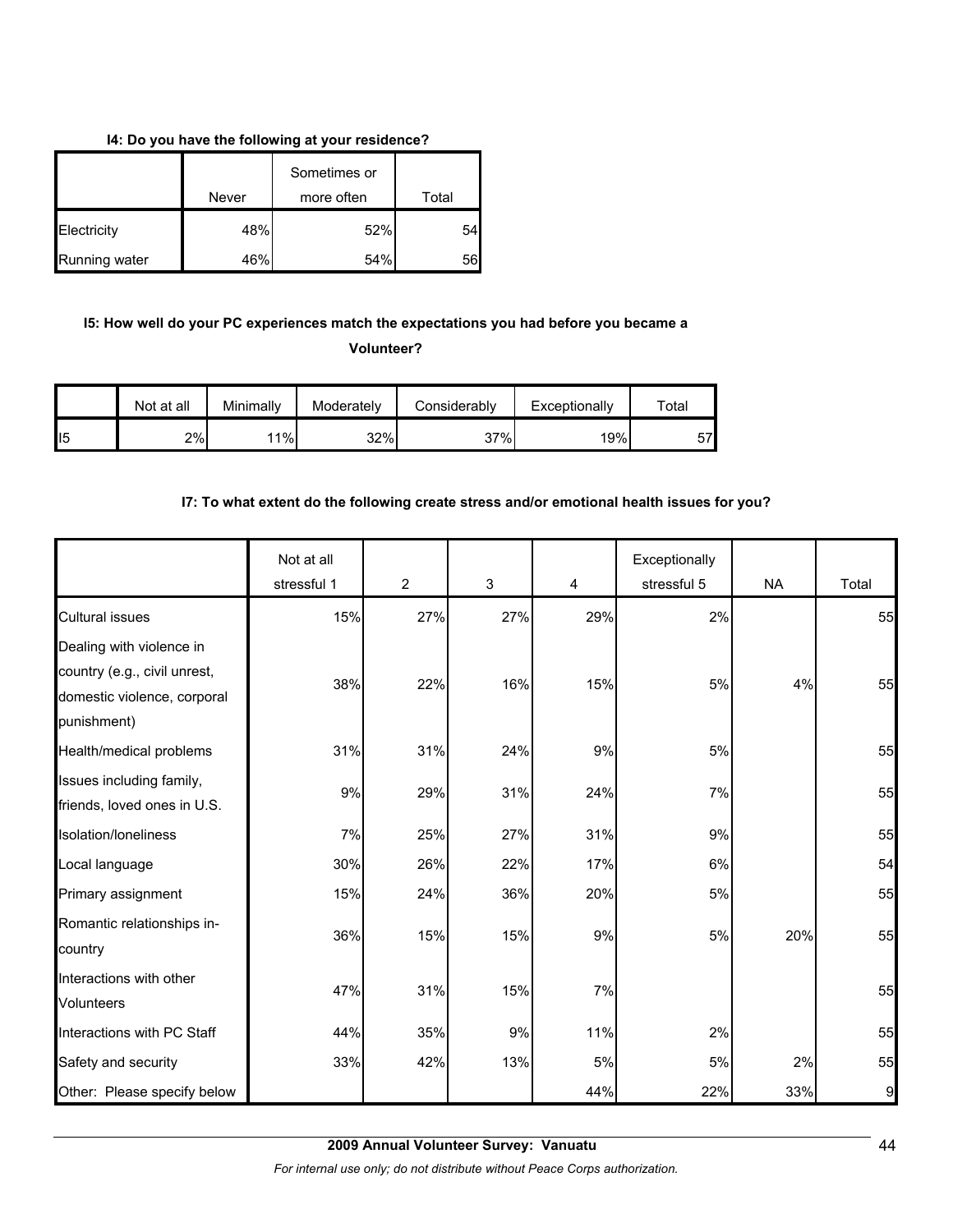|                |                                               | PCV Responses | % Using This<br><b>Stress Reducer</b> | <b>Total PCVs</b><br>Responding |
|----------------|-----------------------------------------------|---------------|---------------------------------------|---------------------------------|
| \$I8LessStress | Pursue personal hobbies                       | 48            | 87%                                   |                                 |
|                | Talk with friends and family in<br>US         | 43            | 78%                                   |                                 |
|                | Talk with PCVs outside my<br>community        | 42            | 76%                                   |                                 |
|                | Do sports                                     | 40            | 73%                                   |                                 |
|                | Leave the community for a time                | 36            | 65%                                   |                                 |
|                | Get involved in other projects                | 35            | 64%                                   |                                 |
|                | Talk with my host family                      | 31            | 56%                                   |                                 |
|                | Talk with co-workers or friends<br>(not PCVs) | 29            | 53%                                   |                                 |
|                | Talk with PC in-country staff                 | 23            | 42%                                   |                                 |
|                | Talk with PCVs in my<br>community             | 20            | 36%                                   |                                 |
|                | Pray                                          | 20            | 36%                                   |                                 |
|                | Meditate                                      | 19            | 35%                                   |                                 |
|                | Do other activity (specify)                   | 8             | 15%                                   |                                 |
|                | Talk with Office of Special<br>Services staff |               |                                       |                                 |
|                | Total                                         |               |                                       | 55                              |

## **I8: Please mark all of the typical ways in which you cope with stress.**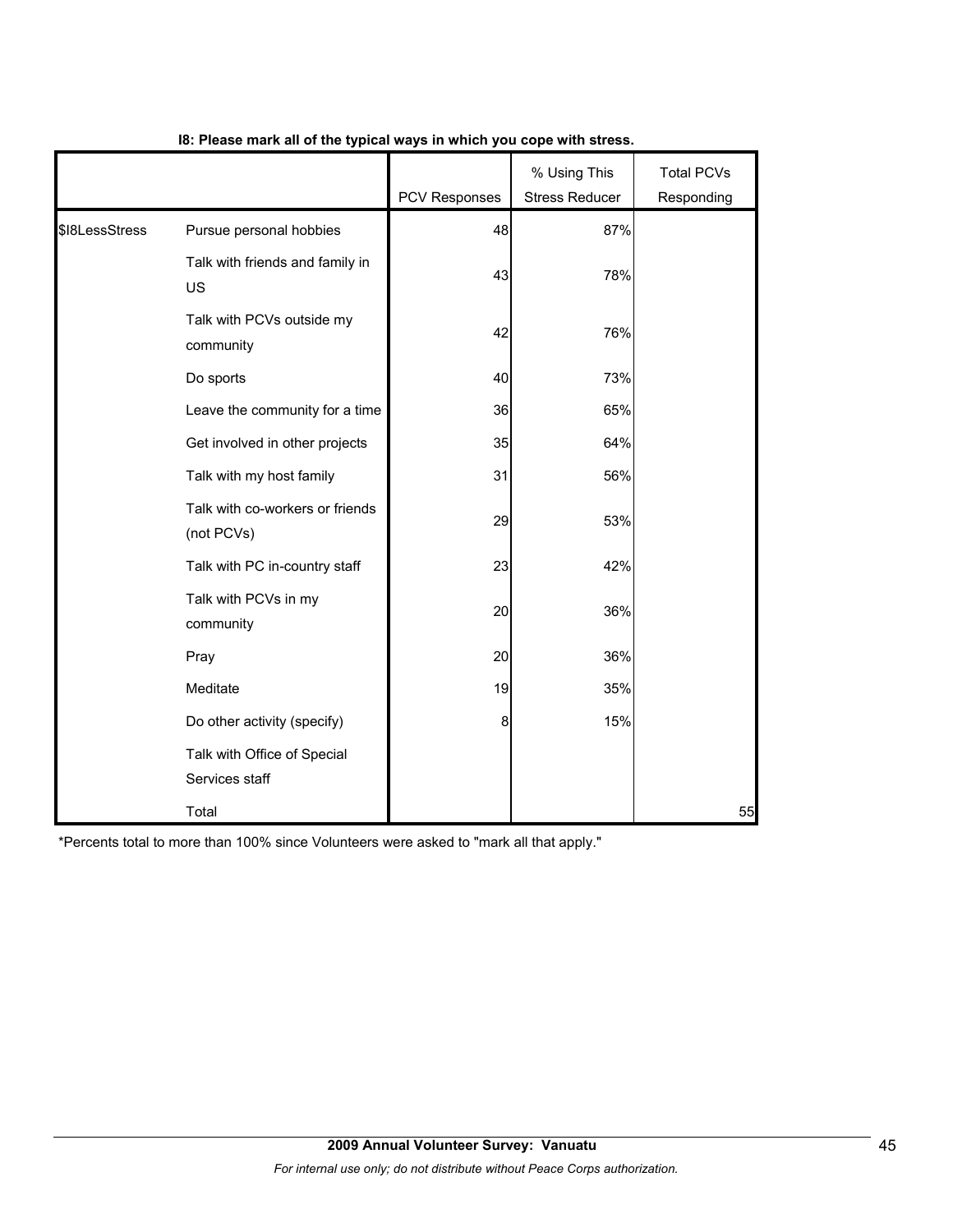## **I8: Others I talk with to reduce stress**

|                      |                                                | Percent | Number |  |
|----------------------|------------------------------------------------|---------|--------|--|
| <b>I8.OTHRS.TEXT</b> | Open-ended results. Not responsive to request. |         |        |  |
|                      |                                                |         |        |  |
|                      |                                                |         |        |  |
|                      |                                                |         |        |  |
|                      |                                                |         |        |  |
|                      |                                                |         |        |  |
|                      |                                                |         |        |  |
|                      |                                                |         |        |  |
|                      | Total                                          | 100%    | 58     |  |

|                         | 18: Other activities to reduce stress          |         |        |  |
|-------------------------|------------------------------------------------|---------|--------|--|
|                         |                                                | Percent | Number |  |
| <b>I8.OTHRACT.TEXT2</b> | Open-ended results. Not responsive to request. |         |        |  |
|                         | Total                                          | 100%    | 58     |  |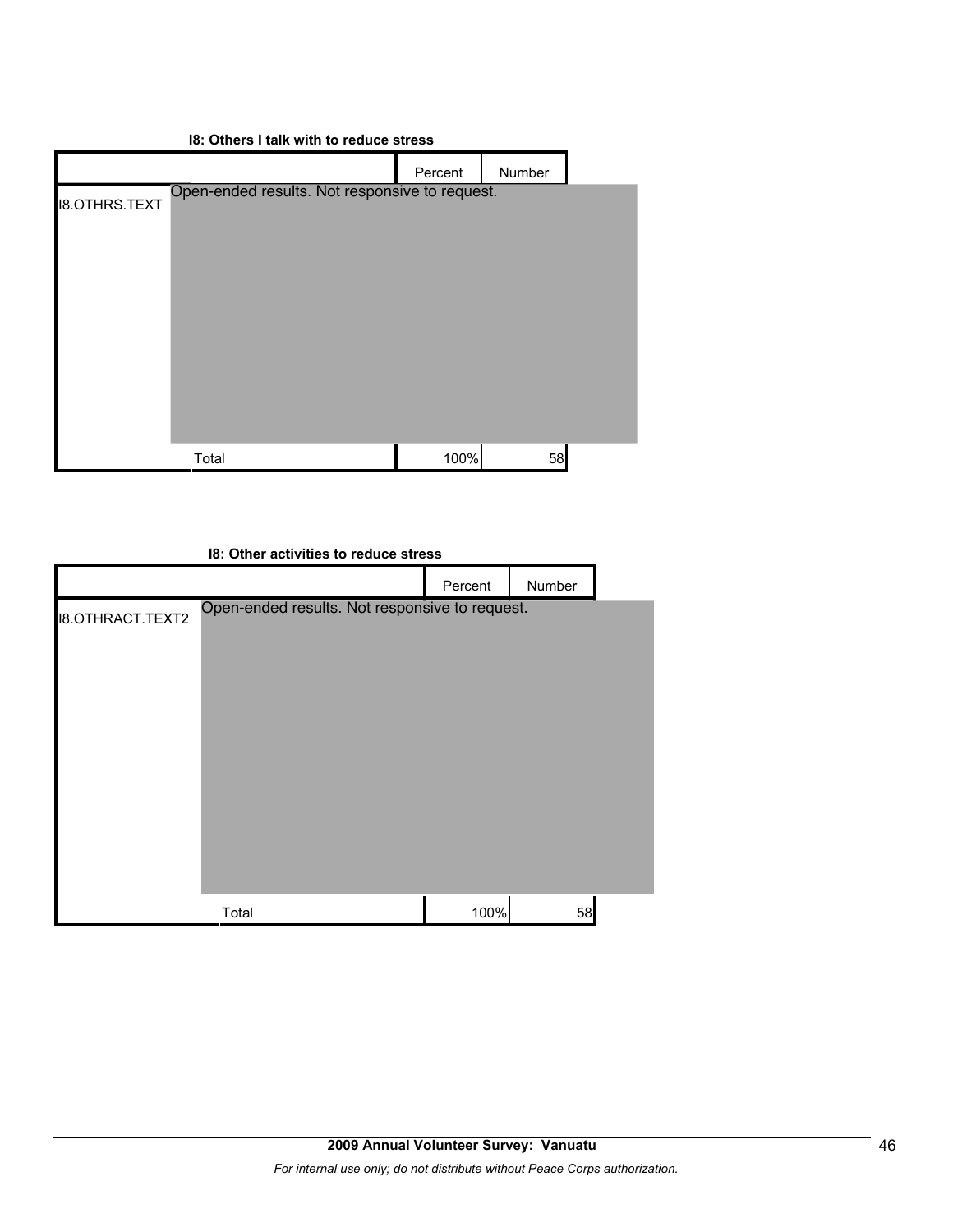## **I8: When asked about ways of coping with stress, Volunteers who answered "No stress"**

|                    | No  | Yes, I have no<br>stress | Total |
|--------------------|-----|--------------------------|-------|
| <b>I8.NOSTRESS</b> | 98% | 2%                       | 58'   |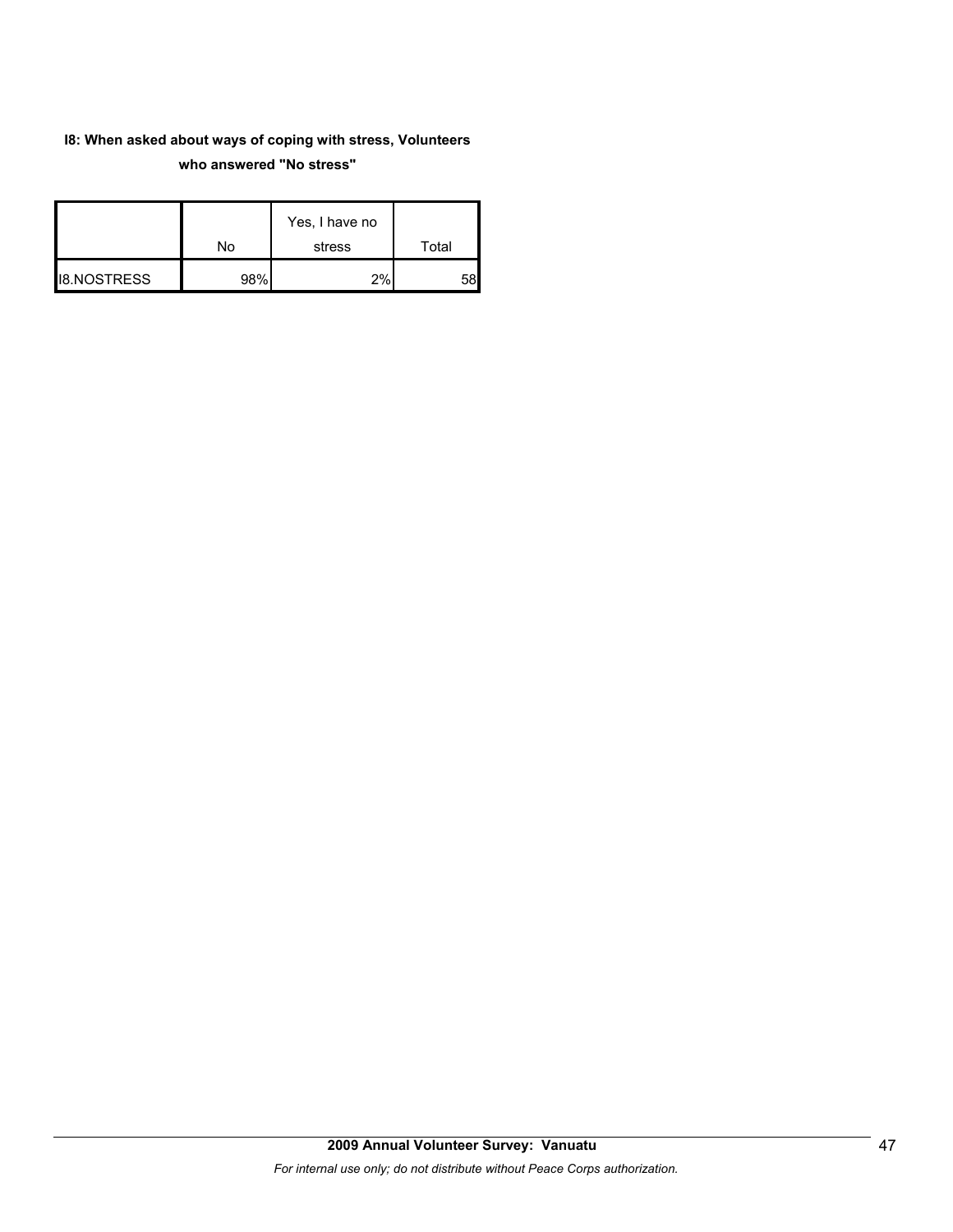## **J. Overall Assessment of Peace Corps Service**

*This section reports Volunteers' level of satisfaction with their Peace Corps service and their expectations about completing their service.* 

|                  | Not at all | Minimally | Moderately | Considerably | Exceptionally | $\tau$ otal |
|------------------|------------|-----------|------------|--------------|---------------|-------------|
| J <sub>1</sub> A |            | 4%1       | 9%         | 32%          | 55%           | 56          |

**J1a: How personally rewarding do you find your overall Peace Corps service?**



J1a: How personally rewarding do you find your overall Peace Corps<br>service?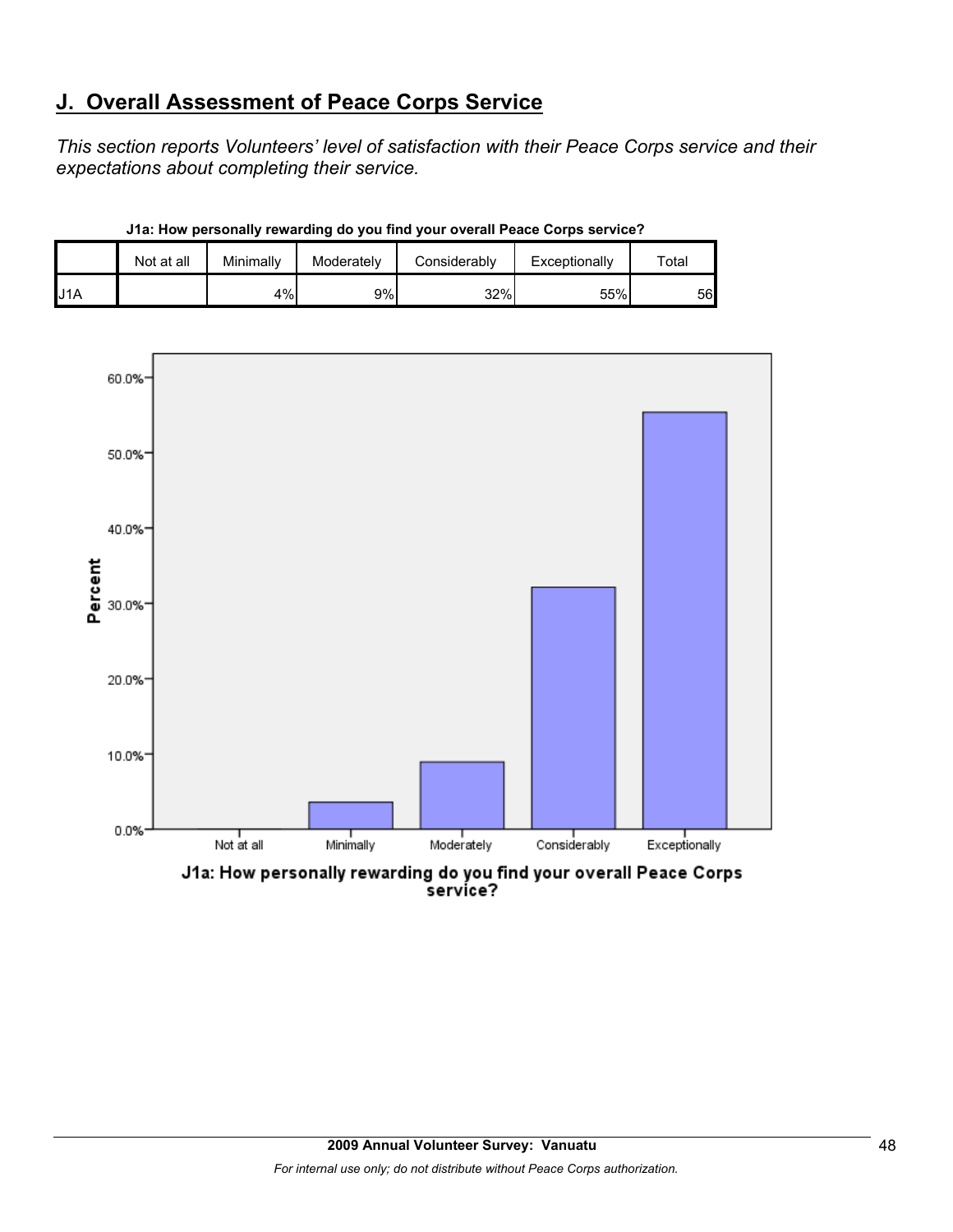

**J1b: How personally rewarding do you find your community involvement?**



J1b: How personally rewarding do you find your community involvement?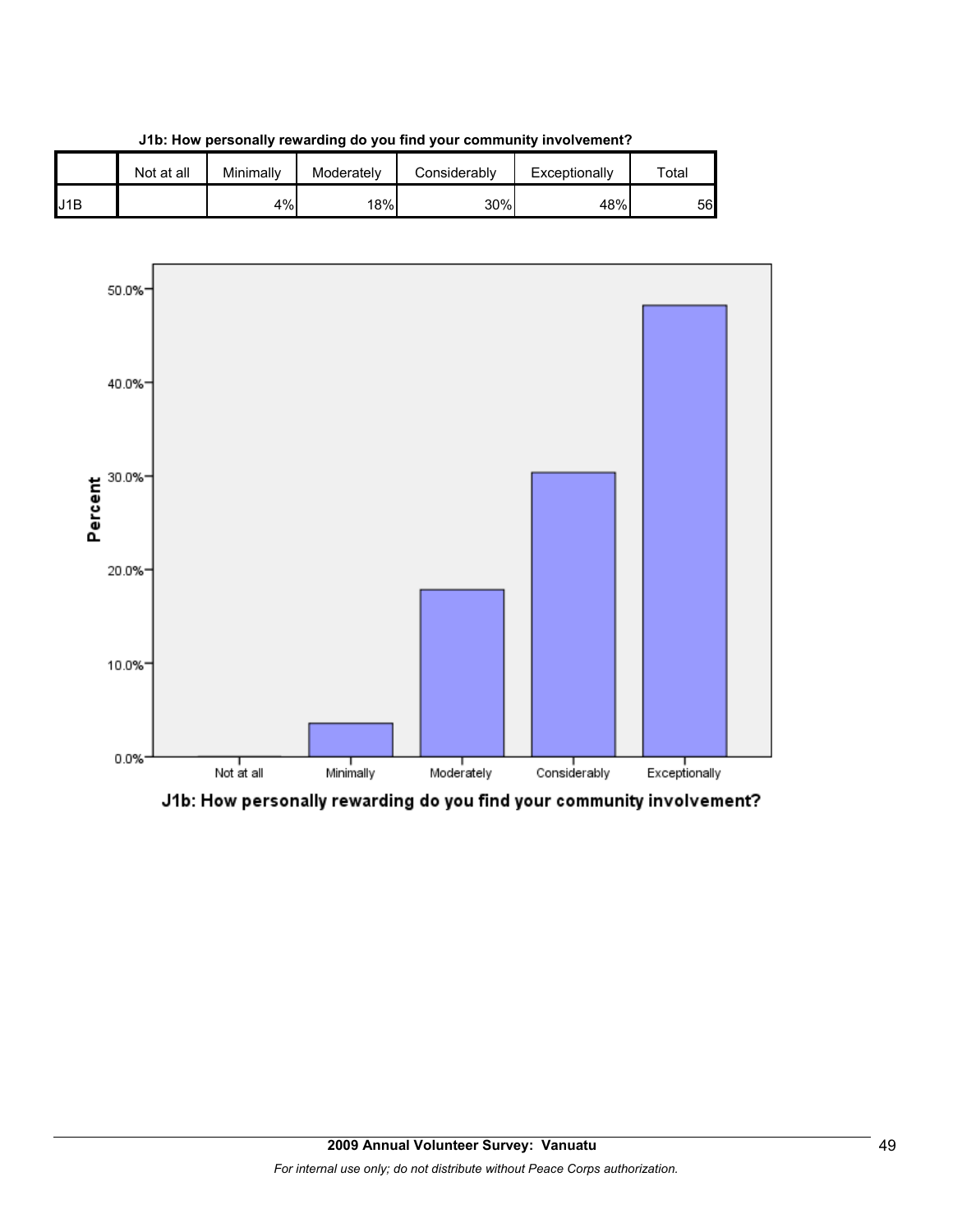





J1c: How personally rewarding do you find your experience with other<br>Volunteers?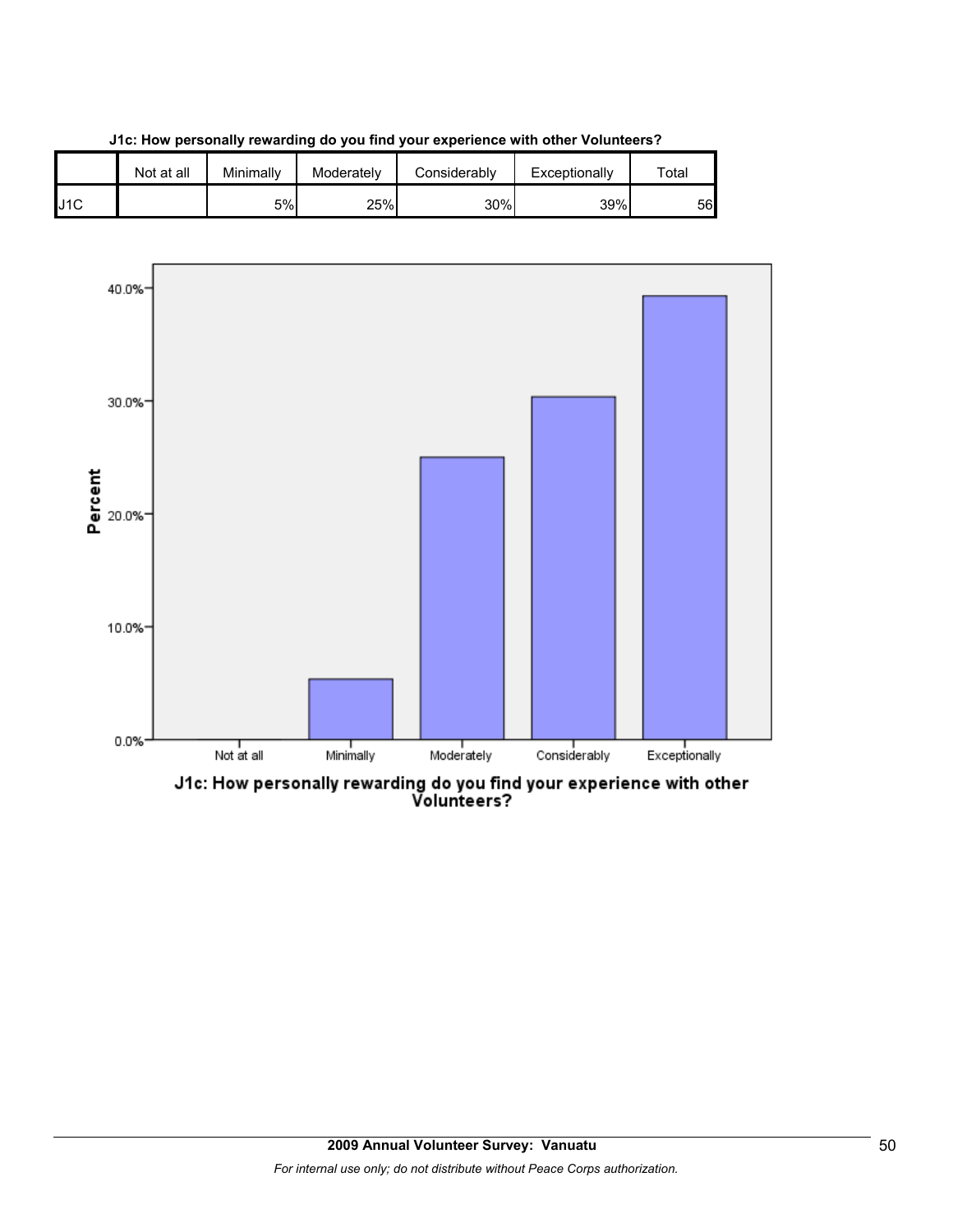

**J1d: How personally rewarding do you find your work with counterparts/community partners?**

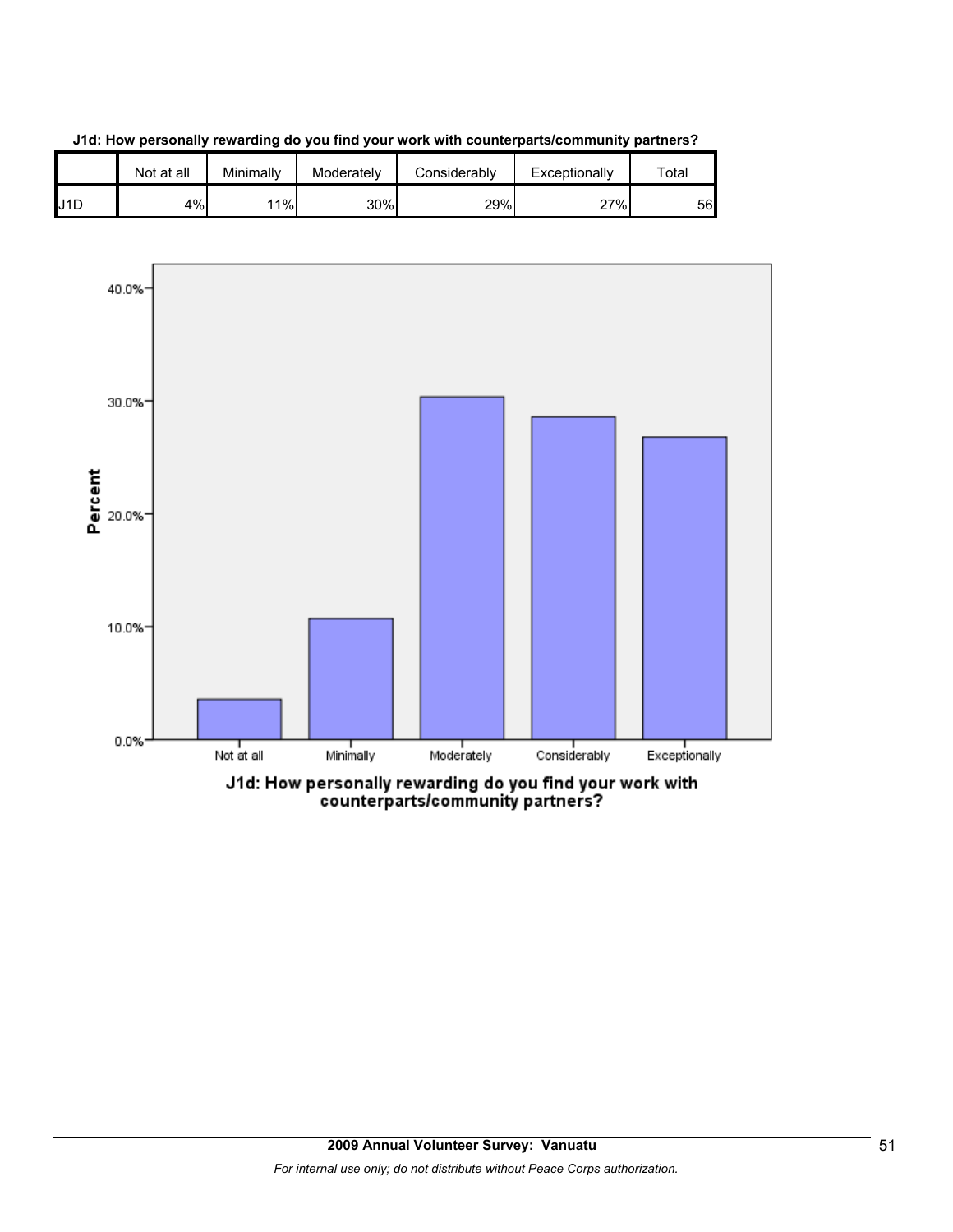

**J1e: How personally rewarding do you find your experience with other HCNs?**



J1e: How personally rewarding do you find your experience with other<br>HCNs?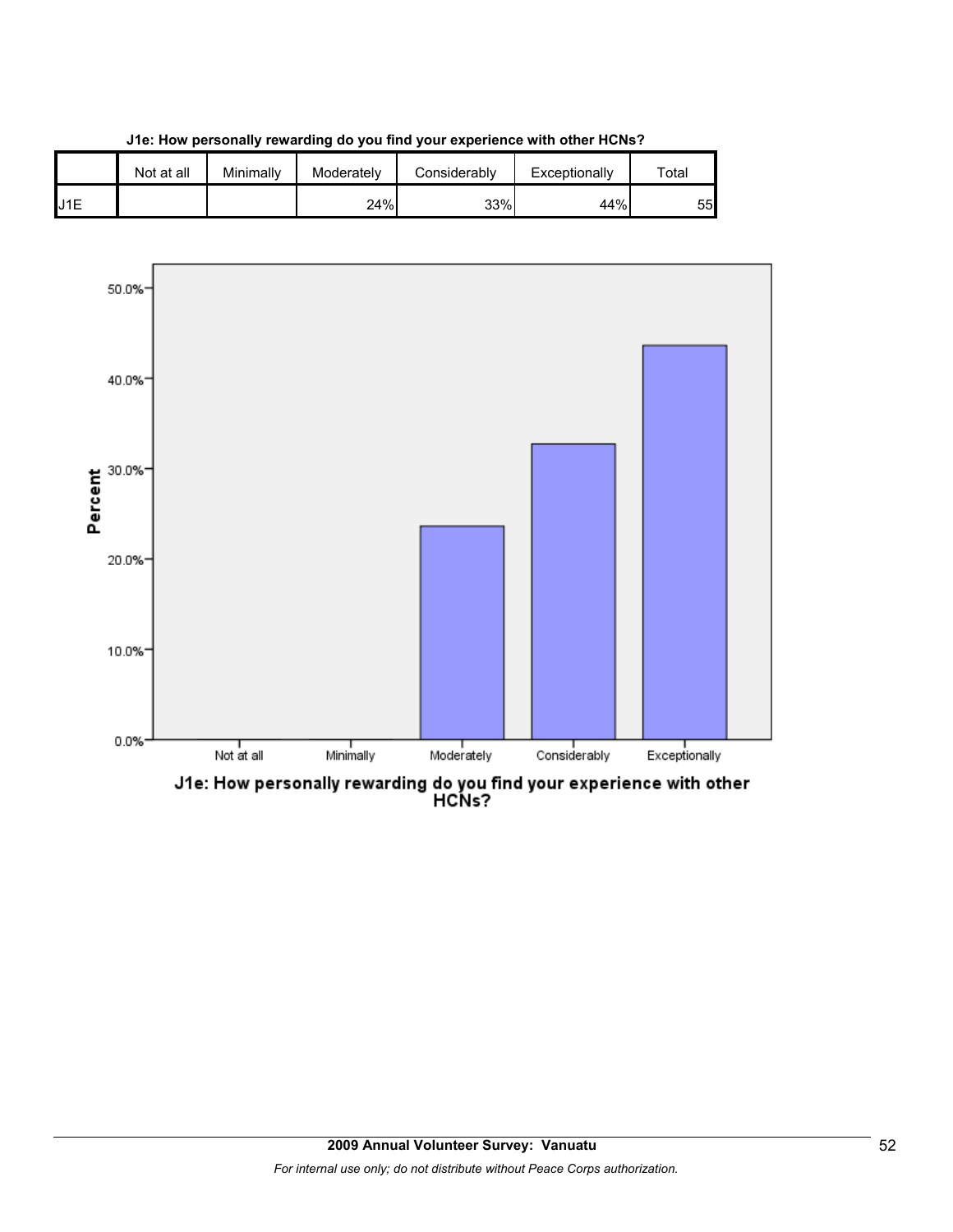



**J2a (PCVs at post 9 months+ months): Please rate how well you think you achieved Goal 1.**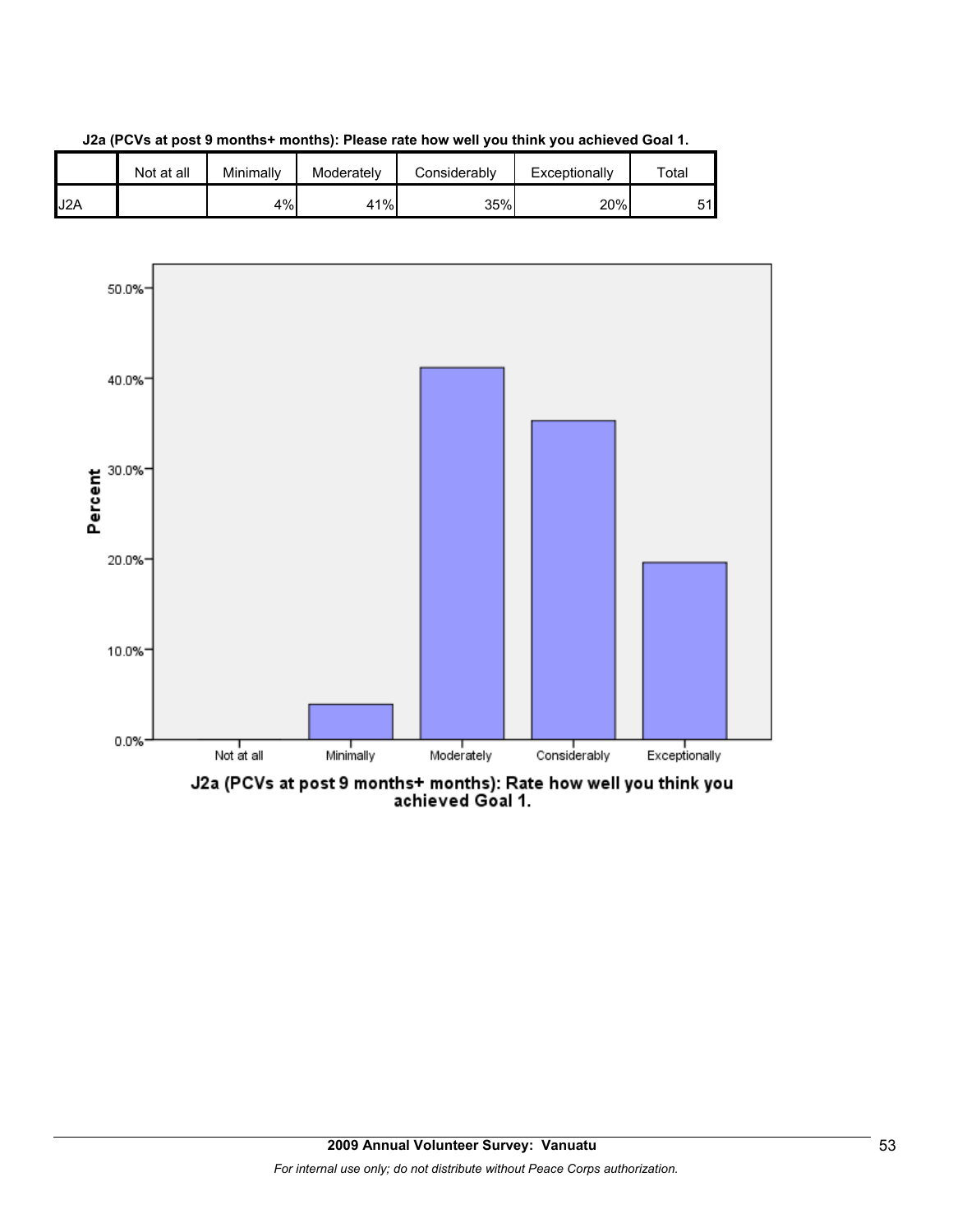



J2b (PCVs at post 9 months+ months): Rate how well you think you<br>achieved Goal 2.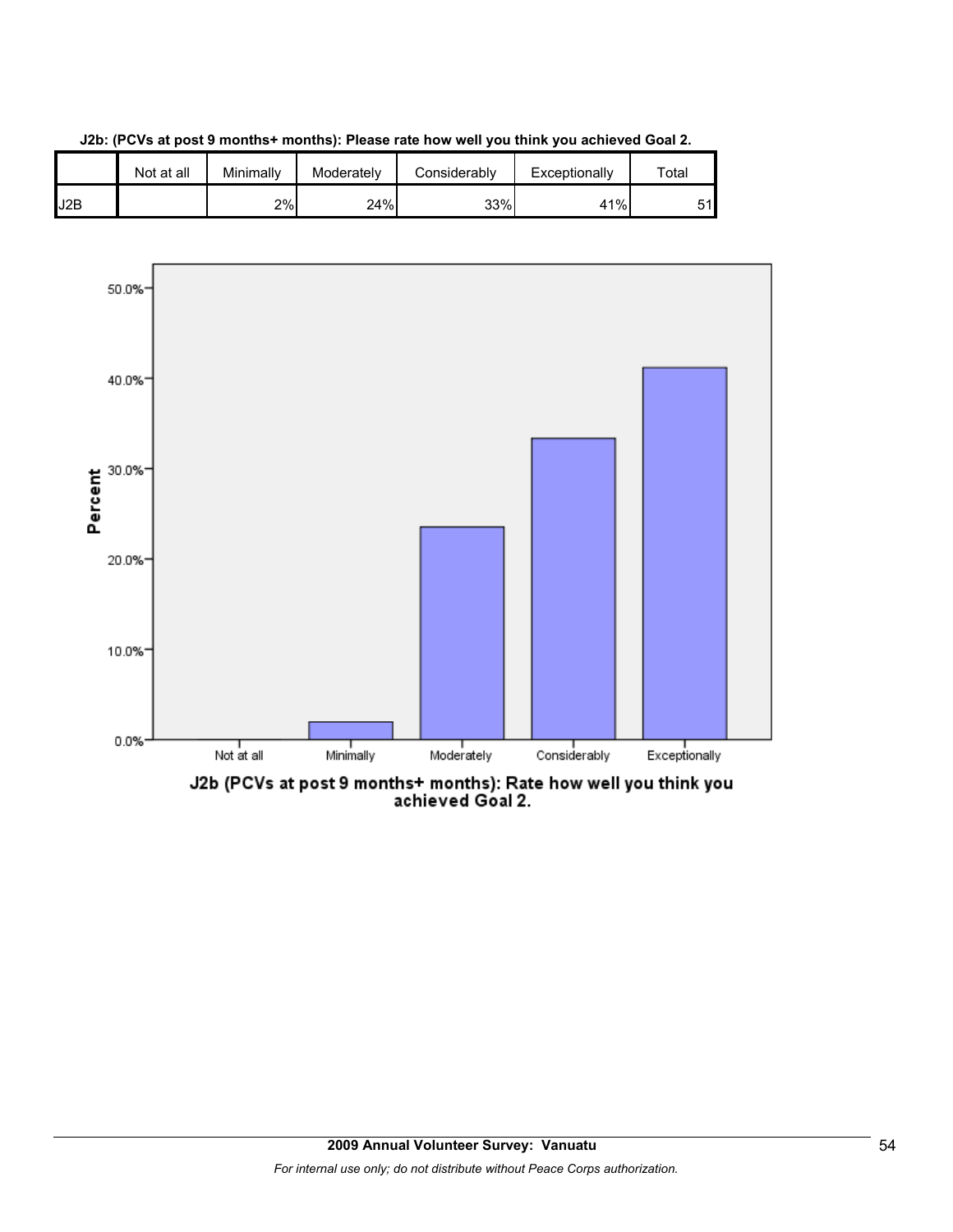





J2c (PCVs at post 9 months+ months): Please rate how well you think you<br>achieved Goal 3.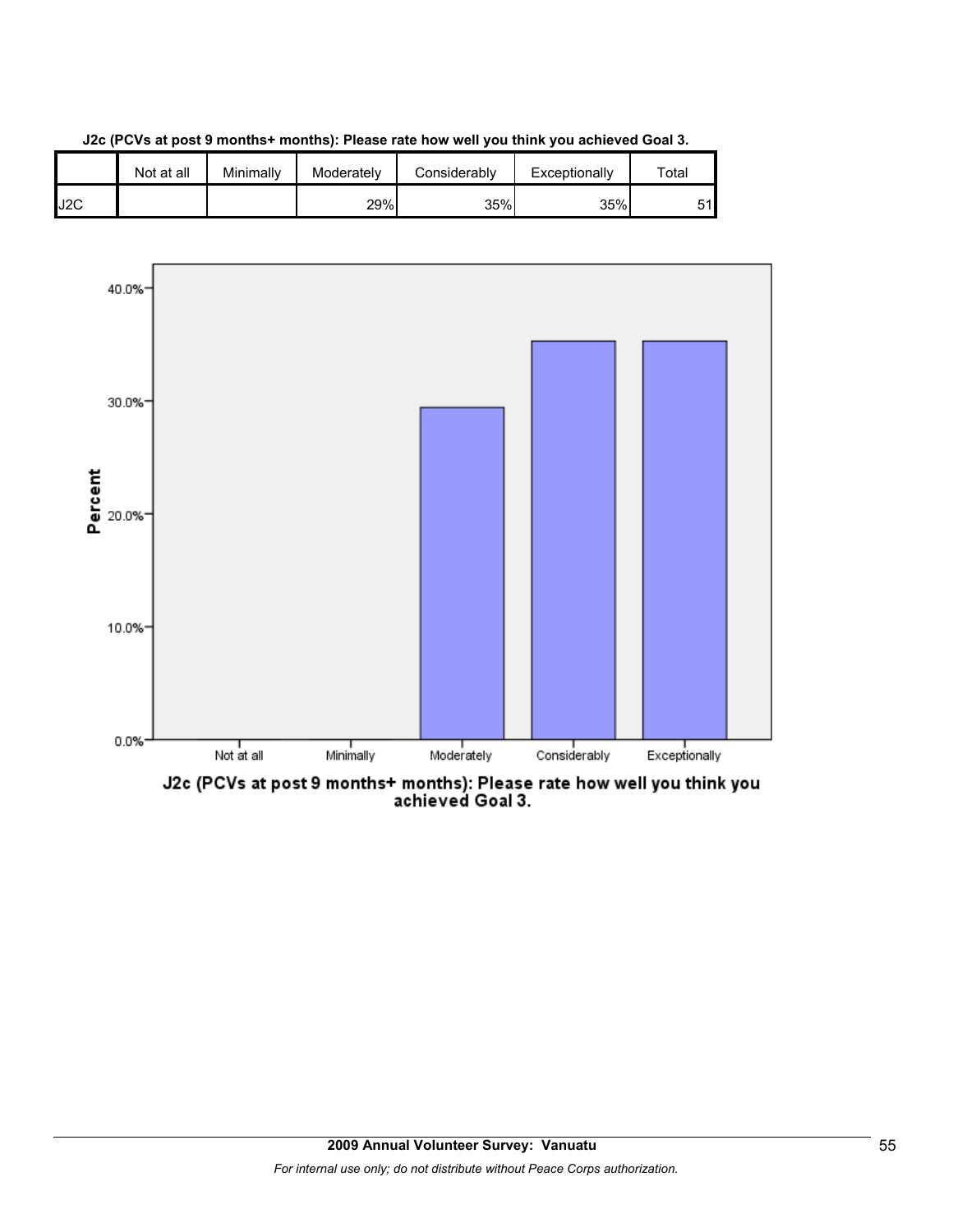**J3: Today, would you make the same decision to join the Peace Corps?**

|     | No | Not likely | Possibly | Probably | Definitely | Total |
|-----|----|------------|----------|----------|------------|-------|
| IJ3 |    | 2%         | 5%       | $7\%$    | 86%        | 56    |

#### **J4: Would you recommend Peace Corps service to others you think are qualified?**

|     | No | Not likely | Possibly | Probably | Definitely | Total |
|-----|----|------------|----------|----------|------------|-------|
| IJ4 |    |            | 5%       | 12%      | 82%        | 56    |

## **J5: Do you intend to complete your Peace Corps service?**

|                | No | Not sure | Yes | Might extend | Total |
|----------------|----|----------|-----|--------------|-------|
| J <sub>5</sub> |    |          | 79% | 21%          | 56    |

### **J6: Would your host country benefit most if the Peace Corps program was---?**

|    |              |         | Refocused/redesig |                  |                  |       |
|----|--------------|---------|-------------------|------------------|------------------|-------|
|    | Discontinued | Reduced | ned               | Maintained as is | Expanded         | Total |
| J6 |              | 5%      | 46%               | 32%              | 16% <sub>I</sub> | 56    |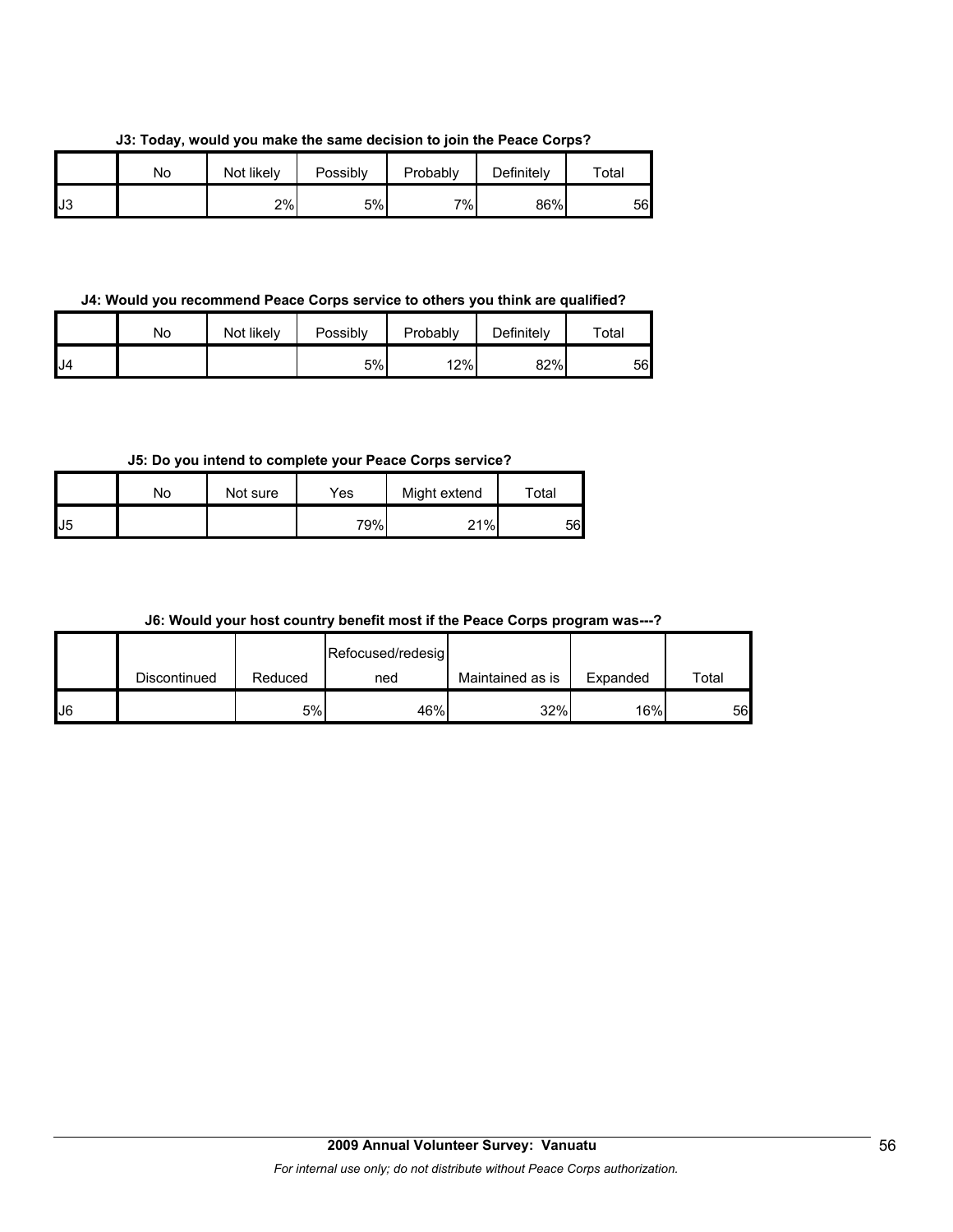## **K. Activities After Peace Corps Service**

*This section reports on Volunteers' plans for after they have completed their Peace Corps Service.* 

## **K1: What are your plans after your Peace Corps service? Work in**

| government.   |              |                    |  |  |  |
|---------------|--------------|--------------------|--|--|--|
| Government    |              |                    |  |  |  |
|               | In your host |                    |  |  |  |
| In the $U.S.$ | country      | In another country |  |  |  |
| 100%          | 0%           | 25%                |  |  |  |

\* Percent of cases was used. Percentages will be greater than 100 since

Volunteers were asked to select all that applied.

## **K1: What are your plans after your Peace Corps service? Work in the**

| private sector.       |              |                    |    |  |
|-----------------------|--------------|--------------------|----|--|
| <b>Private Sector</b> |              |                    |    |  |
|                       | In your host |                    |    |  |
| In the $U.S.$         | country      | In another country | N  |  |
| 85%                   | 8%           | 8%                 | 13 |  |

\* Percent of cases was used. Percentages will be greater than 100 since

Volunteers were asked to select all that applied.

## **K1: What are your plans after your Peace Corps service? Work for an**

**NGO.**

| <b>NGO</b>    |                         |                    |   |  |
|---------------|-------------------------|--------------------|---|--|
| In the $U.S.$ | In your host<br>country | In another country |   |  |
| 60%           | 20%                     | 20%                | 5 |  |

\* Percent of cases was used. Percentages will be greater than 100 since

Volunteers were asked to select all that applied.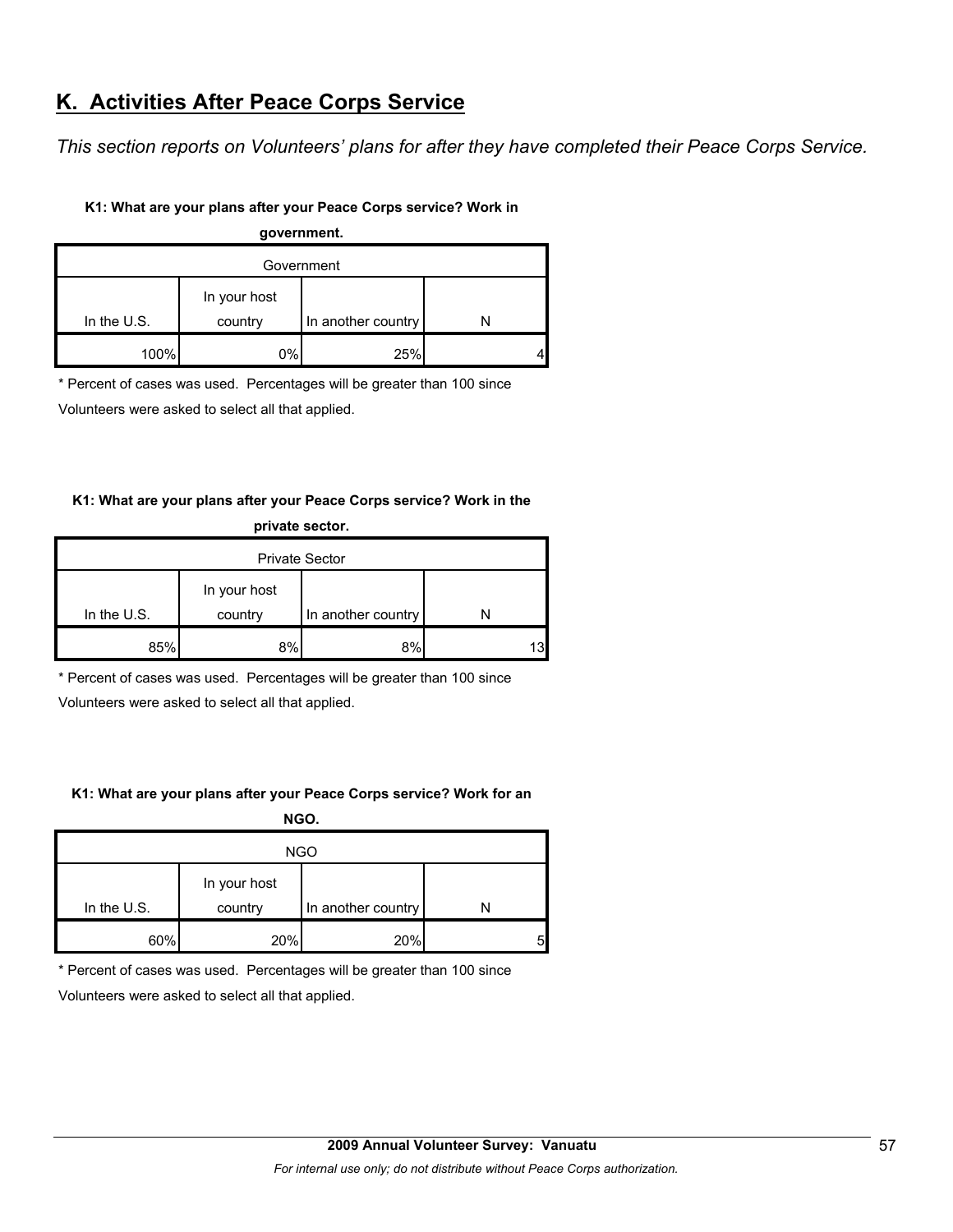## **K1: What are your plans after your Peace Corps service? Work for PC Response.**

| -----------          |                         |                    |  |  |  |
|----------------------|-------------------------|--------------------|--|--|--|
| Peace Corps Response |                         |                    |  |  |  |
| In the $U.S.$        | In your host<br>country | In another country |  |  |  |
| 50%                  | 50%                     | 100%               |  |  |  |

\* Percent of cases was used. Percentages will be greater than 100 since Volunteers were asked to select all that applied.

## **K1: What are your plans after your Peace Corps service? Continue to participate in volunteer activities.**

| <b>Volunteer Activities</b> |              |                    |    |  |
|-----------------------------|--------------|--------------------|----|--|
|                             | In your host |                    |    |  |
| In the $U.S.$               | country      | In another country |    |  |
| 86%                         | 14%          | 0%                 | 14 |  |

\* Percent of cases was used. Percentages will be greater than 100 since

Volunteers were asked to select all that applied.

## **K1: What are your plans after your Peace Corps service? Graduate school/academic credentialing.**

| Graduate School |              |                    |    |  |
|-----------------|--------------|--------------------|----|--|
|                 | In your host |                    |    |  |
| In the $U.S.$   | country      | In another country |    |  |
| 94%             | 0%l          | 6%                 | 18 |  |

\* Percent of cases was used. Percentages will be greater than 100 since

Volunteers were asked to select all that applied.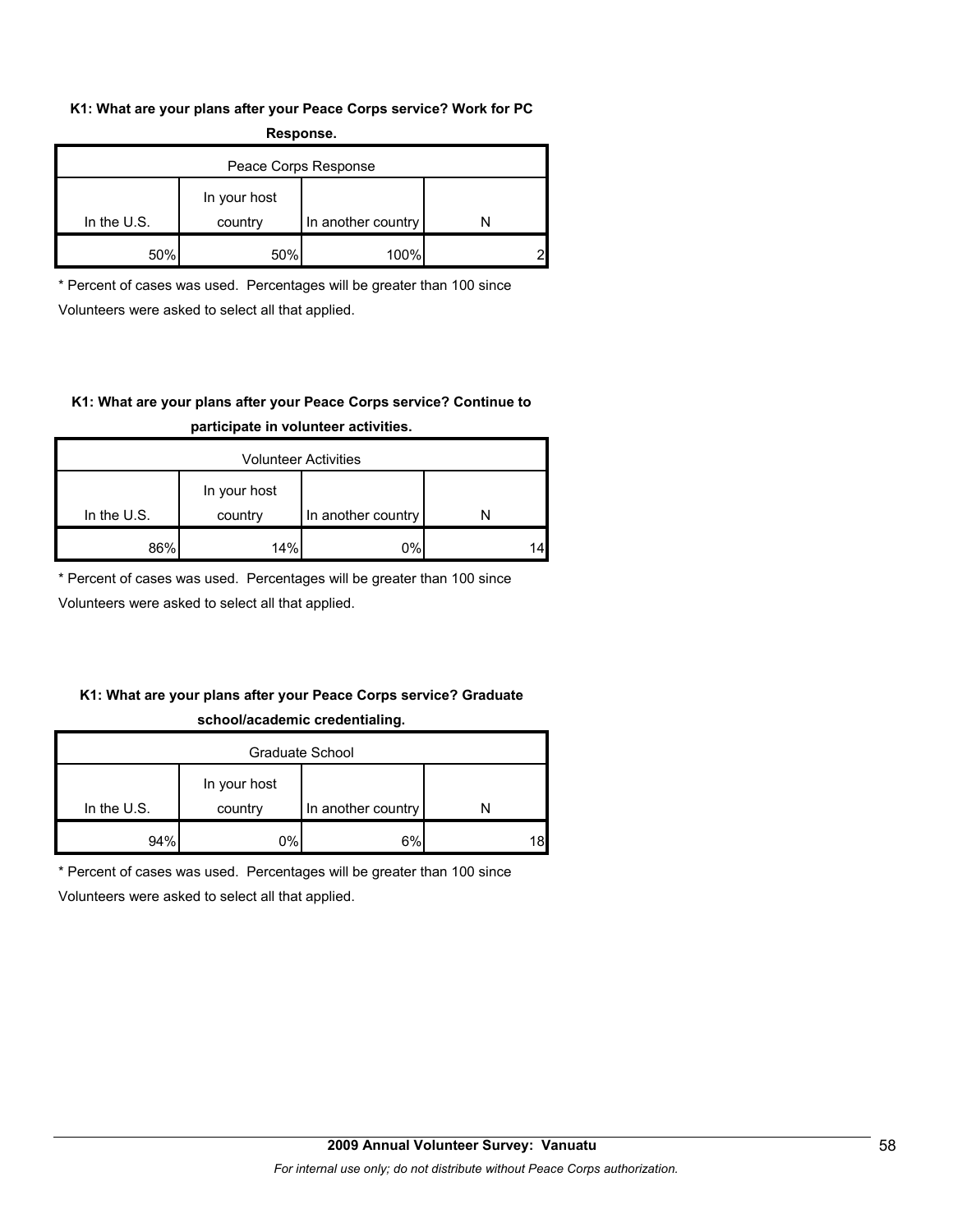### **K1: What are your plans after your Peace Corps service? Travel.**

| Travel                                                         |     |     |     |
|----------------------------------------------------------------|-----|-----|-----|
| In your host<br>In the $U.S.$<br>In another country<br>country |     |     |     |
| 57%                                                            | 17% | 70% | 231 |

\* Percent of cases was used. Percentages will be greater than 100 since Volunteers were asked to select all that applied.

### **K1: What are your plans after your Peace Corps service? Other.**

| Other         |                         |                    |   |
|---------------|-------------------------|--------------------|---|
| In the $U.S.$ | In your host<br>country | In another country |   |
| 100%          | 50%                     | 0%                 | ⌒ |

\* Percent of cases was used. Percentages will be greater than 100 since

Volunteers were asked to select all that applied.

## **K2:How prepared do you feel to share your Peace Corps experience and knowledge of your host**

**country** 

**with others in the United States when you return?**

|                                  | Not at all | Minimally | Moderately | Considerably | Total |
|----------------------------------|------------|-----------|------------|--------------|-------|
| How prepared do you feel to      | 0%         | 0%        | 26%        | 74%          |       |
| share your Peace Corps           |            |           |            |              |       |
| experience and knowledge of      |            |           |            |              |       |
| your host country with others in |            |           |            |              | 31    |
| the United States when you       |            |           |            |              |       |
| return?                          |            |           |            |              |       |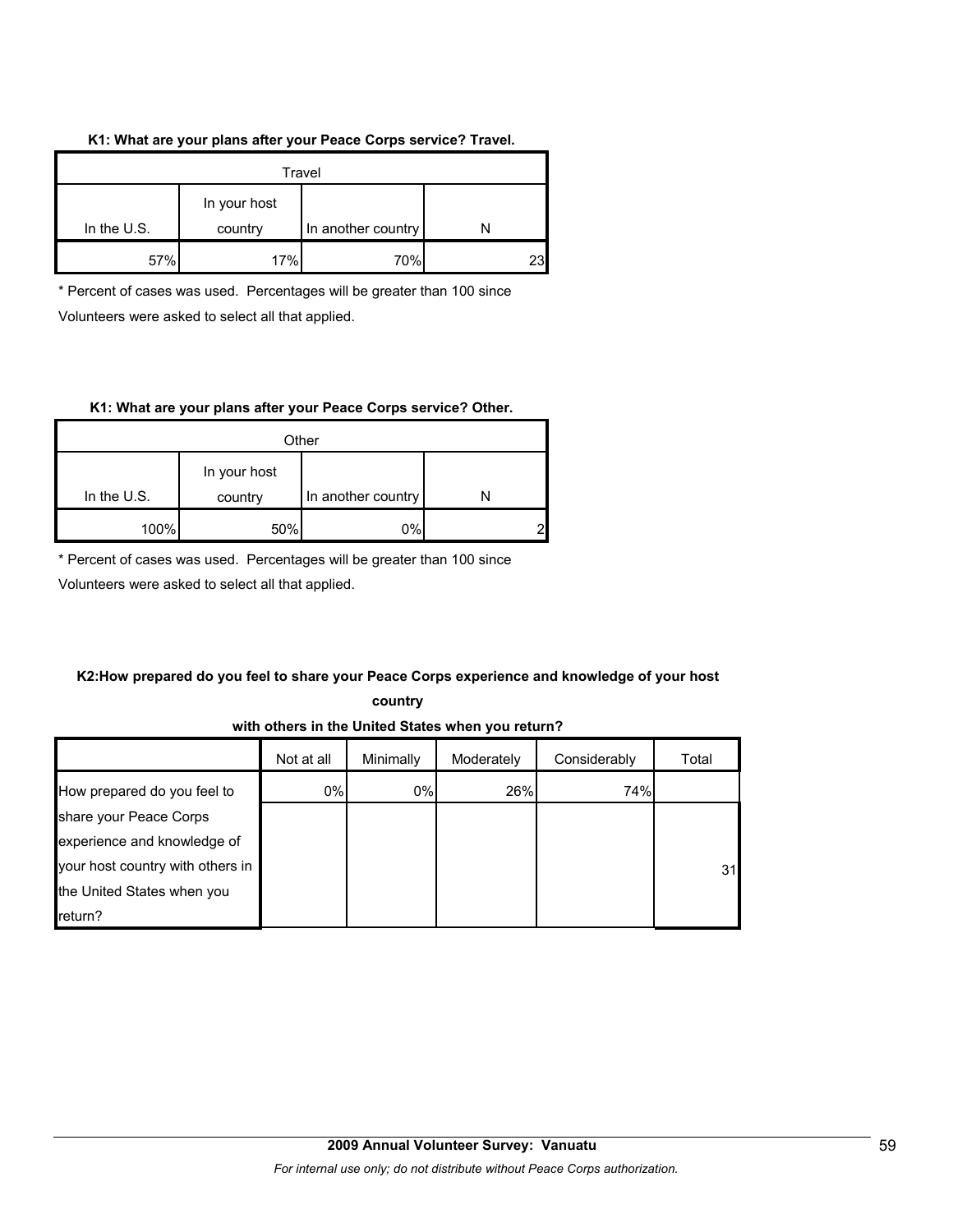|                                 | Not at all | Minimally | Moderately | Considerably | Exceptionally | Total |
|---------------------------------|------------|-----------|------------|--------------|---------------|-------|
| How well do you feel Peace      | 7%I        | 13%       | 47%        | 13%          | 20%           |       |
| Corps has prepared you for life |            |           |            |              |               |       |
| in the U.S. after your return?  |            |           |            |              |               | 30    |

## **K3: How well do you feel Peace Corps has prepared you for life in the U. S. after you return?**

### **K6: Have your life/career goals changed because of your Peace**

| <b>Corps service?</b>       |     |     |       |  |
|-----------------------------|-----|-----|-------|--|
|                             | No  | Yes | Total |  |
| Have your life/career goals | 48% | 52% |       |  |
| changed because of your     |     |     |       |  |
| Peace Corps service?        |     |     | 31    |  |

## **K7: How well informed are you about the following opportunities for returned Volunteers:**

|                                                  | Not informed | Somewhat<br>informed | Well informed | N  |
|--------------------------------------------------|--------------|----------------------|---------------|----|
| Peace Corps Response                             | 47%          | 47%                  | 7%l           | 30 |
| Peace Corps' Fellows/USA<br>program              | 13%          | 60%                  | 27%           | 30 |
| Noncompetitive eligibility                       | 37%          | 50%                  | 13%           | 30 |
| <b>RPCV Career Center in</b><br>Washington, D.C. | 47%          | 43%                  | 10%           | 30 |
| <b>Returned Volunteer Services</b>               | 43%          | 47%                  | 10%           | 30 |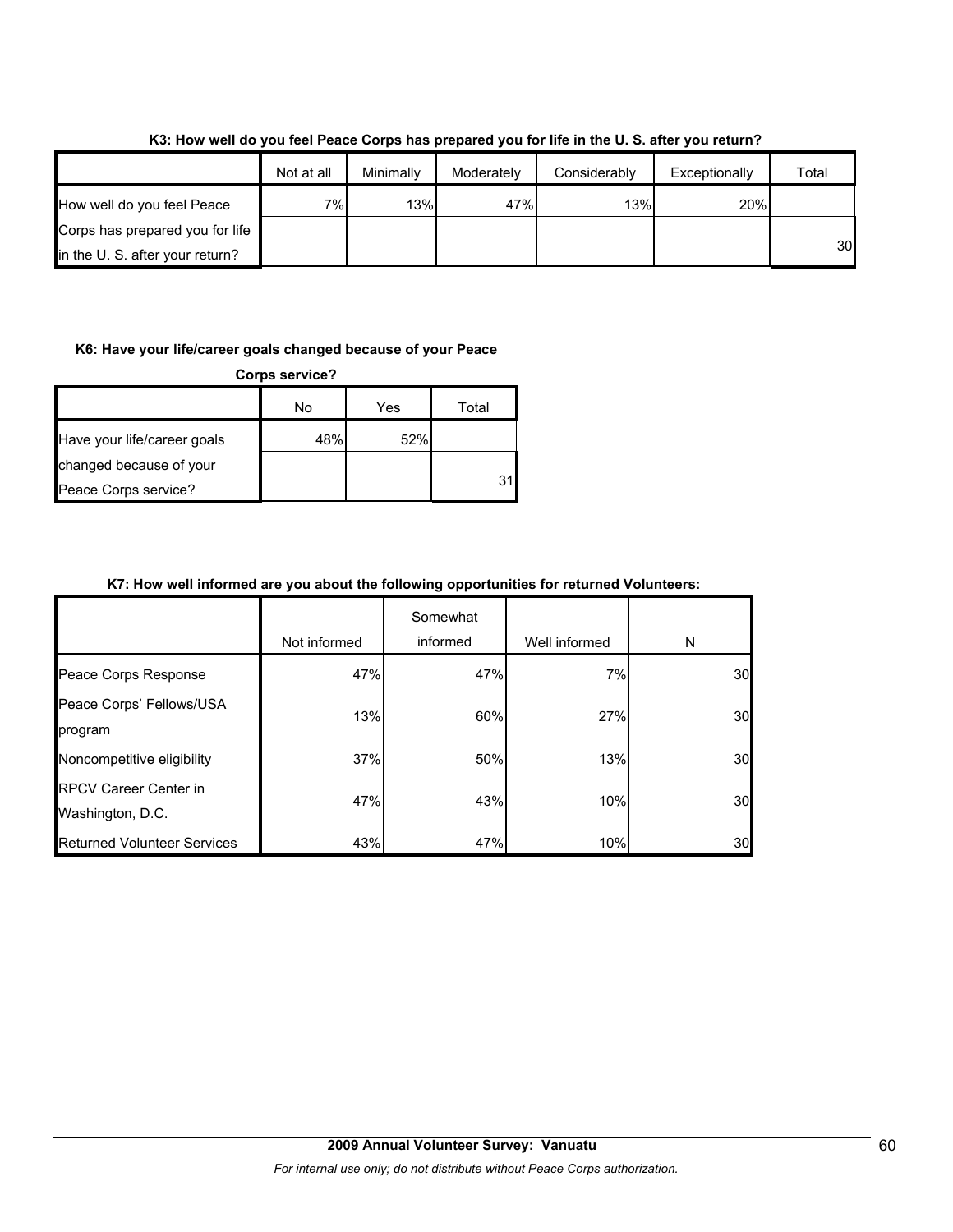|                         | no. How ald you hist learn about the Fellows/00A program : |       |    |
|-------------------------|------------------------------------------------------------|-------|----|
| Learn about Fellows/USA | PC Website                                                 | 65%   |    |
| program                 | At PST                                                     | 23%   |    |
|                         | Word of mouth                                              | 23%   |    |
|                         | From a recruiter                                           | 15%   |    |
|                         | Mid-service mailing from PC                                | 12%   |    |
|                         | At COS Conference                                          | 12%   |    |
|                         | University website                                         | 12%   |    |
|                         | At post's information resource<br>center                   | 8%    |    |
|                         | From staff in the host country's<br>PC office              | 8%    |    |
|                         | At IST                                                     | 4%    |    |
|                         | Other                                                      | 4%    |    |
|                         | Hotline                                                    | $0\%$ |    |
|                         | N                                                          |       | 26 |

**K8: How did you first learn about the Fellows/USA program?**

\* Percent of cases was used. Percentages will be greater than 100 since Volunteers were asked to select all that applied.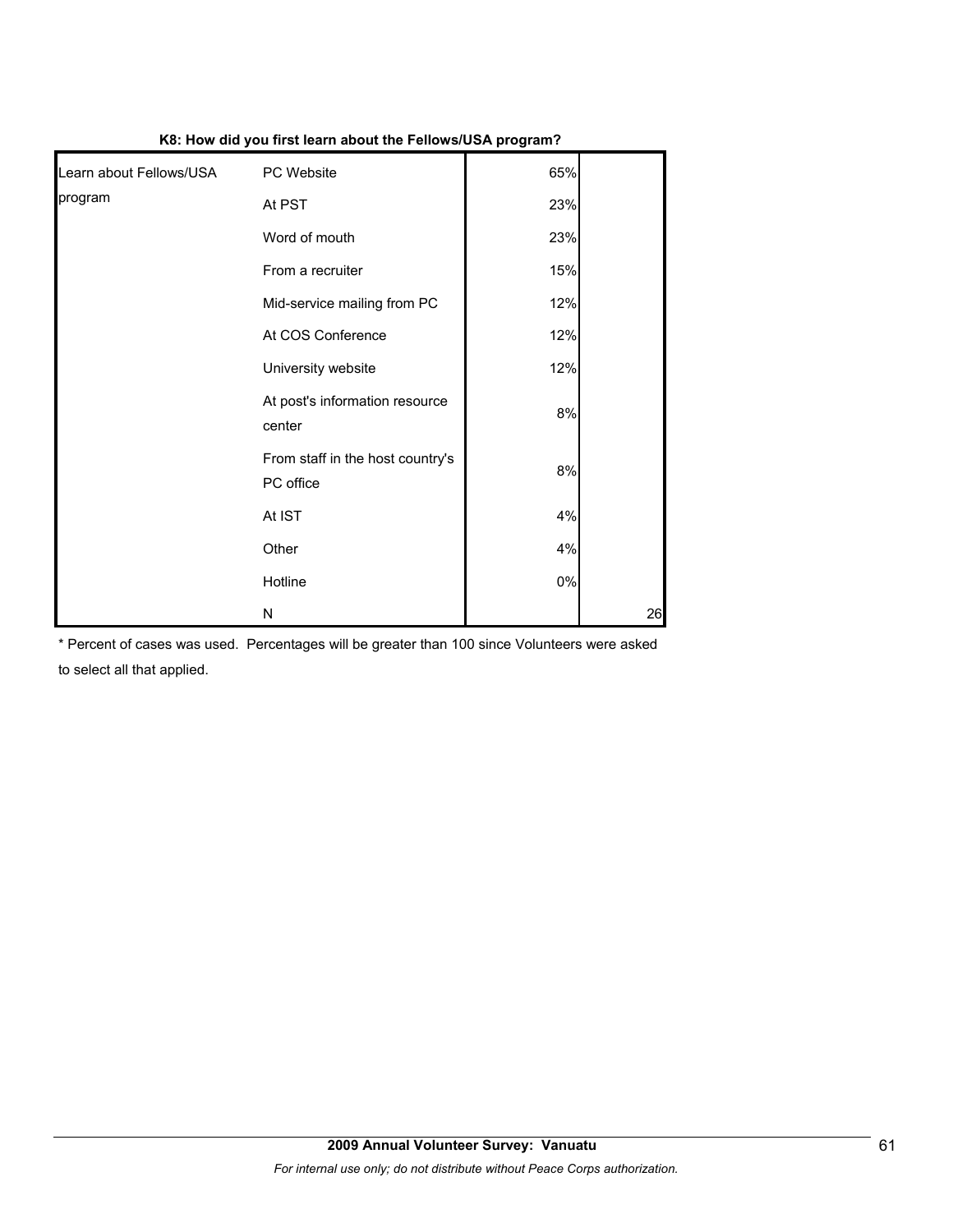## **K9: Which of the following resources do you think will be helpful as you exit**

|              | <b>AND AND AND AND AND A</b>                                              |     |    |
|--------------|---------------------------------------------------------------------------|-----|----|
| K9 Resources | Electronic newsletter with job<br>postings and career advice              | 60% |    |
|              | Applying to federal government<br>with RPCV noncompetitive<br>eligibility | 57% |    |
|              | Access to free job bulletins                                              | 50% |    |
|              | <b>RPCV Handbook</b>                                                      | 47% |    |
|              | RPCV career conferences                                                   | 47% |    |
|              | <b>Career Resource Manual</b>                                             | 40% |    |
|              | Guide to speaking about my PC<br>service to others (third goal)           | 37% |    |
|              | <b>Connection with RPCVs</b><br>through a mentoring program               | 37% |    |
|              | List of RPCVs willing to talk to<br>me about their careers                | 33% |    |
|              | RPCV job search webinars                                                  | 33% |    |
|              | <b>NOT SURE</b>                                                           | 7%  |    |
|              | Self-assessment software (SIGI<br>3)                                      | 3%  |    |
|              | Other                                                                     | 3%  |    |
|              | N                                                                         |     | 30 |

**Peace Corps service?**

\* Percent of cases was used. Percentages will be greater than 100 since Volunteers were asked to select all that applied.